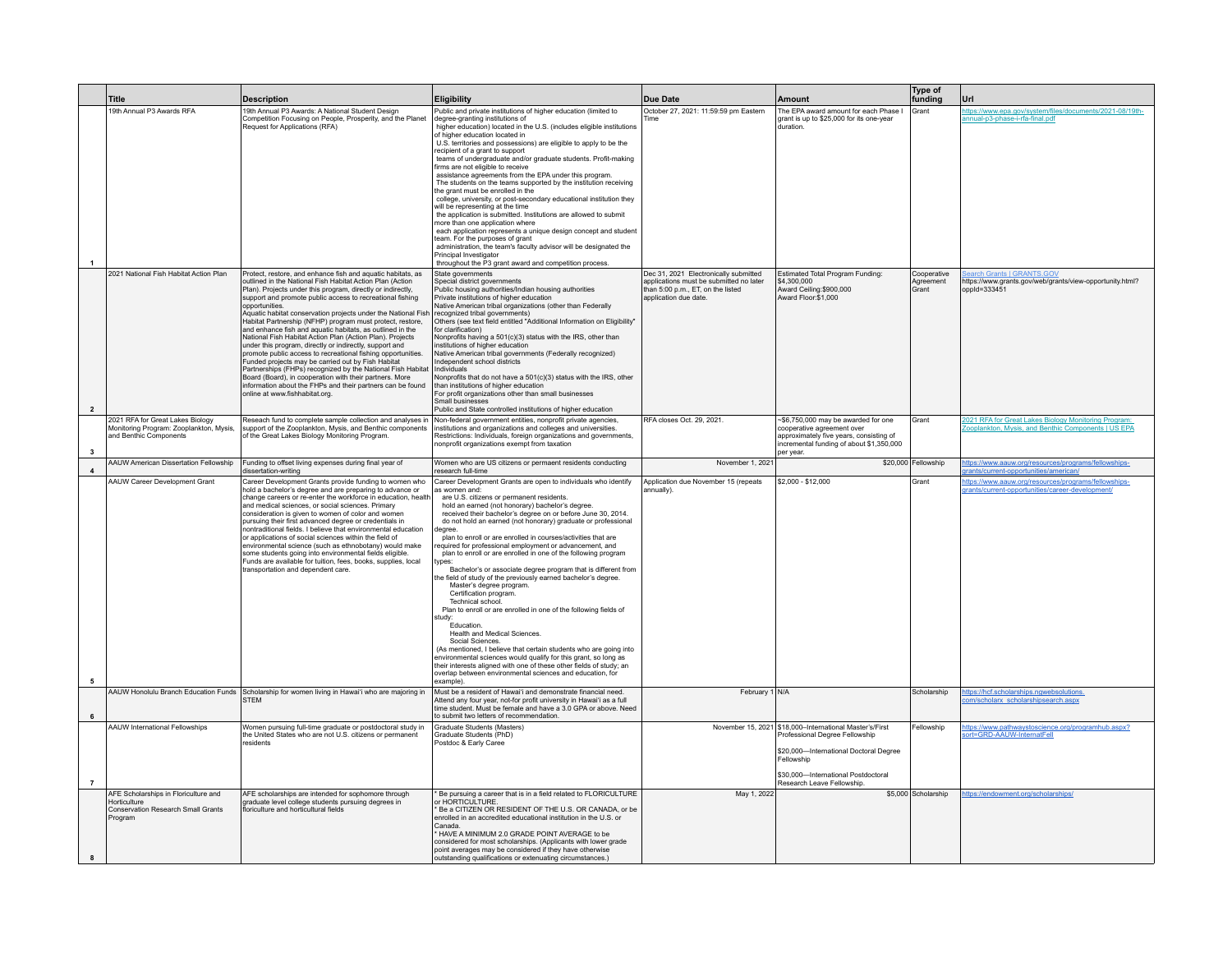|    |                                                                                                             | After College STEM Inclusion Scholarship   This scholarship is awarded by AfterCollege Inc. and is                                                                                                                                                                                                                                                                                                                                                                                                                                                                                                                                                                                                                                                                                                                                                                                                                                                                                                                                 | Open to currently enrolled students with a 3.0 GPA working toward                                                                                                                                                                                                                                                                                                                                                                                                                                                                                                                                                                                                                                                                                      | September 30, 2021                                                                                   |                                                                                                                                                                                                                                                                                                                                                                                                                                                                                | \$500 Scholarship   | ttps://www.aftercollege.com/company/aftercollege-                                                                                                                                                     |
|----|-------------------------------------------------------------------------------------------------------------|------------------------------------------------------------------------------------------------------------------------------------------------------------------------------------------------------------------------------------------------------------------------------------------------------------------------------------------------------------------------------------------------------------------------------------------------------------------------------------------------------------------------------------------------------------------------------------------------------------------------------------------------------------------------------------------------------------------------------------------------------------------------------------------------------------------------------------------------------------------------------------------------------------------------------------------------------------------------------------------------------------------------------------|--------------------------------------------------------------------------------------------------------------------------------------------------------------------------------------------------------------------------------------------------------------------------------------------------------------------------------------------------------------------------------------------------------------------------------------------------------------------------------------------------------------------------------------------------------------------------------------------------------------------------------------------------------------------------------------------------------------------------------------------------------|------------------------------------------------------------------------------------------------------|--------------------------------------------------------------------------------------------------------------------------------------------------------------------------------------------------------------------------------------------------------------------------------------------------------------------------------------------------------------------------------------------------------------------------------------------------------------------------------|---------------------|-------------------------------------------------------------------------------------------------------------------------------------------------------------------------------------------------------|
| 9  |                                                                                                             | meant to financially aid those in the STEM feild from minority<br>communities                                                                                                                                                                                                                                                                                                                                                                                                                                                                                                                                                                                                                                                                                                                                                                                                                                                                                                                                                      | a degree in STEM from a group underrepresented in their field of<br>study based on gender, race, ethnic background, disability, sexual<br>orientation, age, socio-economic status, nationality and other non-<br>visible differences.                                                                                                                                                                                                                                                                                                                                                                                                                                                                                                                  |                                                                                                      |                                                                                                                                                                                                                                                                                                                                                                                                                                                                                |                     | nc/10/scholarship/291/?source=ur-schex                                                                                                                                                                |
| 10 | Agnes Jones Jackson Scholarship                                                                             | The National Association for the Advancement of Colored<br>People (NAACP) established this memorial scholarship in<br>honor of its late long-time San Francisco branch member by<br>the same name. NAACP makes 20 to 40 annual awards of<br>\$2,000 via this educational assistance fund.                                                                                                                                                                                                                                                                                                                                                                                                                                                                                                                                                                                                                                                                                                                                          | To satisfy primary threshold eligibility requirements, applicants<br>must be: 1) U.S. citizens; 2) younger than 25 years of age; 3)<br>NAACP members in good standing; 4) demonstrate financial need<br>based upon federal poverty guidelines; 5) currently or accepted for<br>future enrollment in an accredited U.S. post-secondary<br>educational<br>nstitution.                                                                                                                                                                                                                                                                                                                                                                                    | Check around March.                                                                                  | 20-40 annual awards of \$2000.                                                                                                                                                                                                                                                                                                                                                                                                                                                 | Scholarshin         | https://naacp.org/find-resources/scholarships-awards-<br><b>temships</b>                                                                                                                              |
| 11 | Agriculture and Food Research Initiative-<br>Education and Workforce Development:<br>Predoctoral Fellowship | Funds for research, education, and extension projects<br>related to food and agricultural science                                                                                                                                                                                                                                                                                                                                                                                                                                                                                                                                                                                                                                                                                                                                                                                                                                                                                                                                  | Citizens, nationals, and permanent residents of the US who<br>advance to PhD candidacy by the given deadline                                                                                                                                                                                                                                                                                                                                                                                                                                                                                                                                                                                                                                           | TRA                                                                                                  | \$180,000 maximum for project period of 3 Fellowship<br>vears                                                                                                                                                                                                                                                                                                                                                                                                                  |                     | https://nifa.usda.gov/funding-opportunity/agriculture-and-<br>ood-research-initiative-education-workforce-development?<br>utm content=&utm medium=email&utm name=&utm sourc<br>=govdelivery&utm_term= |
| 12 | Alaska Sea Grant State Fellowship<br>Program                                                                | A unique professional opportunity for soon-to-graduate or<br>ecently finished graduate students interested in the science<br>and policy needed to keep our marine resources healthy                                                                                                                                                                                                                                                                                                                                                                                                                                                                                                                                                                                                                                                                                                                                                                                                                                                | Graduate students who are close to completing their degree or<br>have a recently earned degree in a relevant discipline can apply.<br>Applicants must be U.S. citizens, and in good academic standing<br>while completing their degree at an academic institution. Alaska<br>esidents and students completing their degrees at Alaska<br>nstitutions will be given preference.                                                                                                                                                                                                                                                                                                                                                                         | Applications for 2022 Fellows will be due<br>in February, 2022                                       | For fellowships starting in 2021, each<br>fellow will receive \$50,500 in stipend for<br>the twelve-month assignment (~\$4,208)<br>/month). Additional funds will be available<br>to cover travel for interviews and<br>fellowship-related activity, Additional<br>travel associated with the fellowship may<br>be covered by the host agency.<br>Fellowship income is taxable; please<br>contact your tax advisor or the Internal<br>Revenue Service for current information. | Fellowship          | https://alaskaseagrant.org/education/awards-<br>fellowships/state-fellowship/                                                                                                                         |
| 13 | American Samoa Community College<br>Marine Science Program Scholarship                                      | The American Samoa Community College Marine Science<br>Program Scholarship is a scholarship program intended to<br>support students seeking college or graduate degrees in<br>narine science or a related field. Recipients will be selected<br>based on their merit, which will consist of their GPA,<br>research experience, community service, brief essays, and<br>letters of recommendation. Financial support in the amount<br>of \$5,000 will be provided to two (2) recipients each fall and<br>spring semester in 2020-2022. The scholarship is intended to<br>support students throughout their academic journey both<br>financially as well as by connecting students with a mentor.<br>The mentor will serve to support the scholar during their<br>academic career, and to assist the scholar in transitioning to<br>the workplace upon graduation.                                                                                                                                                                   | Must be a current or former student of the American Samoa<br>Community College Marine Science Program<br>2. Must be accepted to a four-year university or graduate program<br>vith the intention of majoring in marine science or a related field.<br>3. Must have a cumulative GPA of at least 2.5.                                                                                                                                                                                                                                                                                                                                                                                                                                                   | Offered 3 months before each semester<br>and deadline due a month before each<br>semester(2020-2024) | \$5,000.00                                                                                                                                                                                                                                                                                                                                                                                                                                                                     | Scholarship         | https://sites.google.<br>com/d/0ByeQ2ZzENn2geEZfUzZFM0xxRjQ/p/1xXYqDS_76p<br>nQIGQIkVfP4wNZbR2IuPS2/edit?resourcekey=0-<br>U6ubly3JPY-2x_ovggiYjw                                                     |
| 14 | AMS Graduate fellowship                                                                                     | The AMS Fellowship Program is a source of unique<br>opportunities for outstanding students looking to pursue<br>graduate education in the atmospheric or related sciences.<br>fo date, 375 students have been designated as AMS<br>fellowship recipients. The program helps these first-year<br>graduate students to be educated about unique challenges<br>facing the world so that they may better tackle real-world<br>issues after graduation. Fellowships come with several<br>benefits that include financial support, the opportunity to be<br>special quests at the AMS Annual Meeting with exclusive<br>events therein, and ongoing academic and career support<br>from AMS. The Society encourages applications from<br>women, minorities, and disabled students, traditionally<br>underrepresented in the atmospheric and related oceanic<br>and hydrologic sciences. Have a minimum grade point<br>average of 3.0 on a 4.0-point scale. U.S. citizens or hold<br>permanent resident status. No age restriction exists. | First year graduate students                                                                                                                                                                                                                                                                                                                                                                                                                                                                                                                                                                                                                                                                                                                           |                                                                                                      | Jan. 1,2022 \$25,000. Stipend disbursed through the<br>oundation                                                                                                                                                                                                                                                                                                                                                                                                               | Stipend             | <b>AMS Graduate Fellowship</b>                                                                                                                                                                        |
| 15 | Amy A. Ross Scholarship in Bioscience                                                                       | meant to increaseLGBTQ+ visibility, diversity, and inclusion<br>in the biosciences.                                                                                                                                                                                                                                                                                                                                                                                                                                                                                                                                                                                                                                                                                                                                                                                                                                                                                                                                                | Funded by Motorola Solutions Foundation, this scholarship is Applicant must have 2 years at a University, be studing STEM,<br>identify as LGBTQ+, and actively participate in LGBTQ+<br>proanizations                                                                                                                                                                                                                                                                                                                                                                                                                                                                                                                                                  | April 1 - June 4 2021                                                                                |                                                                                                                                                                                                                                                                                                                                                                                                                                                                                | \$2,000 Scholarship | https://www.noglstp.org/programs-projects/scholarships/                                                                                                                                               |
| 16 | Anna K. Gower and Annabelle K. Gower<br>Scholarship                                                         | This scholarship is open to students who are enrolled or will<br>enroll at an accredited, two or four year, not-for-profit<br>institution and have demonstrated good leadership skills and<br>academic achievement                                                                                                                                                                                                                                                                                                                                                                                                                                                                                                                                                                                                                                                                                                                                                                                                                 | -Demonstrate financial need --Must be of Native Hawaiian<br>ancestry --Resident of the State of Hawaii --Must sumbit an essay<br>and 2 letters of reccomendation                                                                                                                                                                                                                                                                                                                                                                                                                                                                                                                                                                                       | Janurary 1, 2022                                                                                     | Varies                                                                                                                                                                                                                                                                                                                                                                                                                                                                         | Scholarshin         | ttps://scholarsapp.com/scholarship/anna-k-gower-and-<br>nnabelle-k-gower-scholarship                                                                                                                  |
| 17 | <b>APIA Scholarship Program</b>                                                                             | APIA Scholars has worked with sponsors and partners to<br>provide a variety of scholarships to over 7,000 students in<br>the last 15 years                                                                                                                                                                                                                                                                                                                                                                                                                                                                                                                                                                                                                                                                                                                                                                                                                                                                                         | -Must be of Asian and/or Pacific Islander ethnicity as defined by<br>the U.S. Census - Must be e a citizen, national, or legal permanent<br>resident of the United States. Citizens of the Republic of the<br>Marshall Islands, Federated States of Micronesia and the Republic<br>of Palau are also eligible -Must be enrolling as an undergraduate<br>student in a U.S. accredited college or university in the Fall of<br>2022 -- Must have a minimum cumulative GPA of 2.7 on a 4.0<br>scale (unweighted) or have earned a GED -Must apply for federal<br>financial aid for the 2022-2023 academic year using the Free<br>Application for the Federal Student Aid (FASFA) by early April<br>2022 - Must submit one letter of recommendation online | January 26, 2022 \$2500 to \$20000                                                                   |                                                                                                                                                                                                                                                                                                                                                                                                                                                                                | Scholarship         | ttps://apply.mykaleidoscope.com/scholarships/apia                                                                                                                                                     |
| 18 | Aplify Green Innovation Scholarship                                                                         | while most scientific research is funded by companies, it's<br>important to support scientists tackling important<br>environmental issues independent of a company's agenda.<br>With that, the Amplify Green Innovation Scholarship will<br>support one student who is dedicated to preserving our<br>planet through green innovation and science.                                                                                                                                                                                                                                                                                                                                                                                                                                                                                                                                                                                                                                                                                 | The scholarship is open to undergraduate and graduate school<br>students in any field of study.                                                                                                                                                                                                                                                                                                                                                                                                                                                                                                                                                                                                                                                        | 3/1/2022 ; Annual                                                                                    |                                                                                                                                                                                                                                                                                                                                                                                                                                                                                | \$2,650 Scholarship | https://bold.org/scholarships/amplify-green-innovation-<br>cholarship/                                                                                                                                |
| 19 | Associattion for Tropical Biology and<br>Conservation                                                       | As part of ATBC's mission to promote excellence in the next<br>generation of tropical biologists, the ATBC offers Seed<br>Research Grants to support graduate student research<br>projects addressing tropical biology and conservation. The<br>grant funds may be used for international/domestic travel,<br>lodging, meals, and other research-related expenses.                                                                                                                                                                                                                                                                                                                                                                                                                                                                                                                                                                                                                                                                 | Applicants must be an ATBC member at the time of application. If 4/1/2022 : Annual<br>vou are not already a member, you<br>can join here. Prices for student membership vary from USD<br>\$15-\$45<br>Applicants must be enrolled in a graduate degree program<br>Master's or Doctoral). For Doctoral students,<br>applications will be accepted from students in their first three years<br>of their Ph.D. program; a letter of<br>reference from the student's advisor should attest to this.<br>Applicants are only eligible for one ATBC Seed Research Grant<br>per graduate degree program.                                                                                                                                                       |                                                                                                      | \$1,000 Grant                                                                                                                                                                                                                                                                                                                                                                                                                                                                  |                     | https://tropicalbiology.org/grants-awards/atbc-seed-research-<br>grant/                                                                                                                               |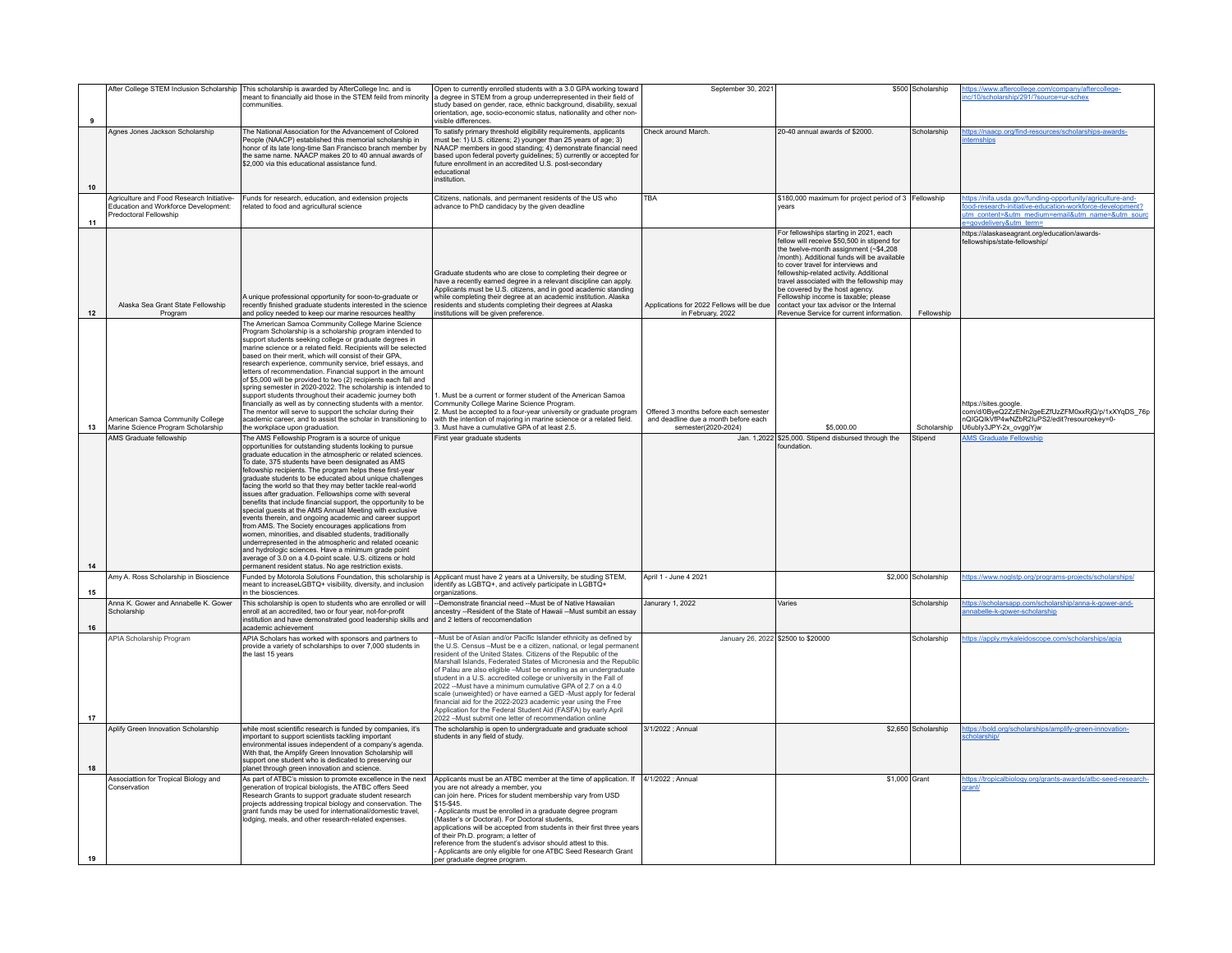|    | <b>AZA Conservation Grants Fund</b>                   | Funding to support the cooperative conservation, scientific,<br>and educational initiatives of AZA. AZA-accredited zoos and<br>aquariums, and their collaborators in the fields of: animal<br>health, animal welfare, conservation education, field                                                                                                                                                                                                       | Collaboration with an AZA-accredited organization.                                                                                                                                                                                                                                                                                                                                                                                                                                                                                                                        | March 15 (annually)                                                                                                                                                                                | \$18,000 Grant                                    |                      | https://www.aza.org/cgf                                                      |
|----|-------------------------------------------------------|-----------------------------------------------------------------------------------------------------------------------------------------------------------------------------------------------------------------------------------------------------------------------------------------------------------------------------------------------------------------------------------------------------------------------------------------------------------|---------------------------------------------------------------------------------------------------------------------------------------------------------------------------------------------------------------------------------------------------------------------------------------------------------------------------------------------------------------------------------------------------------------------------------------------------------------------------------------------------------------------------------------------------------------------------|----------------------------------------------------------------------------------------------------------------------------------------------------------------------------------------------------|---------------------------------------------------|----------------------|------------------------------------------------------------------------------|
| 20 |                                                       | conservation, management/captive breeding and research.                                                                                                                                                                                                                                                                                                                                                                                                   |                                                                                                                                                                                                                                                                                                                                                                                                                                                                                                                                                                           |                                                                                                                                                                                                    |                                                   |                      |                                                                              |
| 21 | B.O.G. Pest Control Scholarship Fund                  | This is a merit-based scholarship fund for individuals seeking<br>undergraduate or graduate level education in chemistry,<br>chemical engineering, biology, environmental studies or<br>related fields.                                                                                                                                                                                                                                                   | Must be an undergraduate student or a graduate student<br>Must attend a university or a four-year college                                                                                                                                                                                                                                                                                                                                                                                                                                                                 | March 31 2022                                                                                                                                                                                      |                                                   | \$1,000 Scholarship  | https://www.bogpestcontrol.com/culture/bog-pest-control-<br>scholarship-fund |
| 22 | <b>BHW Group</b>                                      | BHW Group offers the Women In STEM Scholarship is<br>available to undergraduate and graduate female students.<br>You must be pursuing a degree in science, technology,<br>engineering, or mathematics to be eligible for this \$3,000<br>award.                                                                                                                                                                                                           | Women who are pursuing an undergraduate or master's degree<br>and are majoring in science, technology, engineering, or<br>mathematics during the 2022 school year.                                                                                                                                                                                                                                                                                                                                                                                                        | Applications for Fall 2022 will open in<br>January, 2022. Close April 15th (repeats<br>vearly)                                                                                                     | One time 3,000 award distributed to the<br>shcool | Scholarship          | https://thebhwgroup.com/scholarship                                          |
| 23 | <b>BHW Scholarship</b>                                | Women who are pursuing an undergraduate or master's<br>degree and are majoring in science, technology, engineering<br>or mathematics during the 2022 school year.                                                                                                                                                                                                                                                                                         | Women who are pursuing an undergraduate or master's degree<br>and are majoring in science, technology, engineering, or<br>mathematics during the 2022 school year. Open to post-graduate,<br>second degree, Masters, Doctorate, an high school seniors<br>attending college next year. Only if you are attending a US-based<br>school. If your college is not a US-based organization, you cannot<br>apply at this time. US-based programs offering study-abroad are<br>allowed                                                                                           | Applications open in January and are due   AMOUNT: \$3000<br>each April 15th. The winner will be<br>announced on May 15th. (Seems to<br>repeat yearly although not explicitly noted<br>on website) |                                                   | Scholarshop          | https://thebhwgroup.com/scholarship                                          |
| 24 | Brown and Caldwell Echenfelder<br>Scholarship         | Scholarship available to US students (including graduate<br>students) pursuing a career in environmental fields.                                                                                                                                                                                                                                                                                                                                          | Must meet the following criteria:<br>A United States citizen or permanent resident.<br>A full-time student enrolled in his/her Junior, Senior year or<br>graduate program at an accredited college/university.<br>Declared major in civil, chemical, mechanical, electrical or<br>environmental engineering or one of the environmental sciences<br>(e.g. geology, hydrogeology, ecology).<br>Cumulative GPA of 3.0 or higher on a 4.0 scale (or equivalent<br>on a 5.0 scale).                                                                                           | Applications open yearly (currently<br>closed). Due date not clear on their<br>website as of Sept, 2021.                                                                                           |                                                   | \$5,000 Scholarship  | https://brownandcaldwell.com/careers/eckenfelder-<br>scholarship/            |
| 25 | Brown and Caldwell LGBTQIA+<br>Scholarship            | LGBTQIA+ Scholarship to support students who identify as<br>gay, lesbian, bisexual, transgender or questioning, who are<br>interested in pursuing a career in the environmental<br>profession                                                                                                                                                                                                                                                             | Must meet the following criteria:<br>-A United States<br>citizen or permanent resident.<br>-A full-time student enrolled in his/her Junior. Senior vear or<br>graduate program at an accredited college/university.<br>-Declared major in civil, chemical, mechanical, electrical or<br>environmental engineering or one of the environmental sciences<br>(e.g. geology, hydrogeology, ecology).<br>-Cumulative GPA of 3.0 or higher on a 4.0 scale (or equivalent on<br>a 5.0 scale)<br>-Identify as a member of the LGBTQIA+ community.                                 | Currently closed for 2022 but will open<br>back up in May for 2023.                                                                                                                                |                                                   | \$5,000 Scholarship  | https://brownandcaldwell.com/careers/lgbtq-scholarship/                      |
| 26 | Brown and Caldwell Minority Scholarship               | At Brown and Caldwell, we value diversity in the workplace,<br>supporting organizations like the National Society of Black<br>Engineers and the Society for Hispanic Professional<br>Engineers. We also offer a \$5,000 Minority Scholarship to<br>support students who identify as minorities and are<br>interested in pursuing a career in the environmental<br>profession.                                                                             | A United States citizen or permanent resident.<br>A full-time student enrolled in his/her Junior. Senior vear or<br>graduate program at an accredited college/university.<br>Declared major in civil, chemical, mechanical, electrical or<br>environmental engineering or one of the environmental sciences<br>(e.g. geology, hydrogeology, ecology).<br>Cumulative GPA of 3.0 or higher on a 4.0 scale (or equivalent on a<br>$5.0$ scale)<br>Identify as a member of a minority group (e.g. African American,<br>Hispanic, Asian or Pacific American or Alaska Native). | 4/1/2022 : Annual                                                                                                                                                                                  |                                                   | \$5,000 Scholarship  | https://brownandcaldwell.com/careers/minority-scholarship/                   |
| 27 | Brown and Caldwell Women in<br>Leadership Scholarship | This scholarship supports US students who identify as<br>female and who are specifically pursuing a career in the<br>environmental profession.                                                                                                                                                                                                                                                                                                            | Must meet the following criteria:<br>A United States citizen or permanent resident.<br>A full-time student enrolled in his/her Junior, Senior year or<br>graduate program at an accredited college/university.<br>Declared major in civil, chemical, mechanical, electrical or<br>environmental engineering or one of the environmental sciences<br>(e.g. geology, hydrogeology, ecology).<br>Cumulative GPA of 3.0 or higher on a 4.0 scale (or equivalent<br>on a 5.0 scale<br>Identify as a woman who demonstrates leadership within the<br>community.                 | 4/15/2022 Annual                                                                                                                                                                                   |                                                   | \$5,000 Scholarship  | https://brownandcaldwell.com/careers/women-in-leadership-<br>scholarship/    |
| 28 | <b>Budweiser Conservation Scholarship</b>             | For students in the US that make signifcant contributions to<br>the field of conservation                                                                                                                                                                                                                                                                                                                                                                 | Must be a US citizen at least 21 years of age enrolled full time at<br>an accredited US university in an environmental science related<br>field.                                                                                                                                                                                                                                                                                                                                                                                                                          | April 16                                                                                                                                                                                           |                                                   | \$10,000 Scholarship | https://www.nfwf.org/                                                        |
| 29 | Clark Soil Biology Graduate Student<br>Scholarship    | The Clark Soil Biology Graduate Student Scholarship was<br>established to recognize the importance of soil biology and<br>the understanding of soil, plant, and microbial interactions,<br>and of nutrient cycling in terrestrial ecosystems. The<br>nominee will be a graduate student member (ASA, CSSA,<br>SSSA), working in the field of soil biology or biochemistry or<br>microbial ecology. Kindly visit the scholarship site for more<br>details. | Must be a graduate student<br>Must attend a university or a four-year college<br>Must not be attending high school currently<br>Must study full-time<br>Restricted to students studying Agriculture, Earth Science,<br>Environmental Science, Natural Sciences, Natural Resources                                                                                                                                                                                                                                                                                         | March 25 2022                                                                                                                                                                                      |                                                   | \$3,000 Scholarship  | https://www.soils.org/awards/view/52                                         |
| 30 | Clark T. Rogerson Student Research<br>Award           | This award is intended to support student travel to herbaria<br>and/or field sites to conduct research.                                                                                                                                                                                                                                                                                                                                                   | Must be an undergraduate or graduate student who is a current<br>member of the Mycological Society of America.                                                                                                                                                                                                                                                                                                                                                                                                                                                            | February 15th before midnight, Pacific<br>Time                                                                                                                                                     |                                                   | \$1,000 Grant        | https://msafungi.org/clark-t-rogerson-student-research-award/                |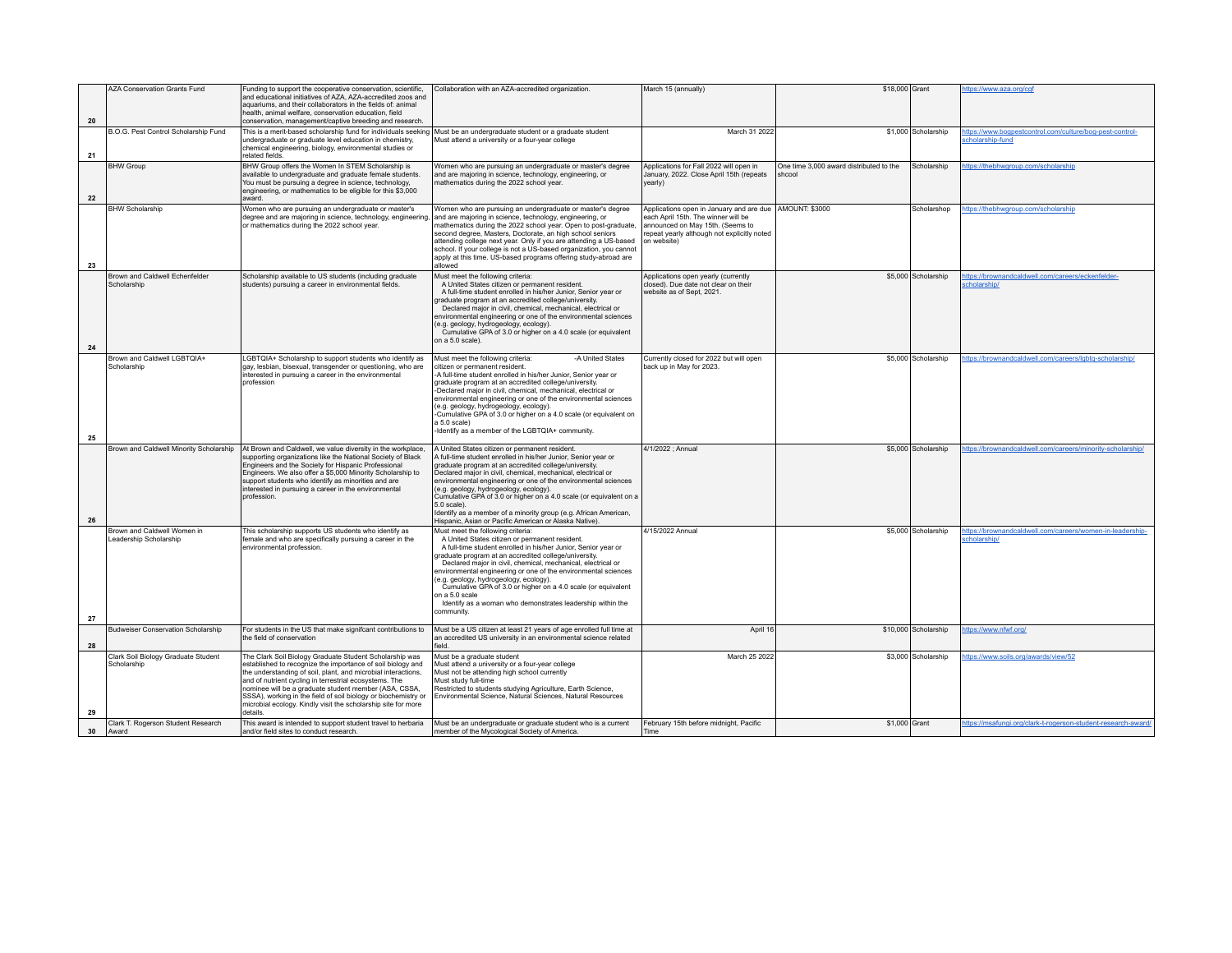|    | Clif Bar Family Foundation Grants                                           | Clif Bar Family Foundation Small Grants are awarded for                                                                                                   | Must share interests with the foundation's goals as outlined in the February 1, June 1, and October 1.                                                            |                                                                                      | $-$7,000$                                                                     | Grant               | ttp://heea.org/resource/about.aspx?s=120666.0.0.89929                                                           |
|----|-----------------------------------------------------------------------------|-----------------------------------------------------------------------------------------------------------------------------------------------------------|-------------------------------------------------------------------------------------------------------------------------------------------------------------------|--------------------------------------------------------------------------------------|-------------------------------------------------------------------------------|---------------------|-----------------------------------------------------------------------------------------------------------------|
|    |                                                                             | general organizational support or to fund specific projects.<br>The grants average approximately \$7,000 each. Priority is                                | description                                                                                                                                                       |                                                                                      |                                                                               |                     |                                                                                                                 |
|    |                                                                             | given to applicants who:                                                                                                                                  |                                                                                                                                                                   |                                                                                      |                                                                               |                     |                                                                                                                 |
|    |                                                                             | 1) Holistically address the foundation's funding priorities to:                                                                                           |                                                                                                                                                                   |                                                                                      |                                                                               |                     |                                                                                                                 |
|    |                                                                             | Protect Earth's beauty and bounty<br>Create a robust, healthy food system                                                                                 |                                                                                                                                                                   |                                                                                      |                                                                               |                     |                                                                                                                 |
|    |                                                                             | Increase opportunities for outdoor activity                                                                                                               |                                                                                                                                                                   |                                                                                      |                                                                               |                     |                                                                                                                 |
|    |                                                                             | Reduce environmental health hazards<br>Build stronger communities                                                                                         |                                                                                                                                                                   |                                                                                      |                                                                               |                     |                                                                                                                 |
|    |                                                                             | 2) Operate with clearly defined objectives and viable plans<br>to achieve them                                                                            |                                                                                                                                                                   |                                                                                      |                                                                               |                     |                                                                                                                 |
|    |                                                                             | 3) Demonstrate strong community ties and operate at the<br>community level                                                                                |                                                                                                                                                                   |                                                                                      |                                                                               |                     |                                                                                                                 |
| 31 |                                                                             | 4) Promote positive change through both the projects and<br>their implementation process                                                                  |                                                                                                                                                                   |                                                                                      |                                                                               |                     |                                                                                                                 |
|    | Club300                                                                     | Research funding for projects aimed at birds listed as                                                                                                    | Undergraduate Students, Masters Students, Doctoral Students,                                                                                                      | July 31st of each year (repeats yearly)                                              | The maximum annual amount granted to Grant                                    |                     | https://www.club300.se/club300/bird-protection/                                                                 |
|    |                                                                             | Critically Endangered (CR), Endangered (EN), Extinct in the<br>Wild (EW) or Data Deficient (DD) on the IUCN Red List of                                   | Postdoctoral, Early Professionals, Established Professionals, Non-<br>Professionals, Organizations/Governments (also see description                              |                                                                                      | a single project is USD 5,000.                                                |                     |                                                                                                                 |
| 32 | Conchologists of America                                                    | threatened species are eligible for funding<br>The sponsor awards grants of between \$1,000-\$2,500 to                                                    | for topic eligibility)<br>Awards are made only to citizens or permanent residents of the                                                                          | Annually on February 28.                                                             | \$1000-\$2500                                                                 | Grant               | https://conchologistsofamerica.org/grants/                                                                      |
|    |                                                                             | support field or laboratory research on recent or fossil<br>mollusks, and other molluscan related projects.                                               | Americas or to students attending graduate schools in the United<br><b>States</b>                                                                                 |                                                                                      |                                                                               |                     |                                                                                                                 |
| 33 |                                                                             |                                                                                                                                                           |                                                                                                                                                                   |                                                                                      |                                                                               |                     |                                                                                                                 |
|    | Cornell Douglas Foundation Grants                                           | The Cornell Douglas Foundation provides grants to<br>proanizations that advocate for environmental health and                                             | Organizations applying for a grant must be defined as a public<br>charity and tax exempt under Section 501(c)(3) of the Internal                                  | Year-Round                                                                           | \$10,000                                                                      | Grant               | ttp://heea.org/resource/about.aspx?s=107141.0.0.89929                                                           |
|    |                                                                             | justice, encourage stewardship of the environment, and<br>further respect for sustainability of resources. The average                                    | Revenue Service. If you do not have 501(c)(3) status, you must<br>provide the name of the public charity that operates as your fiscal                             |                                                                                      |                                                                               |                     |                                                                                                                 |
| 34 | COVID-19 Science Fund                                                       | rant amount is \$10,000.<br>In response to worldwide disruptions from the COVID-19                                                                        | ponsor                                                                                                                                                            |                                                                                      |                                                                               | Grant               | ttps://www.nationalgeographic.org/funding-                                                                      |
|    |                                                                             | pandemic, the National Geographic Society is providing<br>funding for projects focused on how humanity and the natura                                     |                                                                                                                                                                   |                                                                                      |                                                                               |                     | opportunities/grants/what-we-fund/covid-19-science-fund/?<br>dit&language=en                                    |
|    |                                                                             | world have reacted to and are living through the unparalleled<br>circumstances created by COVID-19 in order to better                                     |                                                                                                                                                                   |                                                                                      |                                                                               |                     |                                                                                                                 |
|    |                                                                             | understand how this pandemic-or the threat of another-                                                                                                    |                                                                                                                                                                   |                                                                                      |                                                                               |                     |                                                                                                                 |
|    |                                                                             | will shape our world for years to come. Proposed projects<br>should seek to better understand and/or provide solutions to                                 | This fund invites research, conservation, and technology projects                                                                                                 |                                                                                      |                                                                               |                     |                                                                                                                 |
|    |                                                                             | the situations created or magnified by the pandemic, thereby<br>helping us to understand and address the challenges and                                   | on the following two (2) topics: Community-based and inclusive<br>wildlife and cultural heritage site conservation & Impacts of tourism                           | Statements of interest will be accepted                                              | Funding requests of up to \$50,000 will be                                    |                     |                                                                                                                 |
| 35 | Culture Resources Diversity Internship                                      | changes of living in a COVID-19 world.<br>America Conservation Experience (ACE) is looking for                                                            | changes on cultural heritage sites and wildlife<br>Diverse undergraduate and graduate students                                                                    | through 11:59 pm EDT March 31, 2021.<br><b>NA</b>                                    | accepted for review.                                                          | Paid Internship     | https://www.nps.gov/subjects/youthprograms/jobs-and-                                                            |
| 36 | Program                                                                     | interns interested in historic preservation and cultural<br>resources for summer opportunities                                                            |                                                                                                                                                                   |                                                                                      | Stipend: \$480 per week plus housing and<br>travel stipend                    |                     | temships.htm                                                                                                    |
|    | Dan & Pauline Lutkenhouse & Hawaii<br>Tropical Botanical Garden Scholarship | Created by Mr. & Mrs. Lutkenhouse who founded the Hawai'i<br>Tropical Botanical Garden. They created this fund to benefit                                 | --Demonstrate financial need -- Attend an accredited, two or four<br>year, not-for-profit institution within the US (including the US                             | February 1 or maybe February 15                                                      |                                                                               | \$2,000 Scholarship | ttps://hcf.scholarships.ngwebsolutions.<br>om/CMXAdmin/Cmx Content.aspx?cpId=544                                |
|    |                                                                             |                                                                                                                                                           | territories) -- A full-time student -- Resident of the Hilo Coast and                                                                                             |                                                                                      |                                                                               |                     |                                                                                                                 |
|    | and Educational Fund                                                        | the youth in the community in which they live: scholarship for                                                                                            |                                                                                                                                                                   |                                                                                      |                                                                               |                     |                                                                                                                 |
|    |                                                                             | Hilo and Hamakua residents                                                                                                                                | the Hamakua Coast, north of the Wailuku River -- Major in<br>Agriculture, Science, Medicine or Nursing -- Undergraduate or                                        |                                                                                      |                                                                               |                     |                                                                                                                 |
| 37 | Daniel Kahikina and Millie Akaka Ohana                                      | Created in 2019 by Ohana 100 (the Daniel Kahikina Akaka                                                                                                   | Graduate student --Minimum 2.7 GPA<br>-Must be a resident of the State of Hawaii --Have a minimum GPA                                                             |                                                                                      | February 15 2 awards of \$900                                                 | Scholarship         | ttps://danakaka.org/scholarship                                                                                 |
|    | Scholarship Fund                                                            | amily Foundation) in memory of Daniel K. Akaka, a US<br>senator who served Hawaii from 1990 to 2013, and his wife,                                        | of 3.0 --Preforming 10 hours of community service is strongly<br>encouraged --Demonstrate a substantial connection to Hawai'i --                                  |                                                                                      |                                                                               |                     |                                                                                                                 |
|    |                                                                             | Millie                                                                                                                                                    | Full time undergraduate or graduate student --Must demonstrate<br>interest in Hawaiian language, culture, and commitment to                                       |                                                                                      |                                                                               |                     |                                                                                                                 |
| 38 |                                                                             |                                                                                                                                                           | contribute to the greater community                                                                                                                               |                                                                                      |                                                                               |                     |                                                                                                                 |
|    |                                                                             | Graduate school fellowships in any recognized field of study<br>in the humanities, social sciences or natural sciences                                    | Graduate students who are United States citizens attending an                                                                                                     |                                                                                      |                                                                               |                     |                                                                                                                 |
| 39 | Dolores Zohrab Liebmann Fund                                                | (including law, medicine, engineering, architecture or other<br>formal professional training)                                                             | accredited and designated institution of higher education within the<br><b>United States</b>                                                                      | April 15th and Nov. 15th                                                             | cost of fuition and provide an annual<br>\$18,000 stipend for living expenses | Fellowship          | https://fdnweb.org/liebmann/                                                                                    |
|    | Doris Duke Charitable Foundation<br><b>Environmental Grant</b>              | The Doris Duke Charitable Foundation's Environment<br>Program awards grants through invited proposals and the                                             | <b>General Public</b>                                                                                                                                             | Although unsolicited proposals are not<br>being considered at this time, inquiries   | Unspecified                                                                   | Grant               | ttp://heea.org/resource/about.aspx?s=130371.0.0.89929                                                           |
|    |                                                                             | occasional funding competition. Funding opportunities may<br>also be available through organizations. Land Conservation                                   |                                                                                                                                                                   | about future support for projects that fall<br>within the Environment Program's four |                                                                               |                     |                                                                                                                 |
|    |                                                                             | in an Era of Climate Change<br>Wildlife and Energy Development                                                                                            |                                                                                                                                                                   | primary grant-making strategies above<br>can be submitted through a letter of        |                                                                               |                     |                                                                                                                 |
|    |                                                                             | Strengthening the Conservation Field<br>Environmental Stewardship in the Tri-State Area                                                                   |                                                                                                                                                                   | nquiry.                                                                              |                                                                               |                     |                                                                                                                 |
| 40 |                                                                             | administering re-granting programs supported by the<br>foundation                                                                                         |                                                                                                                                                                   |                                                                                      |                                                                               |                     |                                                                                                                 |
|    |                                                                             |                                                                                                                                                           | Doris Hardinger Roome Scholarship Fund Students in Hawai'i who participate in community service and Must be a resident of Hawai'i and demonstrate financial need. | February 1 N/A                                                                       |                                                                               | Scholarshin         | https://hcf.scholarships.ngwebsolutions.                                                                        |
| 41 |                                                                             | leadership.                                                                                                                                               | Attend any two or four year university as a full time student.<br>Maintain 2.7 GPA or above with one letter of recommendation.                                    |                                                                                      |                                                                               |                     | om/scholarx_scholarshipsearch.aspx                                                                              |
|    |                                                                             | The Dr. Arthur A. Kezian DDS Science Scholarship will be                                                                                                  | Preference for strong cummnity service and renewal candidates.                                                                                                    |                                                                                      |                                                                               |                     |                                                                                                                 |
|    |                                                                             | awarding \$1,200 to help deserving science students.<br>policants are required to be high school seniors to graduate                                      |                                                                                                                                                                   |                                                                                      |                                                                               |                     |                                                                                                                 |
| 42 | Dr. Arthur A. Kezian DDS Science<br>Scholarship                             | students in university, majoring in a science field and<br>pursuing advanced education                                                                    | At least 18 years of age, attending a college or university in the<br>Fall of 2022, resident of the U.S. or Canada                                                | March 31st, 2022                                                                     | \$1,200                                                                       | Scholarship         | https://www.drkezian.com/science-scholarship/                                                                   |
|    | Dr. Edison & Sallie Miyawaki Scholarship<br>Fund                            | Scholarship for residents of Hawai'i                                                                                                                      | Must be a resident of Hawai'i and demonstrate financial need.<br>Attend an accredited two or four year university in the US as a full                             | February 1 N/A                                                                       |                                                                               | Scholarship         | ttps://hcf.scholarships.ngwebsolutions.<br>m/scholarx_scholarshipsearch.aspx                                    |
| 43 |                                                                             |                                                                                                                                                           | time student. Maintain a GPA between 2.5-3.0. Participate in                                                                                                      |                                                                                      |                                                                               |                     |                                                                                                                 |
|    | E. O. Wilson Conservation Award                                             | Funds conservation-related graduate research, particularly                                                                                                | extracurricular sports program.<br>Master's & Ph.D. Students                                                                                                      | December 2021 Annual                                                                 |                                                                               | \$2,000 Grant       |                                                                                                                 |
| 44 | Early Career Grant National Geographic                                      | ntegrating animal behavior.<br>Early Career Grants are designed to offer less experienced<br>individuals an opportunity to lead a project. Grant projects | Less experienced individuals-early career (less than five years of                                                                                                | Anril                                                                                | Projects are typically funded for US                                          | Grant               | <b>Animal Behavior Society</b><br>https://www.conservation-careers.com/top-conservation-<br>scholarships/#early |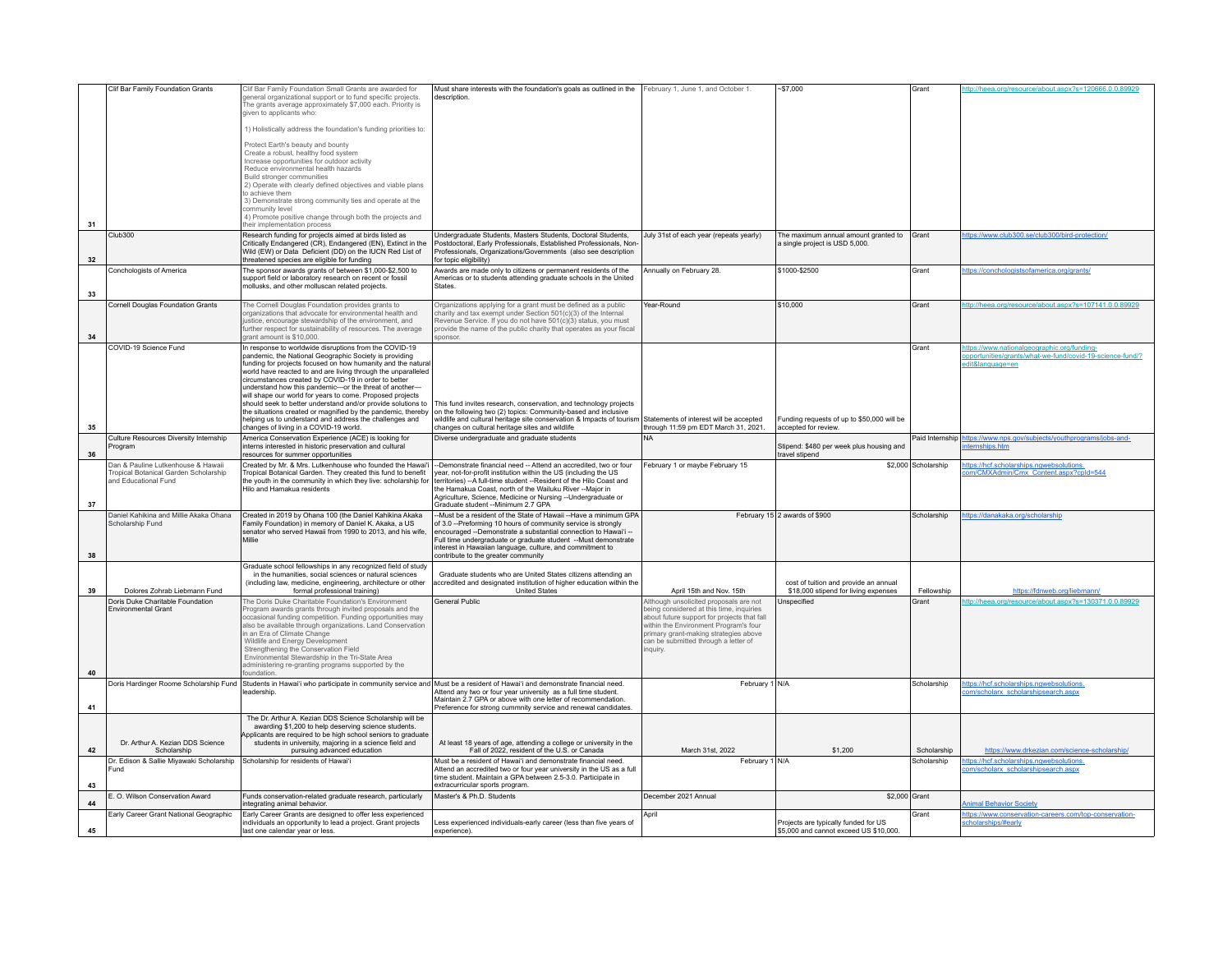| 46       | Farthwatch                                                                | To fit our citizen-science model, unless otherwise stated in<br>the request for proposals, all proposed projects must:<br>Have quantifiable goals and measurable impacts of action<br>taken by the project;<br>Have a 3-year or longer duration (longer-term research may<br>receive priority support);<br>Incorporate field-based research and data collection:<br>Have data gathered primarily by citizen-scientist participants<br>recruited by Earthwatch:<br>Field approx. 4 to 10 teams per year, with 4 to 15<br>participants per team as needed for data collection;<br>Have short (1-3 day) and/or long (7-14 day) duration teams<br>(projects that enable both short and long duration teams will<br>receive priority support);<br>For teams > 1 day, provide reputable housing for volunteers<br>within a 45-minute drive from site:<br>Field adult, high school and college student, teacher, and<br>corporate partner groups;<br>Be run in English, with all communications by field staff and<br>supporting documents in English;<br>Educate volunteers about the project's science and its<br>relevance to global priorities;<br>Engage with, provide outreach and contribute to<br>conservation actions, or otherwise collaborate with local<br>community stakeholders:<br>Share project data with stakeholders, and if possible,<br>contribute to open-source datasets;<br>Partner with collaborators and receive support from at least<br>one other funding source. | We support research projects that produce rigorous, relevant, and N/A<br>impactful science, address global change, and actively involve<br>citizen-scientist participants.                                                                                                                                                                                                                                                                                                                                                                                                                                                                  |                                                                                          | Annual budgets for projects with long-<br>duration teams range between US<br>\$20,000-\$80,000, with most of that<br>covering volunteer and staff expenses<br>while in the field.                                                                                                                                                          | Grant                  | https://earthwatch.org/research/apply-for-research-funding                                       |
|----------|---------------------------------------------------------------------------|---------------------------------------------------------------------------------------------------------------------------------------------------------------------------------------------------------------------------------------------------------------------------------------------------------------------------------------------------------------------------------------------------------------------------------------------------------------------------------------------------------------------------------------------------------------------------------------------------------------------------------------------------------------------------------------------------------------------------------------------------------------------------------------------------------------------------------------------------------------------------------------------------------------------------------------------------------------------------------------------------------------------------------------------------------------------------------------------------------------------------------------------------------------------------------------------------------------------------------------------------------------------------------------------------------------------------------------------------------------------------------------------------------------------------------------------------------------------------------------|---------------------------------------------------------------------------------------------------------------------------------------------------------------------------------------------------------------------------------------------------------------------------------------------------------------------------------------------------------------------------------------------------------------------------------------------------------------------------------------------------------------------------------------------------------------------------------------------------------------------------------------------|------------------------------------------------------------------------------------------|--------------------------------------------------------------------------------------------------------------------------------------------------------------------------------------------------------------------------------------------------------------------------------------------------------------------------------------------|------------------------|--------------------------------------------------------------------------------------------------|
| 47       | Fund                                                                      | Eastside & Northshore Kaua'i Scholarship   For students from Kaua'i to reach their education goals                                                                                                                                                                                                                                                                                                                                                                                                                                                                                                                                                                                                                                                                                                                                                                                                                                                                                                                                                                                                                                                                                                                                                                                                                                                                                                                                                                                    | Demonstrate financial need and attend an accredited two or four<br>year not for profit institution in the US as a full time student. Be a<br>resident of specific areas on Kaua'i. Minimum 2.5 GPA and a letter<br>of recommendation.                                                                                                                                                                                                                                                                                                                                                                                                       | February 1 N/A                                                                           |                                                                                                                                                                                                                                                                                                                                            | Scholarship            | ttps://hcf.scholarships.ngwebsolutions.<br>om/scholarx_scholarshipsearch.aspx                    |
| 48       | Eckenfelder Scholarship                                                   | Dr. Wesley Eckenfelder, Jr.'s career as an environmental<br>trailblazer spanned more than 50 years, during which time he<br>trained thousands of graduate students and professionals in<br>the science and art of industrial wastewater treatment. To<br>honor his dedication to the environmental industry, we offer<br>\$5,000 Dr. Wesley Eckenfelder, Jr. Scholarship to support<br>students who are interested in pursuing a career in the<br>environmental profession.                                                                                                                                                                                                                                                                                                                                                                                                                                                                                                                                                                                                                                                                                                                                                                                                                                                                                                                                                                                                           | A United States citizen or permanent resident.<br>A full-time student enrolled in his/her Junior. Senior year or<br>graduate program at an accredited college/university.<br>Declared major in civil, chemical, mechanical, electrical or<br>environmental engineering or one of the environmental sciences<br>(e.g. geology, hydrogeology, ecology).<br>Cumulative GPA of 3.0 or higher on a 4.0 scale (or equivalent on a<br>$5.0$ scale)                                                                                                                                                                                                 | Currently closed for 2022 but will open<br>back up in May 2022 for 2023.                 |                                                                                                                                                                                                                                                                                                                                            | \$5,000.00 Scholarship | https://brownandcaldwell.com/careers/eckenfelder-<br><b>cholarship</b>                           |
|          |                                                                           | Provides support for young ichthyologists for museums or<br>laboratory study, travel, fieldwork, or any other activity that<br>will effectively enhance their professional careers and their                                                                                                                                                                                                                                                                                                                                                                                                                                                                                                                                                                                                                                                                                                                                                                                                                                                                                                                                                                                                                                                                                                                                                                                                                                                                                          | Must be a member of ASIH and be enrolled for an advanced                                                                                                                                                                                                                                                                                                                                                                                                                                                                                                                                                                                    |                                                                                          | \$400-\$1000 will be awarded on basis of                                                                                                                                                                                                                                                                                                   |                        |                                                                                                  |
| 49<br>50 | Edward C. Raney Fund Award<br>Environmental Education (EE) Grants         | contributions to the science of ichthyology<br>Applicants are to support environmental education projects<br>that promote environmental awareness and stewardship and<br>help provide people with the skills to take responsible actions college or university<br>to protect the environment                                                                                                                                                                                                                                                                                                                                                                                                                                                                                                                                                                                                                                                                                                                                                                                                                                                                                                                                                                                                                                                                                                                                                                                          | degree (graduate students).<br>local education agency<br>state education or environmental agency<br>non-profit organization as described in section 501(c)(3) of the<br>Internal Revenue Code<br>noncommercial educational broadcasting entity<br>tribal education agency<br>Applicant organizations must be located in the United States or<br>territories and the majority of the educational activities must take<br>place in the United States; or in the United States and Canada or<br>Mexico; or in the U.S. Territories.                                                                                                            | March 1st, 2021<br>TBD                                                                   | both merit and need<br>This grant program provides financial<br>support for projects that design,<br>demonstrate, and/or disseminate<br>environmental education practices.<br>methods, or techniques. Since 1992, EPA<br>has distributed between \$2 and \$3.5<br>million in grant funding per year,<br>supporting more than 3,800 grants. | Grant<br>Grants        | https://asih.org/student-awards/raney-fund-award<br>Invironmental Education (EE) Grants   US EPA |
| 51       | Environmental Justice Small Grants<br>Program                             | The Environmental Justice Small Grants Program supports<br>and empowers communities working on solutions to local<br>environmental and public health issues. The program is<br>designed to help communities understand and address<br>exposure to multiple environmental harms and risks.                                                                                                                                                                                                                                                                                                                                                                                                                                                                                                                                                                                                                                                                                                                                                                                                                                                                                                                                                                                                                                                                                                                                                                                             | Incorporated non-profit organizations-including, but not limited to.<br>community-based organizations, grassroots organizations,<br>environmental justice networks, faith-based organizations and<br>those affiliated with religious institutions<br><b>US Territories</b><br>Tribal governments, either federally-recognized or state-<br>recognized - including Alaska Native Villages; or<br>Tribal organizations<br>Freely Associated States (FAS) - including state and local<br>governmental entities and local non-profit organizations in the<br>Federated States of Micronesia, the Republic of the Marshall<br>Islands, and Palau | The Fiscal Year (FY) 2021 EJ Small<br>Grants Request for Applications has now<br>closed. | Environmental Justice Small Grants fund Grant<br>projects up to \$75,000, depending on the<br>availability of funds in a given year. All<br>projects are associated with at least one<br>qualified environmental statute.                                                                                                                  |                        | Environmental Justice Small Grants Program   US EPA                                              |
| 52       | <b>Environmental Research &amp; Education</b><br><b>Foundation Grants</b> | The Environmental Research & Education Foundation<br>EREF) accepts proposals for research projects and<br>educational initiatives for developing tools that promote<br>awareness or increase knowledge of the solid waste<br>industry. Awards are generally up to \$500,000.<br>Because the amount of funding for research is limited, the<br>foundation encourages submitting parties to form<br>partnerships with other funding sources (real-dollars or in-<br>kind services). Parties should identify the sources and<br>amounts of external funding in their submissions.<br>The development of tools to be used for commercial<br>purposes, or that will be considered proprietary, will generally<br>not be considered unless approved by EREF a priori.<br>Successful pre-proposals will be invited to submit a full<br>proposal.                                                                                                                                                                                                                                                                                                                                                                                                                                                                                                                                                                                                                                             | General Public                                                                                                                                                                                                                                                                                                                                                                                                                                                                                                                                                                                                                              | December 1st and May 1st                                                                 | Up to \$500,000.00                                                                                                                                                                                                                                                                                                                         | Grant                  | ttp://heea.org/resource/about.aspx?s=106289.0.0.89929                                            |
| 53       | <b>EPA Aquatic Resources Impacts</b><br>Internship                        | Research, review, summarize and compile meaningful<br>ecological performance standards for compensatory<br>mitigation banks and recommend improvements to existing<br>approaches to established standards. The assessment<br>would include an evaluation of the various aquatic resource<br>habitat types found in the Texas and Louisiana Gulf Coast<br>Region.                                                                                                                                                                                                                                                                                                                                                                                                                                                                                                                                                                                                                                                                                                                                                                                                                                                                                                                                                                                                                                                                                                                      | U.S. Citizen<br>Degree: Bachelor's Degree, Master's Degree, or Doctoral Degree<br>received within the last 60 months or currently pursuing                                                                                                                                                                                                                                                                                                                                                                                                                                                                                                  | 10/20/2021 3:00:00 PM Eastern Time<br>Zone                                               | stipend ranging from \$3,176 up to \$3,972 Stipen                                                                                                                                                                                                                                                                                          |                        | intellect - Climb Higher                                                                         |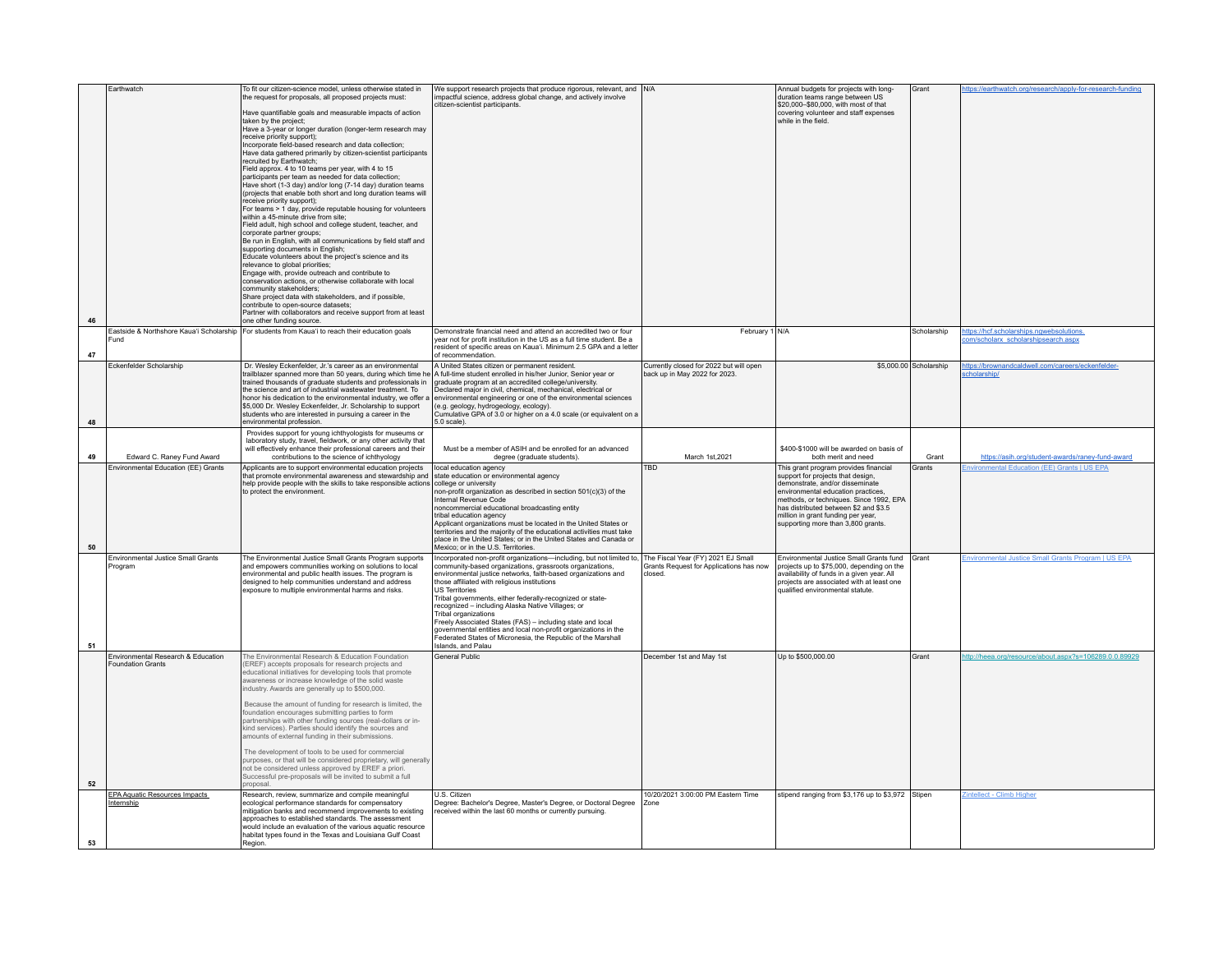|    | EPA Cumulative healh impacts grants                                              | Request for Applications for studies related to cumulative                                                                                                                                                                                                                                                                                                                                                                                                                                                                                                                                                                                                                                                                                                                                                                                                                                                                                                                                                           | Public and private nonprofit institutions/organizations, public and                                                                                                                                                                                                                                                                                                                                                                                                                                                                                                                                                                                                                                                            |                                                        | November 16, 2021: 11:59:59 pm Eastern Proposals for less than \$1,350,000.00 will Grant                                                                                                                                                                                                                                                                                                                                                                                                                                                                                                                                                                                                                                                    |                                       | https://www.epa.gov/system/files/documents/2021-09/shc-                                                                |
|----|----------------------------------------------------------------------------------|----------------------------------------------------------------------------------------------------------------------------------------------------------------------------------------------------------------------------------------------------------------------------------------------------------------------------------------------------------------------------------------------------------------------------------------------------------------------------------------------------------------------------------------------------------------------------------------------------------------------------------------------------------------------------------------------------------------------------------------------------------------------------------------------------------------------------------------------------------------------------------------------------------------------------------------------------------------------------------------------------------------------|--------------------------------------------------------------------------------------------------------------------------------------------------------------------------------------------------------------------------------------------------------------------------------------------------------------------------------------------------------------------------------------------------------------------------------------------------------------------------------------------------------------------------------------------------------------------------------------------------------------------------------------------------------------------------------------------------------------------------------|--------------------------------------------------------|---------------------------------------------------------------------------------------------------------------------------------------------------------------------------------------------------------------------------------------------------------------------------------------------------------------------------------------------------------------------------------------------------------------------------------------------------------------------------------------------------------------------------------------------------------------------------------------------------------------------------------------------------------------------------------------------------------------------------------------------|---------------------------------------|------------------------------------------------------------------------------------------------------------------------|
|    |                                                                                  | health impacts of climate change, centered around<br>Environmental justice, vulerable populations and life stages,<br>and community-based research                                                                                                                                                                                                                                                                                                                                                                                                                                                                                                                                                                                                                                                                                                                                                                                                                                                                   | private institutions of higher<br>education, and hospitals located in the U.S. and its territories or<br>possessions; state and local<br>governments; Federally Recognized Indian Tribal Governments;                                                                                                                                                                                                                                                                                                                                                                                                                                                                                                                          | Time                                                   | be considered                                                                                                                                                                                                                                                                                                                                                                                                                                                                                                                                                                                                                                                                                                                               |                                       | limate-change-and-ei-rfa -final.pdf                                                                                    |
| 54 |                                                                                  |                                                                                                                                                                                                                                                                                                                                                                                                                                                                                                                                                                                                                                                                                                                                                                                                                                                                                                                                                                                                                      | and U.S. territories or<br>possessions are eligible to apply                                                                                                                                                                                                                                                                                                                                                                                                                                                                                                                                                                                                                                                                   |                                                        |                                                                                                                                                                                                                                                                                                                                                                                                                                                                                                                                                                                                                                                                                                                                             |                                       |                                                                                                                        |
| 55 | EPA Environmental Hazards and Public<br><b>Health Fellowship</b>                 | Research opportunity for independent and self-motivated<br>researcher to participate in innovative and interdisciplinary<br>projects focused on various aspects of environmental<br>exposures and their impact on public health and wellbeing.                                                                                                                                                                                                                                                                                                                                                                                                                                                                                                                                                                                                                                                                                                                                                                       | U.S. Citizen Only<br>Degree: Master's Degree or Doctoral Degree received within the<br>last 60 months or anticipated to be received by 12/31/2021 11:59:<br>00 PM                                                                                                                                                                                                                                                                                                                                                                                                                                                                                                                                                              | 12/10/2021 3:00:00 PM Eastern Time                     | The participant will receive a monthly<br>stipend commensurate with educational<br>level and experience.                                                                                                                                                                                                                                                                                                                                                                                                                                                                                                                                                                                                                                    | Fellowship                            | Zintellect - Climb Higher                                                                                              |
| 56 | <b>EPA National Priorities Water Grant</b>                                       | NATIONAL PRIORITIES: WATER INNOVATION, SCIENCE,<br>AND ENGAGEMENT TO ADVANCE WATER REUSE                                                                                                                                                                                                                                                                                                                                                                                                                                                                                                                                                                                                                                                                                                                                                                                                                                                                                                                             | This solicitation is available to public and private nonprofit<br>institutions and public and private universities and colleges located<br>in the United States and its territories or possessions. Foreign<br>entities. States, the District of Columbia. State and local<br>government departments, territories, possessions, and Federally<br>Recognized Indian Tribal Governments of the U.S., are not eligible<br>to apply under this RFA. Profit-making firms and individuals are<br>not eligible to receive assistance agreements from the EPA under<br>this program.                                                                                                                                                   | September 29, 2021: 11:59:59 pm<br><b>Eastern Time</b> | \$3,246,000 or less                                                                                                                                                                                                                                                                                                                                                                                                                                                                                                                                                                                                                                                                                                                         | Grant                                 | ttps://www.epa.gov/system/files/documents/2021-07/fy21-<br>ational-priorities-reuse-cooperative-agreement-rfa-final.pd |
| 57 | F21AS00155<br><b>Endangered Species Recovery</b><br>Implementation               | The principal objective of this Recovery Implementation<br>funding opportunity is to support the implementation of<br>priority recovery actions for federally endangered and<br>threatened species. The ESA conveys the importance of<br>recovery plans as a central organizing tool for guiding each<br>species' recovery process by requiring their<br>development for every listed species. Recovery plans<br>establish an overall recovery vision that, among other things:<br>•: Defines the point at which protections under the<br>Endangered Species Act (ESA) are no longer needed,<br>• Identifies and prioritizes the most effective and<br>feasible suite of recovery actions that will promote species<br>survival and recovery, • Provides the public and<br>policy makers with an overall estimate of the time and cost to<br>recover species, and the ability to measure success and<br>resources needs, and • Aids the Service in working<br>with others to improve the status for imperiled specie | Public and State controlled institutions of higher education<br>State governments<br>Private institutions of higher education<br>Nonprofits having a 501(c)(3) status with the IRS, other than<br>nstitutions of higher education<br>County governments<br>Nonprofits that do not have a 501(c)(3) status with the IRS, other<br>than institutions of higher education<br>For profit organizations other than small businesses<br>Special district governments<br>Native American tribal governments (Federally recognized)<br>Small businesses<br>City or township governments<br>Independent school districts<br>Individuals<br>Native American tribal organizations (other than Federally<br>recognized tribal governments) | September 30, 2021                                     | \$1,000 Grant                                                                                                                                                                                                                                                                                                                                                                                                                                                                                                                                                                                                                                                                                                                               |                                       | https://www.grants.gov/web/grants/view-opportunity.html?<br>pppId=329584                                               |
| 58 | Fish and Wildlife Service: Neotropical<br>Migratory Bird Conservation Act Grants | General research funds for projects related to the<br>conservation of neotropical migratory birds and their habitats<br>n North America and Latin America                                                                                                                                                                                                                                                                                                                                                                                                                                                                                                                                                                                                                                                                                                                                                                                                                                                            | Unrestricted                                                                                                                                                                                                                                                                                                                                                                                                                                                                                                                                                                                                                                                                                                                   |                                                        | November 4, 2021 \$10,000-\$200,000                                                                                                                                                                                                                                                                                                                                                                                                                                                                                                                                                                                                                                                                                                         | Grant                                 | https://www.grants.gov/web/grants/search-grants.html?<br>evwords=conservation                                          |
| 59 | Frances M. Peacock Scholarship for<br>Native Bird Habitat                        | The Frances M. Peacock Scholarship for Native Bird Habitat<br>provides financial aid to study areas in the United States that Open to college seniors and graduate students only (second-<br>provide seasonal habitat for threatened or endangered native<br>birds and to tend useful information for land-management<br>decisions                                                                                                                                                                                                                                                                                                                                                                                                                                                                                                                                                                                                                                                                                   | semester juniors may apply for their senior year). Eligibility is open<br>to U.S. Citizens and permanent residents who are enrolled in a U.<br>. - based institution.                                                                                                                                                                                                                                                                                                                                                                                                                                                                                                                                                          | January 15th                                           | Provides financial aid to at least one<br>scholar for \$4500 annually. In special<br>instances because of two unusually fine<br>candidates or two candidates working on<br>one project, the award may be divided<br>between two candidates                                                                                                                                                                                                                                                                                                                                                                                                                                                                                                  | Scholarship                           | https://www.gcamerica.org/scholarships/details/s/frances-m-<br>eacock-scholarship-for-native-bird-habitat              |
| 60 | Frank M. Chapman Memorial Fund<br>American Museum of Natural History             | Small, short-term award helping with ornithological research<br>expenses. NOT for salaries/stipends.                                                                                                                                                                                                                                                                                                                                                                                                                                                                                                                                                                                                                                                                                                                                                                                                                                                                                                                 | Master's Ph.D. students and Post-Docs doing ornithological<br>research                                                                                                                                                                                                                                                                                                                                                                                                                                                                                                                                                                                                                                                         | 11/15/2021 Annual                                      | Usu. \$1,000 but up to \$3,000                                                                                                                                                                                                                                                                                                                                                                                                                                                                                                                                                                                                                                                                                                              | Grant                                 | Ornithology Grants   American Museum of Natural History<br>(amnh.org)                                                  |
| 61 | Fulbright Anne Wexler scholarships in<br>Public Policy                           | The aim of the Fulbright Anne Wexler scholarships in Public<br>Policy are to grow Australian-American educational linkages<br>by building a network of public policy experts and to<br>encourage ongoing policy exchange between both countries.<br>The award will enable U.S. students with strong academic<br>credentials and leadership potential to undertake a master's<br>degree in Australia in a key area of public policy such as<br>health, sustainability, energy, climate change, regional<br>security, education, political science, history or government<br>relations.                                                                                                                                                                                                                                                                                                                                                                                                                                | Dual citizens of this country are not eligible<br>Residency in host country not permitted in year prior to grant                                                                                                                                                                                                                                                                                                                                                                                                                                                                                                                                                                                                               | October 12th of each year (repeats<br>vearly)          | The Fulbright-Anne Wexler Master's<br>Award in Public Policy will pay up to<br>AUD\$35,000 per year in tuition fees                                                                                                                                                                                                                                                                                                                                                                                                                                                                                                                                                                                                                         | Grant                                 | https://us.fulbrightonline.org/countries/east-asia-<br>pacific/australia/275                                           |
| 62 | Fulbright Scholarship                                                            | Provides funds for tuition and transportation. Applicant will do Graduate students enrolled in an accredited University in the<br>research abroad in the host country that they specify for their United States.<br>project.                                                                                                                                                                                                                                                                                                                                                                                                                                                                                                                                                                                                                                                                                                                                                                                         |                                                                                                                                                                                                                                                                                                                                                                                                                                                                                                                                                                                                                                                                                                                                |                                                        | Oct. 12,2021 Covers tuition, student fees and eligible<br>student expenses. Distributed by the UH<br>Hilo Financial Aid Office.                                                                                                                                                                                                                                                                                                                                                                                                                                                                                                                                                                                                             | Fellowship                            | <b>Fullbright Scholarship</b>                                                                                          |
| 63 | Fulbright-National Geographic Storytelling<br>Fellowship                         | The Fulbright-National Geographic Storytelling Fellowship, a<br>component of the Fulbright U.S. Student Program, provides<br>opportunities for selected Fulbright U.S. Student grantees to<br>participate in an academic year of storytelling on a globally<br>significant theme. This Fellowship is made possible through<br>a partnership between the U.S. Department of State and the<br>National Geographic Society.                                                                                                                                                                                                                                                                                                                                                                                                                                                                                                                                                                                             | The Fulbright-National Geographic Storytelling Fellowship is an<br>enhancement award to a Fulbright Open Study/Research<br>proposal. Fulbright-National Geographic Fellows must be selected<br>for a Fulbright Study/Research Grant by the eligible country for<br>which they applied and meet the criteria of the Fulbright<br>Study/Research requirements of the host country.                                                                                                                                                                                                                                                                                                                                               | October 15th                                           | n addition to receiving standard Fulbright Fellowship<br>benefits (for travel, stipend, health, etc.)<br>and a materials and reporting special<br>allowance, Storytellers receive instruction<br>in storytelling techniques, including<br>effective blog writing, video production,<br>photography, public speaking, and other<br>relevant training by National Geographic<br>staff prior to their departure. National<br>Geographic also provide editorial<br>mentorship for Fellows during their<br>Fulbright grant period. Storytellers provide<br>material for National Geographic Society's<br>Field Notes blog throughout their grant<br>term and have the opportunity to pitch<br>stories for other National Geographic<br>platforms |                                       | https://us.fulbrightonline.org/fulbright-nat-geo-fellowship                                                            |
|    | <b>Fullbright Fellowship</b>                                                     | Applicants for study/research awards design their own                                                                                                                                                                                                                                                                                                                                                                                                                                                                                                                                                                                                                                                                                                                                                                                                                                                                                                                                                                | Depends on country of choice - general: Biographical data.                                                                                                                                                                                                                                                                                                                                                                                                                                                                                                                                                                                                                                                                     | 10/12/2021:Annual                                      | subject to federally-appropriated funds                                                                                                                                                                                                                                                                                                                                                                                                                                                                                                                                                                                                                                                                                                     | Grant                                 | https://us.fulbrightonline.org/about/fulbright-us-student-                                                             |
| 64 |                                                                                  | projects and will typically work with advisers at foreign<br>universities or other institutes of higher education. The<br>study/research awards are available in approximately 140<br>countries. Program requirements vary by country, so the<br>applicants' first step is to familiarize themselves with the<br>program summary for the host country.                                                                                                                                                                                                                                                                                                                                                                                                                                                                                                                                                                                                                                                               | program info, statement of grant purpose, affilliation letter,<br>personal statement, foreign langaue forms, recommnedations,<br>transcripts, ethical requirements                                                                                                                                                                                                                                                                                                                                                                                                                                                                                                                                                             |                                                        |                                                                                                                                                                                                                                                                                                                                                                                                                                                                                                                                                                                                                                                                                                                                             |                                       | orogram                                                                                                                |
| 65 | Fund for Wild Nature Small Grants                                                | The Fund for Wild Nature provides "small grants to small<br>groups who get things done." The fund provides money for<br>ampaigns to save and restore native species and wild<br>ecosystems, including actions to defend wilderness and<br>biological diversity. Most grants awarded in the past ranged<br>from \$1,000-\$3,000.                                                                                                                                                                                                                                                                                                                                                                                                                                                                                                                                                                                                                                                                                      | The fund supports development of citizen science endeavors. It<br>does not support basic scientific research, private land acquisition,<br>individual action or study, or conferences. The fund will only<br>support media projects that have a clear strategic value and a<br>concrete plan for dissemination of the final product.                                                                                                                                                                                                                                                                                                                                                                                           | May 1st & October 1st                                  | \$1,000 to \$3,000                                                                                                                                                                                                                                                                                                                                                                                                                                                                                                                                                                                                                                                                                                                          | Citizen<br>Science<br>Projects, Grant | http://heea.org/resource/about.aspx?s=52810.0.0.89929                                                                  |
|    |                                                                                  |                                                                                                                                                                                                                                                                                                                                                                                                                                                                                                                                                                                                                                                                                                                                                                                                                                                                                                                                                                                                                      |                                                                                                                                                                                                                                                                                                                                                                                                                                                                                                                                                                                                                                                                                                                                |                                                        |                                                                                                                                                                                                                                                                                                                                                                                                                                                                                                                                                                                                                                                                                                                                             |                                       |                                                                                                                        |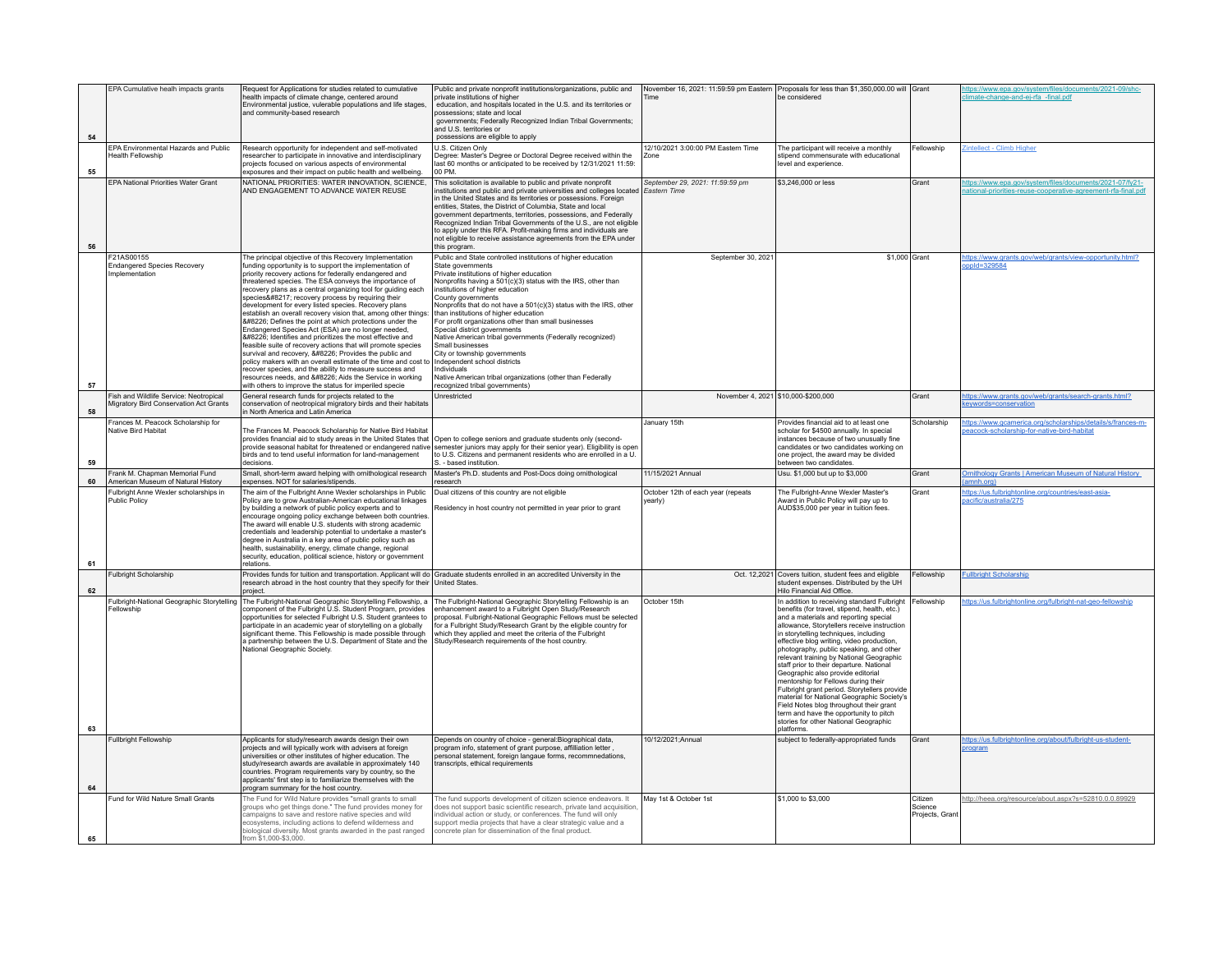|    |                                                             | Each worth \$15,000. Future Conservationist Awards are                                                                                   | If you have not received a CLP grant before, you can only apply                                                                             |                                                                                     | \$15,000 Grant                                                                          |                              | ttps://www.conservationleadershipprogramme.                                              |
|----|-------------------------------------------------------------|------------------------------------------------------------------------------------------------------------------------------------------|---------------------------------------------------------------------------------------------------------------------------------------------|-------------------------------------------------------------------------------------|-----------------------------------------------------------------------------------------|------------------------------|------------------------------------------------------------------------------------------|
|    |                                                             | granted to teams of early-career conservationists who are                                                                                | for a Future Conservationist Award. If you previously received a                                                                            |                                                                                     |                                                                                         |                              | org/grants/grant-overview/                                                               |
|    |                                                             | conducting high-priority projects focused on protecting<br>species listed as Data Deficient, Vulnerable, Endangered or                   | CLP Future Conservationists Award, you can apply for a Follow-up<br>Award. If you area previous winner of a Follow-up Award, you can        |                                                                                     |                                                                                         |                              |                                                                                          |
|    |                                                             | Critically Endangered on the IUCN Red List. Projects must                                                                                | apply for a Conservation Leadership Award.                                                                                                  |                                                                                     |                                                                                         |                              |                                                                                          |
|    |                                                             | take place in an eligible country, be led (or co-led) by a<br>ational of one of these countries, involve at least three                  |                                                                                                                                             | 11:59pm GMT on Sunday, 10 October,                                                  |                                                                                         |                              |                                                                                          |
| 66 | <b>Future Conservationist Awards</b>                        | people and last between three to 12 months.                                                                                              |                                                                                                                                             | 2021                                                                                |                                                                                         |                              |                                                                                          |
|    |                                                             | We are searching for natural leaders, between 18 and 35<br>years old, who have proven that they can make the                             |                                                                                                                                             |                                                                                     |                                                                                         |                              |                                                                                          |
|    |                                                             | difference for the survival of wild species and the future for                                                                           |                                                                                                                                             |                                                                                     |                                                                                         |                              |                                                                                          |
| 67 | Future For Nature Foundation                                | nature                                                                                                                                   | 18-35 year olds                                                                                                                             | September 1st, 2021                                                                 | \$50,000                                                                                | Grant                        | https://futurefornature.org/are-you-the-future-for-nature/                               |
|    | Garden Club of America                                      | The Garden Club of America offers 28 merit-based<br>scholarships in 12 areas. See link for the many scholarship                          | Applicants must be enrolled in a graduate program at a university<br>within the United States, and must be U.S. citizens of permanent       | Variable application deadlines based on<br>funding type, but around mid-January.    | Varies, but up to \$5000.                                                               | Merit Based<br>Scholarships, | ttps://www.gcamerica.org/scholarshir                                                     |
|    |                                                             | offerings, eligibility, and application details.                                                                                         | residents                                                                                                                                   |                                                                                     |                                                                                         | fellowships,                 |                                                                                          |
| 68 |                                                             |                                                                                                                                          |                                                                                                                                             |                                                                                     |                                                                                         | and awards                   |                                                                                          |
|    | <b>GEM MS Engineering and Science</b><br>Fellowship Program |                                                                                                                                          | Applicants must be U.S. citizens or U.S. permanent residents.<br>Check the deadline for early consideration.                                | Anvtime                                                                             | GEM MS Engineering Fellows receive a<br>\$4,000 living stipend per full-time            | Fellowship                   | ttps://www.profellow.com/fellowship/gem-fellowship-ms-<br>ngineering-fellowship-program/ |
|    |                                                             |                                                                                                                                          |                                                                                                                                             |                                                                                     | semester up to 4 semesters (\$8K per                                                    |                              |                                                                                          |
|    |                                                             | The goals of the GEM fellowships are to increase the                                                                                     |                                                                                                                                             |                                                                                     | academic year - 3 quarters), up to two<br>paid summer internships with a GEM            |                              |                                                                                          |
|    |                                                             | number of underrepresented minority students pursuing                                                                                    |                                                                                                                                             |                                                                                     | Employer Member, and full tuition and                                                   |                              |                                                                                          |
| 69 |                                                             | graduate degrees in engineering and science and to promote<br>the benefits of a graduate degree within the industry.                     |                                                                                                                                             |                                                                                     | fees provided by a GEM University<br>Member.                                            |                              |                                                                                          |
|    |                                                             |                                                                                                                                          | Applications may be submitted by a graduate student close to                                                                                |                                                                                     |                                                                                         |                              | https://gacoast.uga.edu/state-fellowship/                                                |
|    |                                                             |                                                                                                                                          | completing their degree (Masters, Ph.D., or J.D), or within a year                                                                          |                                                                                     |                                                                                         |                              |                                                                                          |
|    |                                                             |                                                                                                                                          | of their graduation, in a field related to conservation, management,<br>protection, stewardship, public policy, or law of marine or coastal |                                                                                     | Sea Grant State Fellows receive a stinend                                               |                              |                                                                                          |
|    |                                                             | The Georgia Sea Grant State Fellowship Program provides a                                                                                | environments, or areas that impact marine and coastal                                                                                       |                                                                                     | of \$35,000 for 12-month assignments.                                                   |                              |                                                                                          |
|    |                                                             | unique educational and professional opportunity to eligible<br>graduate students who are interested in coastal and marine                | environments. Applicants should address their degree of interest<br>and experience in either marine/coastal/watershed science,              |                                                                                     | Additional travel or professional<br>development funding associated with the            |                              |                                                                                          |
|    |                                                             | resources in Georgia, and the policy and management                                                                                      | natural resource management, public policy or law. Fellows must                                                                             |                                                                                     | fellowship may be covered by the host                                                   |                              |                                                                                          |
| 70 | Georgia Sea Grant State Fellowship<br><b>GFSD</b>           | decisions affecting those resources.<br>This fellowship is through the NSF. It is a highly sought after                                  | complete all degree requirements before starting the fellowship.                                                                            | Sept. 30, 2021 by 5 p.m.<br>December 15th annually                                  | agency at the agency's discretion.                                                      | Fellowship<br>Fellowship     | ttps://stemfellowships.org/                                                              |
|    |                                                             | fellowship. If you are a graduate student you can only apply                                                                             |                                                                                                                                             |                                                                                     | 20,000 a year for up to 6 years                                                         |                              |                                                                                          |
|    |                                                             | once. Its advisibale to do time your schooling, expertise, and                                                                           | any qualified U.S. citizen who has the ability to pursue graduate                                                                           |                                                                                     |                                                                                         |                              |                                                                                          |
| 71 | Gloria Barron Wilderness Society                            | funds inorder to get the best chance.<br>The Gloria Barron Wilderness Society Scholarship seeks to                                       | work at a GFSD university associate. UH Honolulu is on the list.<br>Be currently enrolled in an accredited graduate institution in North    | Yearly. Typically, applications are                                                 | The total amount of the scholarship, paid                                               | Scholarship                  | https://www.wilderness.org/news/article/gloria-barron-                                   |
|    | Scholarship                                                 | encourage individuals who have the potential to make a                                                                                   | America at the time of application:                                                                                                         | accepted from late January to mid-April.                                            | in two installments, is \$15,000. The first                                             |                              | vilderness-society-scholarship-how-apply#                                                |
|    |                                                             | significant positive difference in understanding wilderness<br>and how to protect it. The scholarship is available to current            | Have strong academic qualifications;<br>Have academic and/or career goals focused on making a                                               | Selection committee reviews the<br>applications and narrows the field to the        | installment is paid after the winner is<br>notified in mid-July, and the second is      |                              |                                                                                          |
|    |                                                             | qualified graduate students. It was created in honor of Gloria                                                                           | significant positive difference in the long-term protection of                                                                              | top submissions. The Wilderness Society                                             | paid the following February.                                                            |                              |                                                                                          |
|    |                                                             | Barron, a dedicated educator and tireless advocate for<br>wilderness protection.                                                         | wilderness in the United States. Application required including<br>Cover letter/proposal/CV/2 letters of recommendation/transcripts.        | s Governing Council then reviews those<br>applications and selects the recipient in | The recipient may be liable for income tax                                              |                              |                                                                                          |
|    |                                                             |                                                                                                                                          | The research paper should address an aspect of the                                                                                          | mid-July.                                                                           | on the scholarship. Please consult with                                                 |                              |                                                                                          |
|    |                                                             |                                                                                                                                          | establishment, protection or management of wilderness. The<br>applicant may choose to discuss a subject relevant to current                 |                                                                                     | your tax advisor on the proper treatment<br>of the award                                |                              |                                                                                          |
|    |                                                             |                                                                                                                                          | programs of The Wilderness Society or introduce a new topic.                                                                                |                                                                                     |                                                                                         |                              |                                                                                          |
|    |                                                             |                                                                                                                                          | Proposed work may apply to a particular landscape or it may<br>address issues broadly.                                                      |                                                                                     | Additional funding may be available to pay<br>travel expenses for the recipient to work |                              |                                                                                          |
|    |                                                             |                                                                                                                                          |                                                                                                                                             |                                                                                     | with staff members of The Wilderness                                                    |                              |                                                                                          |
|    |                                                             |                                                                                                                                          |                                                                                                                                             |                                                                                     | Society on this project. TWS wishes to                                                  |                              |                                                                                          |
|    |                                                             |                                                                                                                                          |                                                                                                                                             |                                                                                     | encourage the publication of this work in<br>an academic journal or other appropriate   |                              |                                                                                          |
|    |                                                             |                                                                                                                                          |                                                                                                                                             |                                                                                     | medium and has additional funds to help                                                 |                              |                                                                                          |
| 72 |                                                             |                                                                                                                                          |                                                                                                                                             |                                                                                     | cover expenses of publishing and<br>publicizing the final paper.                        |                              |                                                                                          |
|    |                                                             | Graduate Student Conservation Research SCB allocates awards funding to support ten graduate                                              | Graduate students enrolled in an accredited University in the                                                                               | Currently closed. Opens: Feb.1, 2022                                                | \$1,000. Distributed by the UH Hilo                                                     |                              | This is a grant. Society for Conservation Biology                                        |
|    | Award                                                       | student members whose research advances the science and United States.<br>practice of conserving biological diversity. The fellowship is |                                                                                                                                             |                                                                                     | Financial Aid Office                                                                    |                              |                                                                                          |
|    |                                                             | designed to support graduate students who need assistance                                                                                |                                                                                                                                             |                                                                                     |                                                                                         |                              |                                                                                          |
|    |                                                             | with costs toward field expenses in order to complete their<br>degree. The SCB Global Awards Committee administers the                   |                                                                                                                                             |                                                                                     |                                                                                         |                              |                                                                                          |
|    |                                                             | Graduate Student Research Fellowship Awards and                                                                                          |                                                                                                                                             |                                                                                     |                                                                                         |                              |                                                                                          |
|    |                                                             | evaluates applicants on merit and with respect to                                                                                        |                                                                                                                                             |                                                                                     |                                                                                         |                              |                                                                                          |
|    |                                                             | geographic, topical, gender and other aspects of<br>conservation diversity. Students must demonstrate financial                          |                                                                                                                                             |                                                                                     |                                                                                         |                              |                                                                                          |
|    |                                                             | need toward completion of graduate degree and graduate<br>research must contribute to SCB's mission to advance the                       |                                                                                                                                             |                                                                                     |                                                                                         |                              |                                                                                          |
| 73 |                                                             | science and practice of conserving Earth's biodiversity.                                                                                 |                                                                                                                                             |                                                                                     |                                                                                         |                              |                                                                                          |
|    | <b>Grafuate Student Research Grant</b>                      | The Geological Society of America seeks to provide funding                                                                               | Individuals peruing an earth science graduate degree program                                                                                | February 2, 2022                                                                    | \$2,500 Award                                                                           |                              | https://www.geosociety.org/GSA/grants/gradgrants.aspx                                    |
| 74 | Hau'oli Mau Loa Foundation Graduate                         | to an individual in the field og geological sciences.<br>Three graduate assistantships for students dedicated to                         | ) good academic standing (minimum GPA of 3.0 throughout the                                                                                 |                                                                                     | Jan. 6, 2021 ~ \$18,924 a year, tuition remission                                       | Graduate                     |                                                                                          |
|    | Fellowship                                                  | careers in conservation biology and environmental science in                                                                             | fellowship)                                                                                                                                 |                                                                                     | \$1,500/month stipend                                                                   | assistantship                | ttps://www.hauolimauloa.org/                                                             |
|    |                                                             | the state of Hawaiʻi                                                                                                                     | ii) from Hawai'i, as evidenced by having graduated from a high                                                                              |                                                                                     | \$5,000/year funding for professional                                                   |                              |                                                                                          |
|    |                                                             |                                                                                                                                          | school in Hawai'i<br>iii) pursuing a M.S. degree in TCBES                                                                                   |                                                                                     | development.<br>Disbursed through UH HR as a state                                      |                              |                                                                                          |
|    |                                                             |                                                                                                                                          | iv) track record of supporting Hawai'i's environment (e.g.,                                                                                 |                                                                                     | funded check                                                                            |                              |                                                                                          |
|    |                                                             |                                                                                                                                          | internships, volunteer opportunities) and serving in a v) leadership<br>capacity or demonstrated leadership potential (academic, athletic,  |                                                                                     |                                                                                         |                              |                                                                                          |
|    |                                                             |                                                                                                                                          | extracurricular, and/or professional)                                                                                                       |                                                                                     |                                                                                         |                              |                                                                                          |
| 75 |                                                             |                                                                                                                                          | v) commitment to attaining and pursuing a long term career in<br>conservation biology and environmental science in Hawai'i                  |                                                                                     |                                                                                         |                              |                                                                                          |
|    | Hau'oli Mau Loa Foundation Fellowship                       | Funding for salary, tuition, and research                                                                                                | For graduate students at UHM or UHH who graduated from a                                                                                    | Prority: Dec 1st, Final: Jan 6th                                                    | \$18,924 a year, tuition remission, and                                                 | Fellowship                   | ttp://www.hear.                                                                          |
| 76 |                                                             |                                                                                                                                          | Hawai'i high school. Must maintain minimum 3.0 GPA and show a<br>long-term committment to conservation in Hawai'i.                          |                                                                                     | \$5,000 in attendance and research costs                                                |                              | org/announcements/pdfs/20120412dnremfellowship.pdf                                       |
|    | Hawai'i Audubon Society                                     | Student grant for research in Hawaiian or Pacific natural                                                                                | Open to graduate and doctoral candidates. Submit application                                                                                | June 30                                                                             | \$1,000 Grant                                                                           |                              | ttps://www.hawaiiaudubon.org/grants                                                      |
|    |                                                             | history, with priority given to dryland forests or aeolian                                                                               | (shorter than 10 pgs) outlining project, methods, budget, CV, two                                                                           |                                                                                     |                                                                                         |                              |                                                                                          |
| 77 |                                                             | systems in Hawai'i.                                                                                                                      | letters of recommendation etc. Research must be in Hawaii (see<br>Description)                                                              |                                                                                     |                                                                                         |                              |                                                                                          |
|    |                                                             |                                                                                                                                          |                                                                                                                                             |                                                                                     |                                                                                         |                              |                                                                                          |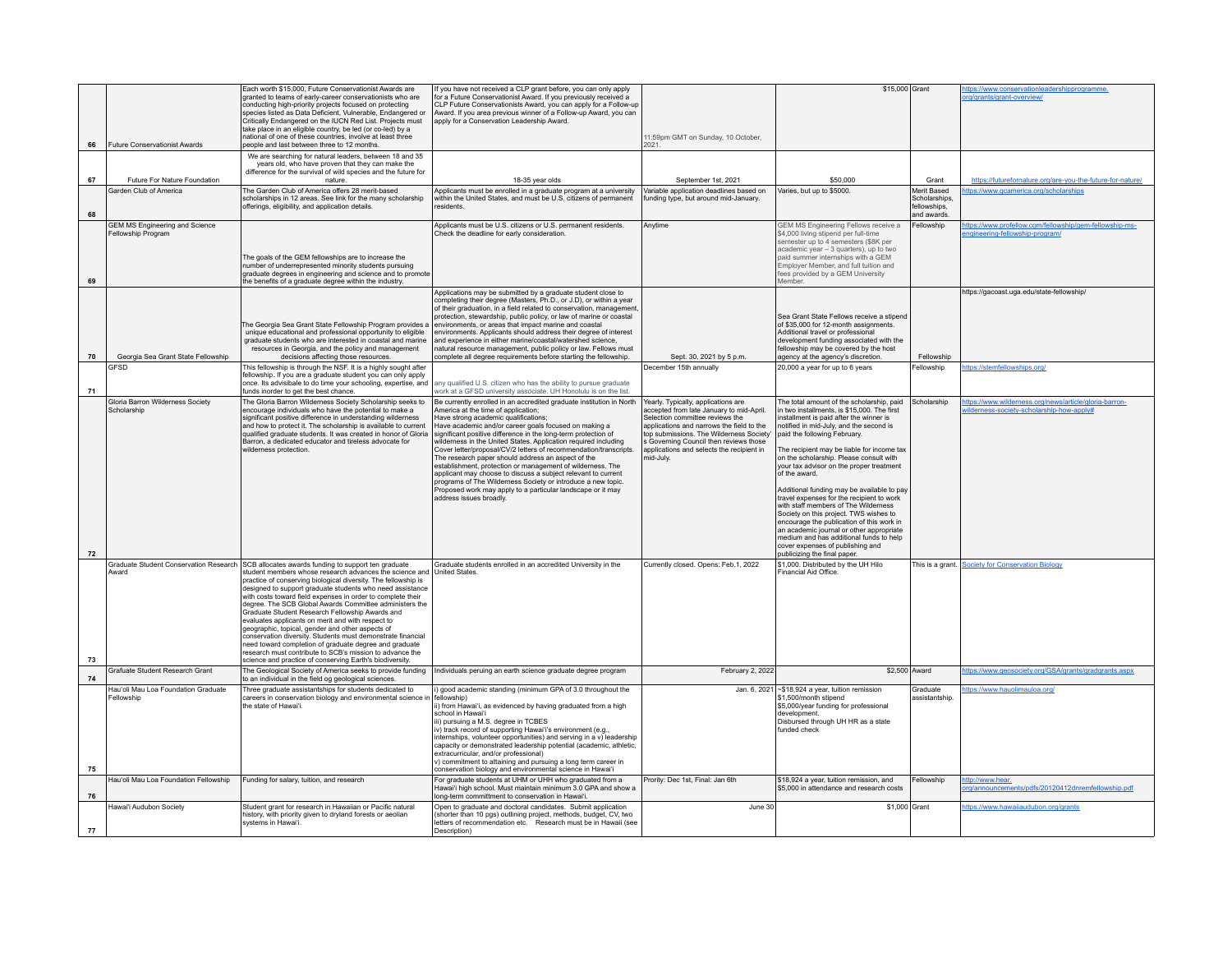|    | Hawai'i Community Foundation<br>Scholarship Common Application     | The Hawai'i Community Foundation offers a broad range of<br>scholarships and opportunities. To apply, you must fill out<br>their common application. Their system will match you with                                                                                                                                                                                                                                                                                                                                                                                                                                                                                                                                                                                                                                                                                                                                                                                                                                                                                                             | Each scholarship has specific eligibility criteria defined by the<br>donor when the fund is established. General criteria that apply to<br>most scholarships include:                                                                                                                                                                                                                                                                                                             | January 31 (repeats annually).                                                                                                                                                                       | Variable, depending on opportunities that<br>you match with based on your responses                                                                                                                                                                                                                                                                                                                                                                                                                                                | Scholarship   | https://www.hawaiicommunityfoundation.org/grants-and-<br>cholarships-for-community-causes-and-students               |
|----|--------------------------------------------------------------------|---------------------------------------------------------------------------------------------------------------------------------------------------------------------------------------------------------------------------------------------------------------------------------------------------------------------------------------------------------------------------------------------------------------------------------------------------------------------------------------------------------------------------------------------------------------------------------------------------------------------------------------------------------------------------------------------------------------------------------------------------------------------------------------------------------------------------------------------------------------------------------------------------------------------------------------------------------------------------------------------------------------------------------------------------------------------------------------------------|-----------------------------------------------------------------------------------------------------------------------------------------------------------------------------------------------------------------------------------------------------------------------------------------------------------------------------------------------------------------------------------------------------------------------------------------------------------------------------------|------------------------------------------------------------------------------------------------------------------------------------------------------------------------------------------------------|------------------------------------------------------------------------------------------------------------------------------------------------------------------------------------------------------------------------------------------------------------------------------------------------------------------------------------------------------------------------------------------------------------------------------------------------------------------------------------------------------------------------------------|---------------|----------------------------------------------------------------------------------------------------------------------|
| 78 |                                                                    | scholarships that you are eligible for, based on your<br>information. Scholarships support students who are pursuing<br>degrees from colleges and universities, as well as those<br>obtaining career and technical education at a community<br>college. In 2020, the average scholarship award was over<br>\$6,000 per student. Scholarships are available to all<br>disciplines, undergraduate and graduate students.                                                                                                                                                                                                                                                                                                                                                                                                                                                                                                                                                                                                                                                                            | Be a resident of the State of Hawai'i<br>Demonstrate financial need<br>Attend an accredited two or four year not for profit institution<br>within the United States as either an undergraduate or graduate<br>student<br>Be a full-time student as determined by your institution<br>Maintain a minimum 2.7 GPA (unless otherwise stated)                                                                                                                                         |                                                                                                                                                                                                      |                                                                                                                                                                                                                                                                                                                                                                                                                                                                                                                                    |               |                                                                                                                      |
| 79 | Hawaii Sea Grant Fellowship                                        | The Hawai'i Sea Grant Graduate Fellowship Program<br>provided skills training to graduate students preparing to<br>become scientists and coastal and ocean resource<br>managers through opportunities to engage in outreach,<br>science communication, and informal education. The goal of<br>this program is to develop well-rounded scientists versed not<br>only in research but also outreach and science<br>communication. Full-time graduate students working toward<br>advanced degrees related to the marine or coastal sciences<br>receive a paid graduate research assistantship position.<br>Graduate fellows are expected to make good progress<br>toward their degrees, remain in good academic standing,<br>and participate in research that provides them with thesis<br>and dissertation material. Additionally, graduate fellows<br>conduct education and outreach activities to disseminate<br>their work to a variety of stakeholders, including the general<br>public, scientists, resource agencies, and other local<br>decision-makers.                                     | Graduate students enrolled in an accredited University in the<br>United States. Focusing on marine and coastal research.                                                                                                                                                                                                                                                                                                                                                          | Opens: Jan. 15, 2022                                                                                                                                                                                 | \$35,000/year. Distributed through the<br>foundation                                                                                                                                                                                                                                                                                                                                                                                                                                                                               | Fellowship    | <b>Hawaii Sea Grant</b>                                                                                              |
| 80 | Herman's Garden Seed Donation<br>Program                           | Each year, Seed Savers Exchange donates seeds to<br>hundreds of organizations and gardens in need through its<br>Herman's Garden Seed Donation Program. Groups that<br>qualify for seed donations include: Community and<br>educational groups who will freely share the harvest<br>Community and educational groups who will save seed for<br>others in need<br>Non-profits, schools, community gardens, and educational<br>programs                                                                                                                                                                                                                                                                                                                                                                                                                                                                                                                                                                                                                                                             | Community and educational groups, schools, and non-profits                                                                                                                                                                                                                                                                                                                                                                                                                        | Year-Round                                                                                                                                                                                           | Seeds, non-monetary                                                                                                                                                                                                                                                                                                                                                                                                                                                                                                                | Grant         | http://heea.org/resource/about.aspx?s=123095.0.0.89929                                                               |
| 81 | Hispanic Scholarship Fund                                          | The HSF Scholarship is designed to assist students of<br>Hispanic heritage obtain a college undergraduate or<br>graduate degree                                                                                                                                                                                                                                                                                                                                                                                                                                                                                                                                                                                                                                                                                                                                                                                                                                                                                                                                                                   | Applicants must be members of the Hispanic Scholarship<br>Program.<br>Fligible candidates:<br>Graduating high school seniors<br>Undergraduate students (all years)<br>Community college students transferring to four-year universities<br>Graduate students (law school, medical school, MBA, and all other<br>full-time masters or PhD programs)                                                                                                                                | Mid-February                                                                                                                                                                                         | Awards are based on merit; amounts<br>range from \$500 to \$5,000, based on<br>relative need, among the Scholars<br>selected.                                                                                                                                                                                                                                                                                                                                                                                                      | Grant         | https://www.hsf.net/scholarship                                                                                      |
| 82 | Ho'omau Foundation Scholarship                                     | The Ho'omau Foundation Scholarship is meant to support<br>Pacific Islander students/teachers who participates in or<br>promotes some form of cultural engagment within their<br>communities                                                                                                                                                                                                                                                                                                                                                                                                                                                                                                                                                                                                                                                                                                                                                                                                                                                                                                       | --Must be of Pacific Islander decent --Must be actively engaged<br>with some form of Pacific Islander cultural perpetuatoion -- Must be<br>enrolled full-time in either a 2 year or 4-year university in the<br>United States upon receipt of the funding -- Must be a U.S. citizen<br>and leagly reside in the U.S. -- A minimum GPA of 2.5 -- Must<br>sumbit an 800 word essay and 2 letters of reccomendation --Must<br>be willing to promote the Ho'omau Foundation's mission |                                                                                                                                                                                                      | April 16 Up to \$2,500                                                                                                                                                                                                                                                                                                                                                                                                                                                                                                             | Scholarship   | https://www.hoomaufoundation.org/home<br>ttps://www.hoomaufoundation.org/apply                                       |
| 83 | Ho'ona'auao Higher Education<br>Scholarship Program                | and allows access to mentoring and workshops                                                                                                                                                                                                                                                                                                                                                                                                                                                                                                                                                                                                                                                                                                                                                                                                                                                                                                                                                                                                                                                      | Must be Native Hawaiian and enrolled at any UH campus. Need to<br>complete the FAFSA and one letter of recommendation as well as<br>maintain a 3.0 GPA                                                                                                                                                                                                                                                                                                                            | March 1 N/A                                                                                                                                                                                          |                                                                                                                                                                                                                                                                                                                                                                                                                                                                                                                                    | Scholarship   | https://www.oha.org/scholarships/                                                                                    |
| 84 | <b>HOLOHIL</b>                                                     | Supports endangered species research and educational<br>work. Grant aims to offer Holohil transmitters at a reduced<br>(or no) cost to projects deserving of support.                                                                                                                                                                                                                                                                                                                                                                                                                                                                                                                                                                                                                                                                                                                                                                                                                                                                                                                             | The Holohil Grant Program is available to conservation<br>professionals and researchers from anywhere in the world.<br>All we ask in return is a short (approx. one-page) report/update<br>with photos of your work using our transmitters which we can post<br>on the Holohil Grant Recipients page. Application no more than<br>$500$ words.                                                                                                                                    | 4 quarters of applications and repeats<br>each year. Application Deadlines: Jan<br>15th, April 15th, July 15th, and OCtober<br>15th. Notification of award two months<br>after application deadline. | Holohil will be supporting projects by<br>donating up to CAD\$2,500.00 toward the<br>purchase of Holohil transmitters. We will<br>also pay all shipping charges (Note:<br>importation duties and taxes are the<br>receiver's responsibility).                                                                                                                                                                                                                                                                                      | Grant Program | https://www.holohil.com/grant-program/                                                                               |
| 85 | J. Berman Memorial Grant for Sea Turtle<br>Conservation            | Funding to support a sea turtle conservation field work, not<br>conservation research. A conservation plan should be clearly<br>defined to detail the actual conservation activity and the<br>anticipated outputs and outcomes. The applicant should<br>clearly state to whom and how the results of the conservation<br>activity will be communicated to resource managers or<br>regulatory agencies.                                                                                                                                                                                                                                                                                                                                                                                                                                                                                                                                                                                                                                                                                            | Qualified woman of any age                                                                                                                                                                                                                                                                                                                                                                                                                                                        | October 31                                                                                                                                                                                           | \$2,000 Grant                                                                                                                                                                                                                                                                                                                                                                                                                                                                                                                      |               | https://www.wdhof.org/scholarship/j-berman-memorial-grant-<br>for-sea-turtle-conservation                            |
| 86 | J. Philip Keillor Wisconsin Coastal<br>Management-Sea Grant Fellow | The Wisconsin Sea Grant College Program and the<br>Wisconsin Coastal Management Program seek postdoctoral<br>and post-master's candidates interested in tackling science<br>and policy challenges related to increasing coastal<br>community resilience across the Great Lakes region, with a<br>focus on Wisconsin and Minnesota's Lake Superior<br>shoreline. Together, these programs will host this state<br>Science-Policy Fellow position, named in honor of a longtime<br>Sea Grant coastal engineering expert Phil Keillor, to<br>celebrate his legacy in building resilience in Wisconsin<br>communities. The Fellow will work closely with Wisconsin<br>Coastal Management Program's staff, Sea Grant's climate<br>and tourism outreach specialist, University of Wisconsin-<br>Madison's Division of Extension staff, and coastal engineers.<br>scientists, local government representatives, and<br>researchers from a variety of fields to tackle the important<br>challenge of connecting science related to coastal hazards<br>with communities that benefit from the information. | Any student or postgraduate who will have graduated in the past<br>five years with a degree in an applicable field (see above) is<br>eligible to apply. Fellows must have completed all degree<br>requirements before starting the fellowship.                                                                                                                                                                                                                                    | 17-Oct-21                                                                                                                                                                                            | Stipend and Expenses Annual stipends<br>are dependent on the Fellow's academic<br>background, with post master's Fellows<br>earning \$40,000 and postdoctoral Fellows<br>earning \$55,000, both with additional<br>benefits (see - http://www.ohr.wisc.<br>edu/benefits/new-emp/grad.aspx).<br>Fellows will be allotted up to \$2,000 to<br>cover fellowshiprelated travel and can<br>include conferences. Additional travel<br>associated with the fellowship may be<br>covered by the host agency at the agency<br>s discretion. | Fellowship    | https://www.seagrant.wisc.edu/wp-<br>content/uploads/2021/09/Wisconsin-Keillor-CHAOS-<br>Fellowship-Announcement.pdf |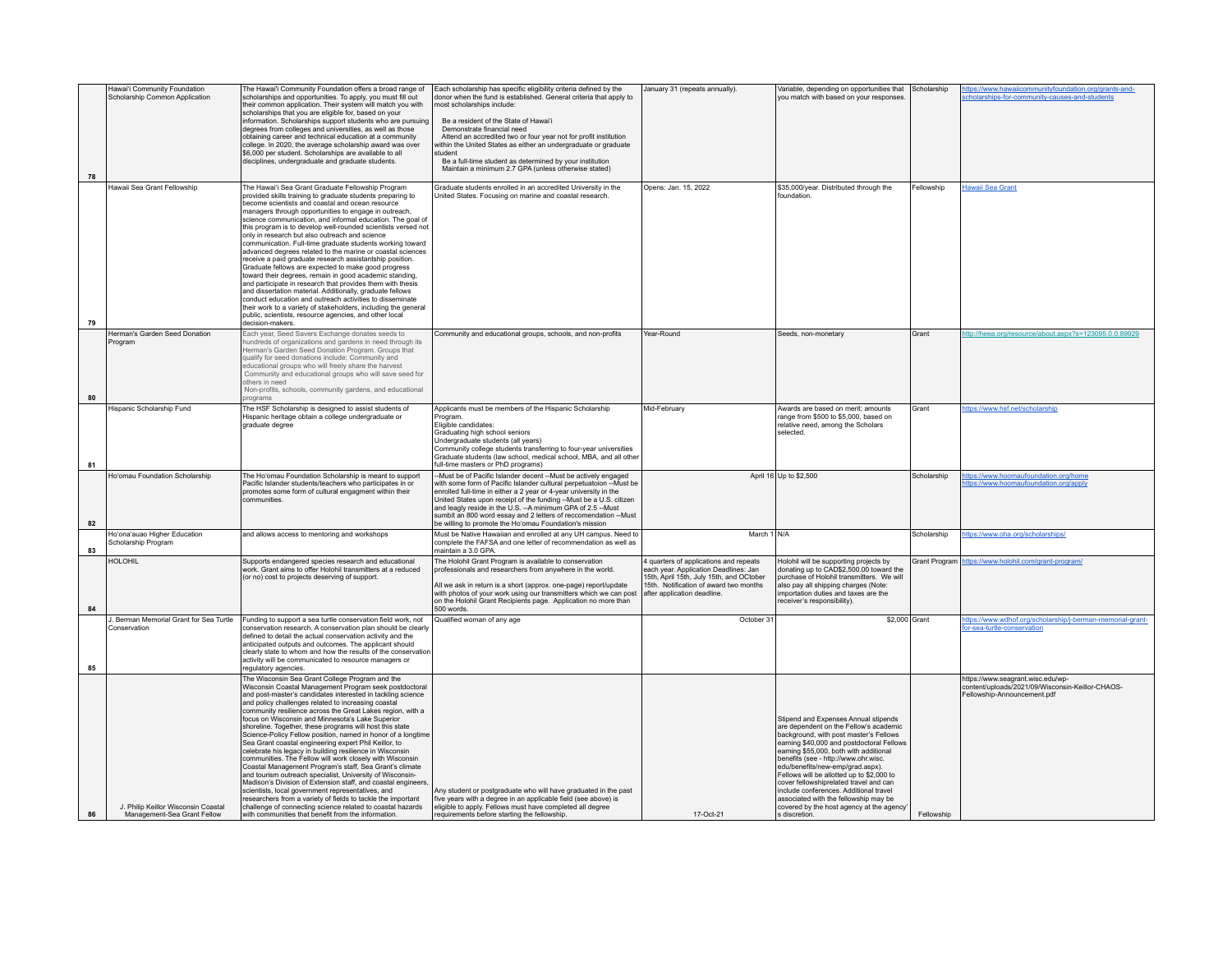|    |                                                | The Sea Grant Knauss Fellowship provides a unique                                                                                                                                                                                                                                                 | Be enrolled towards a degree in a graduate program at any point                                                                                                                                                                       |                                                              |                                                                                                                        |                                   | https://seagrant.noaa.gov/Knauss-Fellowship-Program                                |
|----|------------------------------------------------|---------------------------------------------------------------------------------------------------------------------------------------------------------------------------------------------------------------------------------------------------------------------------------------------------|---------------------------------------------------------------------------------------------------------------------------------------------------------------------------------------------------------------------------------------|--------------------------------------------------------------|------------------------------------------------------------------------------------------------------------------------|-----------------------------------|------------------------------------------------------------------------------------|
|    |                                                | educational and professional experience to graduate<br>students who have an interest in ocean, coastal and Great                                                                                                                                                                                  | between the onset of the 2020 Fall Term (quarter, trimester,<br>semester, etc.) and February 19, 2021.                                                                                                                                |                                                              |                                                                                                                        |                                   |                                                                                    |
|    |                                                | Lakes resources and in the national policy decisions<br>affecting those resources. The Fellowship, named after one                                                                                                                                                                                | The graduate degree must be through an accredited institution of<br>higher education in the United States or U.S. territories.                                                                                                        |                                                              |                                                                                                                        |                                   |                                                                                    |
|    |                                                | of Sea Grant's founders and former NOAA<br>Administrator John A. Knauss, matches highly qualified                                                                                                                                                                                                 | Students are eligible regardless of nationality; domestic and<br>international students at accredited U.S. institutions may apply.                                                                                                    | The application period for 2022                              |                                                                                                                        |                                   |                                                                                    |
|    | John A. Knauss Marine Policy Fellowship        | graduate students with "hosts" in the legislative and<br>executive branch of government located in the Washington,                                                                                                                                                                                | Have an interest in ocean, coastal and Great Lakes resources and fellowships is now closed. Check back<br>in the national policy decisions affecting those resources.                                                                 | Fall 2021 for information on 2023                            |                                                                                                                        |                                   |                                                                                    |
| 87 | Program<br>Joseph & Alice Duarte Memorial Fund | D.C. area, for a one year paid fellowship.                                                                                                                                                                                                                                                        | -Must be a resident of the State of Hawai'i -Must demonstrate                                                                                                                                                                         | fellowships. (Deadline due each February)<br>Janurary 2022   | \$1,000.00                                                                                                             | Fellowship<br>\$2,500 Scholarship | https://hcf.scholarships.ngwebsolutions.                                           |
|    |                                                | This fund was started in 2002 by Patrick Duarte to honor his                                                                                                                                                                                                                                      | financial need -Must attend an accredited, two or four year<br>institution within the US - Must attend as a full-time student - Must                                                                                                  |                                                              |                                                                                                                        |                                   | om/CMXAdmin/Cmx_Content.aspx?cpId=544                                              |
|    |                                                | parents Joseph & Alice Duarte. The Joseph & Alice Duarte<br>Memorial Fund benefits applicants of Hawaii Island,                                                                                                                                                                                   | be an undergraduate or graduate student -Must be from the North<br>or South Kona districts of the island of Hawai'i -Must have a                                                                                                      |                                                              |                                                                                                                        |                                   |                                                                                    |
| 88 |                                                | especially those that are graduates of Holualoa Elementary<br>School.                                                                                                                                                                                                                             | minimum GPA of 2.7 -- Preference given to graduates of Holualoa<br><b>Elementary School</b>                                                                                                                                           |                                                              |                                                                                                                        |                                   |                                                                                    |
|    | Keaholoa Stem Scholars Program                 | Provides funded research and mentorship as well as                                                                                                                                                                                                                                                | Must be a ethnic minority student enrolled at UH Hilo full time with                                                                                                                                                                  |                                                              | \$2,000 a year in the form of a stipend                                                                                | Fellowship                        | https://hilo.hawaii.edu/keaholoa/                                                  |
| 89 |                                                | academic support and access to various school supplies                                                                                                                                                                                                                                            | adavanced standing and a focus in STEM disciplines. Must be<br>able to tutor English, Math, and STEM fields. Must maintain a 2.5<br>GPA.                                                                                              |                                                              |                                                                                                                        |                                   |                                                                                    |
|    | Kulana Noi'i Award                             | Funding for biocultural community engagement projects in<br>Hawai'i                                                                                                                                                                                                                               | Graduate Students at UH Hilo in TCBES or Heritage Management 09/29/2021 Looks new?<br>Programs, living in Hawai'i, doing relevant biocultural work, and                                                                               |                                                              | \$500-\$1000                                                                                                           | Grant                             | <b>Külana Noi'i Community Engagement Student Research</b>                          |
| 90 | Libbie H. Hyman Memorial Scholarship           | Provides assistance to students to take courses or to pursue                                                                                                                                                                                                                                      | have a faculty mentor<br>- Must be a graduate student                                                                                                                                                                                 | 2/4/2022 ~ \$3448                                            |                                                                                                                        | Scholarshop                       | ward (google.com)<br>http://sicb.org/grants/hyman/                                 |
|    |                                                | research on invertebrates at a marine, freshwater, or<br>terrestrial field station. The Hyman Grant is intended to help                                                                                                                                                                           | attend a university or a four-year college<br>not be attending high school currently                                                                                                                                                  |                                                              |                                                                                                                        |                                   |                                                                                    |
|    |                                                | support a first meaningful field-station experience for a first-<br>or second-year graduate student, or an advanced                                                                                                                                                                               | full-time and part-time students<br>students studying Biology, Marine Biology                                                                                                                                                         |                                                              |                                                                                                                        |                                   |                                                                                    |
| 91 |                                                | undergraduate.                                                                                                                                                                                                                                                                                    |                                                                                                                                                                                                                                       |                                                              |                                                                                                                        |                                   |                                                                                    |
|    | <b>Lindbergh Grants</b>                        | Open to individuals for research or public education projects,<br>not affiliated organizations for institutional programs. The                                                                                                                                                                    | Open to all individuals for research or public education projects.                                                                                                                                                                    | Second Thursday in June                                      |                                                                                                                        | Grant                             | https://www.collegescholarships.<br>com/scholarships/detail/86225                  |
|    |                                                | Foundation does not provide support for overhead costs of<br>organizations, tuition or scholarships. The Foundation                                                                                                                                                                               |                                                                                                                                                                                                                                       |                                                              |                                                                                                                        |                                   |                                                                                    |
|    |                                                | welcomes candidates who may or may not be afiiliated with<br>an academic, non-profit or for-profit organization. Candidates                                                                                                                                                                       |                                                                                                                                                                                                                                       |                                                              |                                                                                                                        |                                   |                                                                                    |
|    |                                                | for grants are not required to hold any graduate or<br>postgraduate academic degrees. The Lindbergh Grants                                                                                                                                                                                        |                                                                                                                                                                                                                                       |                                                              |                                                                                                                        |                                   |                                                                                    |
|    |                                                | Program is international in scope. All letters, applications,<br>endorsers reports, and required progress and final reports                                                                                                                                                                       |                                                                                                                                                                                                                                       |                                                              |                                                                                                                        |                                   |                                                                                    |
| 92 |                                                | must be submitted in Fnalish                                                                                                                                                                                                                                                                      |                                                                                                                                                                                                                                       |                                                              | Up to 10,580                                                                                                           |                                   |                                                                                    |
| 93 | Louis Agassiz Fuertes Award                    | Funding for any kind of ornithological research costs<br>happening anywhere in the world; cannot be used for salary<br>but a living stipend is okay.                                                                                                                                              | Master's & Ph.D. students, Post-Docs, young professionals doing<br>any kind of avian research.                                                                                                                                        | February 2022 Annual                                         | \$2,500 Grant                                                                                                          |                                   | Research Grants   Wilson Ornithological Society<br>(wilsonsociety.org)             |
|    |                                                | The Malouf Scholarship is awarded to support graduate<br>students who combine societally relevant research with                                                                                                                                                                                   |                                                                                                                                                                                                                                       |                                                              | The award amount is not to exceed<br>\$10,800, and is disbursed in 12 monthly                                          |                                   |                                                                                    |
|    |                                                | the discipline, which may include, but is not limited to:                                                                                                                                                                                                                                         | education or public engagement. There are no restrictions on The Robert E. Malouf Marine Studies Scholarship is for graduate<br>students enrolled in a master's/professional or PhD program in                                        |                                                              | payments of \$900. The scholarship is for<br>one year and is not renewable. The                                        |                                   |                                                                                    |
|    |                                                | biological, geological, physical and chemical sciences;<br>marine resource management and policy; legal studies;                                                                                                                                                                                  | any discipline at any college or university physically located in<br>Oregon. Master's/professional degree students must be in the first                                                                                               |                                                              | scholarship may be used for tuition.<br>supplies, research, travel for field work,                                     |                                   |                                                                                    |
|    |                                                | marine resource economics; social sciences; engineering;<br>geology: education or public health. Oregon Sea Grant                                                                                                                                                                                 | year, or just beginning the second year, of their degree program at<br>the time of award. PhD students can be in the first, second, or just                                                                                           |                                                              | attendance at professional and academic<br>meetings, or general living expenses.                                       |                                   |                                                                                    |
|    | Malouf Marine Studies Scholarship              | awards two Malouf Scholarships annually to one master's or<br>professional student and to one PhD student                                                                                                                                                                                         | beginning the third year of their degree program at the time of<br>hnewa                                                                                                                                                              | Application is now closed; Application is<br>due every July; | How funds are used is at the discretion of<br>he recipient.                                                            | Scholarship                       | https://seagrant.oregonstate.edu/fellowships/malouf-marine-<br>studies-scholarship |
|    |                                                | Through a research project, fellows address a key reserve<br>management need to help scientists and communities                                                                                                                                                                                   |                                                                                                                                                                                                                                       |                                                              |                                                                                                                        |                                   | https://coast.noaa.gov/nerrs/research/davidson-fellowship.                         |
|    |                                                | understand coastal challenges that may influence future                                                                                                                                                                                                                                           |                                                                                                                                                                                                                                       |                                                              |                                                                                                                        |                                   | html                                                                               |
|    |                                                | policy and management strategies. Specific fellowship                                                                                                                                                                                                                                             |                                                                                                                                                                                                                                       |                                                              |                                                                                                                        |                                   |                                                                                    |
|    |                                                | benefits include the following:                                                                                                                                                                                                                                                                   |                                                                                                                                                                                                                                       |                                                              |                                                                                                                        |                                   |                                                                                    |
|    |                                                | The ability to develop meaningful cross-discipline research<br>projects in conjunction with scientists, community leaders,<br>and other organizations                                                                                                                                             |                                                                                                                                                                                                                                       |                                                              |                                                                                                                        |                                   |                                                                                    |
|    |                                                | Networking opportunities with the annual fellowship class of<br>29, plus the other professionals across the reserve system,<br>NOAA, and community partners                                                                                                                                       |                                                                                                                                                                                                                                       |                                                              |                                                                                                                        |                                   |                                                                                    |
|    |                                                | Professional development and mentoring in a variety of<br>disciplines, including facilitation and communication. Fellows<br>will also have quarterly career-readiness training                                                                                                                    |                                                                                                                                                                                                                                       |                                                              |                                                                                                                        |                                   |                                                                                    |
|    |                                                | The research reserves represent the apex of estuary                                                                                                                                                                                                                                               | Eligible applicants must be citizens or permanent residents of U.S.<br>states or territories admitted to or enrolled in a full-time graduate                                                                                          |                                                              | NOAA anticipates an annual budget of up                                                                                |                                   |                                                                                    |
|    | Margaret A. Davidson Graduate                  | science. At these coastal sites, fieldwork, research, and<br>community engagement come together to create the<br>scientific advances that change our communities and our                                                                                                                          | program at a U.S. accredited college or university, working to<br>obtain a master's or doctoral degree. Applicants must plan to be<br>enrolled for all of the first year, and the majority of the second                              |                                                              | to \$45,000 in direct costs. Direct costs<br>should support the fellows and their<br>research and may include stipend, |                                   |                                                                                    |
| 95 | Fellowship                                     | hhow                                                                                                                                                                                                                                                                                              | ear of funding                                                                                                                                                                                                                        | 10-Dec-21                                                    | supplies, travel, and tuition                                                                                          | Fellowship                        |                                                                                    |
|    | Marine Conservation Graduate<br>Scholarship    | These scholarships are intended to support independent<br>research and/or fieldwork at an accredited university; they<br>will not support tuition, living expenses or student loan<br>payments. The applicant should clearly state how the<br>intended use of the scholarship will advance marine | Qualified graduate students of any age who are enrolled in an<br>accredited graduate academic or research program in the field of<br>marine conservation. Four scholarships specifically for women and<br>two for either men or women |                                                              | October 31, 2021 Six availiable scholarships, each awards<br>\$2000                                                    | Grant                             | https://www.wdhof.org/scholarship/marine-conservation-<br>scholarship-graduate     |
| 96 |                                                | conservation. A research proposal detailing the conservation<br>objectives, methods, and anticipated results is required.                                                                                                                                                                         |                                                                                                                                                                                                                                       |                                                              |                                                                                                                        |                                   |                                                                                    |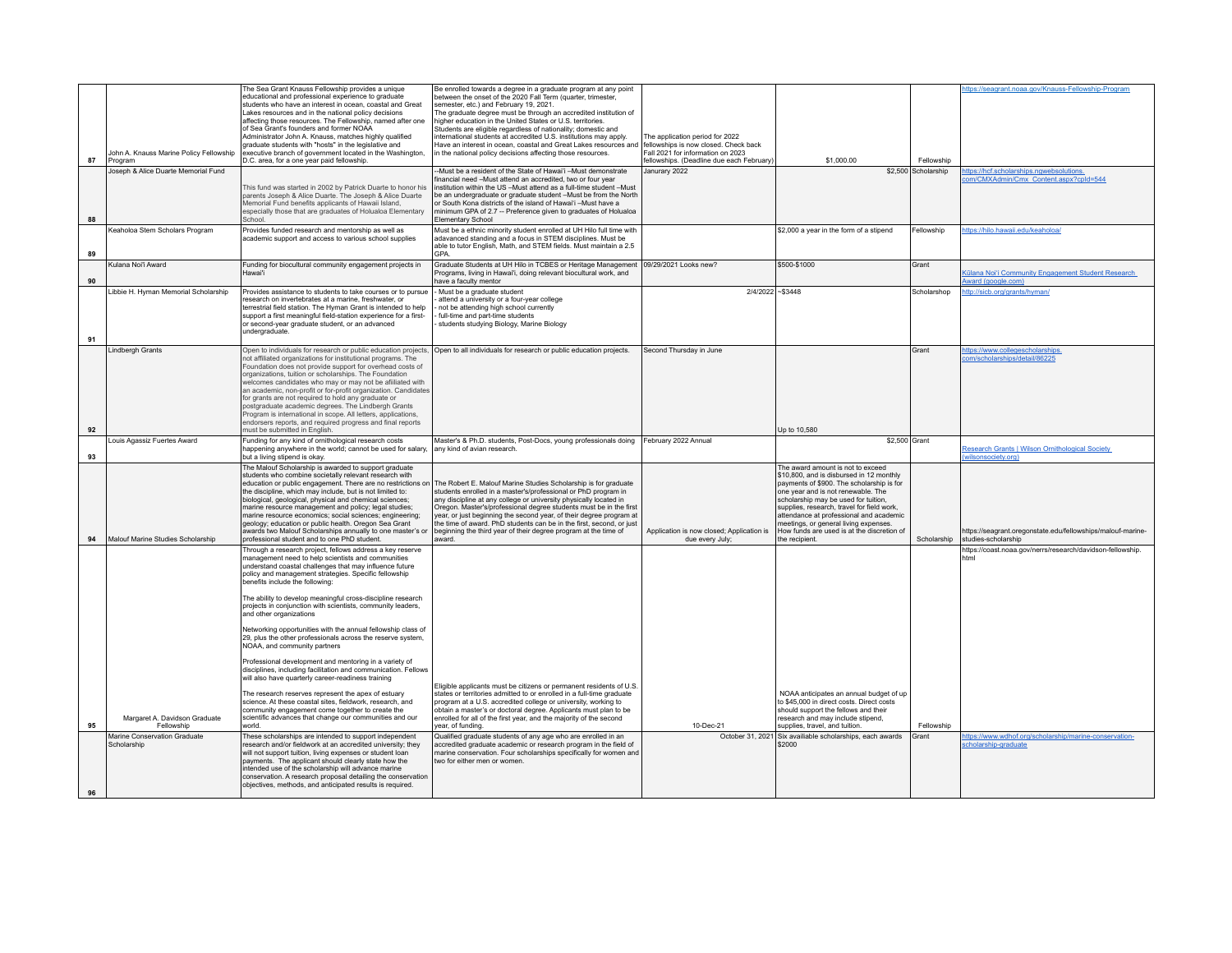|     | Mark J. Glancey and John G. Gray LGBT                                           | This award is for any openly gay, lesbian, bisexual or                                                                        | Any openly gay, lesbian, bisexual, or transgender student in the                                                                                                                | One award offered annually, deadline is                                                                        | small grant (\$1000)                                                                                                | Grant                    | https://www.unigo.com/scholarships/all/mark-j--glancey-and-                                                            |
|-----|---------------------------------------------------------------------------------|-------------------------------------------------------------------------------------------------------------------------------|---------------------------------------------------------------------------------------------------------------------------------------------------------------------------------|----------------------------------------------------------------------------------------------------------------|---------------------------------------------------------------------------------------------------------------------|--------------------------|------------------------------------------------------------------------------------------------------------------------|
|     | Scholarship                                                                     | transgender student who are U.S. citizens or permanent<br>residents.                                                          | <b>US</b>                                                                                                                                                                       | January 15.                                                                                                    |                                                                                                                     |                          | ohn-g--gray-lgbt-scholarship                                                                                           |
|     |                                                                                 | Application requirements for the Mark J. Glancey and John                                                                     |                                                                                                                                                                                 |                                                                                                                |                                                                                                                     |                          |                                                                                                                        |
|     |                                                                                 | G. Gray LGBT Scholarship are:<br><b>Essay</b>                                                                                 |                                                                                                                                                                                 |                                                                                                                |                                                                                                                     |                          |                                                                                                                        |
|     |                                                                                 | Application form                                                                                                              |                                                                                                                                                                                 |                                                                                                                |                                                                                                                     |                          |                                                                                                                        |
|     |                                                                                 |                                                                                                                               |                                                                                                                                                                                 |                                                                                                                |                                                                                                                     |                          |                                                                                                                        |
| 97  |                                                                                 | In appointing Scholars the selectors will look for candidates                                                                 |                                                                                                                                                                                 |                                                                                                                | The total value of a Marshall Scholarship                                                                           | Scholarship              |                                                                                                                        |
|     | Marshall scholarship                                                            | who have the potential to excel as scholars, as leaders and                                                                   | Be citizens of the United States of America (at the time they apply September 28th<br>for a scholarship):                                                                       |                                                                                                                | varies according to the circumstances                                                                               |                          | http://www.marshallscholarship.org/apply/criteria-and-who-is-<br>ligible                                               |
|     |                                                                                 | as contributors to improved UK-US understanding.<br>Assessment will be based on academic merit, leadership                    |                                                                                                                                                                                 |                                                                                                                | (place of residence, selected university,<br>etc.) of each Scholar but the figure tends                             |                          |                                                                                                                        |
| 98  |                                                                                 | potential and ambassadorial potential.                                                                                        |                                                                                                                                                                                 |                                                                                                                | on average to be about £38,000 a year.                                                                              |                          |                                                                                                                        |
|     | Mohamed bin Zayed Species                                                       |                                                                                                                               | The Fund has been established to provide targeted grants to Anyone directly involved in species conservation can apply to the                                                   | The Fund will receive and consider                                                                             | The Fund will provide grants up to a                                                                                | Grant                    | https://www.speciesconservation.org/grants/                                                                            |
|     | Conservation Fund                                                               | individual species conservation initiatives, recognize leaders<br>in the field and elevate the importance of species in the   | Fund for a grant.                                                                                                                                                               | applications at any time, but please note<br>that applications will be reviewed at                             | maximum of \$25,000 per project.                                                                                    |                          |                                                                                                                        |
|     |                                                                                 | broader conservation debate. Its focus is global and eligibility                                                              |                                                                                                                                                                                 | regular review panel and board meetings.                                                                       |                                                                                                                     |                          |                                                                                                                        |
|     |                                                                                 | for grants will extend to all plant, animal and fungi species<br>conservation efforts, without discrimination on the basis of |                                                                                                                                                                                 | For more information on the timetable for<br>the submission of applications, please                            |                                                                                                                     |                          |                                                                                                                        |
|     |                                                                                 | region or selected species. However, it is very competitive<br>indeed with only around 12% of applicants in 2019 receiving    |                                                                                                                                                                                 | refer to the applications timetable page.<br>Please ensure that you submit your                                |                                                                                                                     |                          |                                                                                                                        |
|     |                                                                                 | a grant.                                                                                                                      |                                                                                                                                                                                 | application in good time as the Fund                                                                           |                                                                                                                     |                          |                                                                                                                        |
|     |                                                                                 |                                                                                                                               |                                                                                                                                                                                 | cannot be held responsible for<br>applications which are recieved after the                                    |                                                                                                                     |                          |                                                                                                                        |
|     |                                                                                 |                                                                                                                               |                                                                                                                                                                                 | deadline. Applications which are received                                                                      |                                                                                                                     |                          |                                                                                                                        |
| 99  |                                                                                 |                                                                                                                               |                                                                                                                                                                                 | late will automatically be reviewed in the<br>following round.                                                 |                                                                                                                     |                          |                                                                                                                        |
|     | Nā Ho'okama a Pauahi                                                            |                                                                                                                               | -Must be an undergraduate or graduate student who<br>demonstrates financial need -- Must be a Hawaii island resident --                                                         | Janurary 28, 2022                                                                                              |                                                                                                                     | \$8,000 Scholarship      |                                                                                                                        |
| 100 |                                                                                 |                                                                                                                               | Must be a full time student                                                                                                                                                     |                                                                                                                |                                                                                                                     |                          |                                                                                                                        |
|     | Na Hookama A Pauahi Scholarship                                                 | A scholarship to nurture the dreams of Native Hawaiian<br>learners to grow as 'õiwi leaders.                                  | Students currently enrolled in an accredited University or College.<br>Kamehameha Schools' admissions policy is to give preference to                                           |                                                                                                                | Jan. 28, 2022 Undergradute Community College- up to<br>\$750/semester                                               | This is a<br>scholarshin | KSBE.edu<br>ttps://www.ksbe.                                                                                           |
|     |                                                                                 |                                                                                                                               | applicants of Hawaiian ancestry to the extent permitted by law.                                                                                                                 |                                                                                                                | Undergraduate University- up to \$2,500                                                                             |                          | edu/apply/financial_aid/college_scholarships/ks_college_sch                                                            |
|     |                                                                                 |                                                                                                                               | The scholarship is available to undergraduate and graduate<br>students enrolled in a two or four year accredited university or                                                  |                                                                                                                | /semester.<br>Graduate University- up to \$3,500                                                                    |                          | darships/#award-opportunities                                                                                          |
|     |                                                                                 |                                                                                                                               | community college. FAIthough applicants are encouraged to study<br>study in the Hawaiian Islands, funding is available to students                                              |                                                                                                                | semester.                                                                                                           |                          |                                                                                                                        |
| 101 |                                                                                 |                                                                                                                               | studying outside of the state.                                                                                                                                                  |                                                                                                                |                                                                                                                     |                          |                                                                                                                        |
|     | National Fish & Wildlife Foundation:<br>Hawaii Conservation Program             | Grant awarding organizations actively working to reduce<br>native forest bird extinction risk and cultivate healthy coral     | Educational institutions, government agencies, or non-profits<br>conducting research directly meeting program goals. A graduate                                                 | 10/25/2021 for 2022. Also held last year.                                                                      | Between \$50,000 and \$200,000<br>distributed to educational institution,                                           | Grant                    | Hawai'i Conservation Program 2022 Request for Proposals                                                                |
|     |                                                                                 | reefs in Maui Nui, funding the cost of implementing these                                                                     | student working in one of these agencies could get their                                                                                                                        |                                                                                                                | government agency, or non-profit                                                                                    |                          | <b>NFWF</b>                                                                                                            |
|     |                                                                                 | projects. Work must be conducted in eligible coral reef or<br>bird habitats on Hawai'i Island, Maui,Lanai, Moloka'i, O'ahu,   | conservation research funded by extension.                                                                                                                                      |                                                                                                                |                                                                                                                     |                          | https://www.nfwf.org/programs/hawaii-conservation-<br>program/hawaii-conservation-program-2022-request-                |
| 102 |                                                                                 | or Kaua'i<br>NGC is proud of its college scholarship program which offers                                                     | Must be a US Citizen or Permanent Legal Resident of the United 2/1/2021 Annual                                                                                                  |                                                                                                                |                                                                                                                     |                          | proposals                                                                                                              |
|     | National Gardens Club                                                           |                                                                                                                               |                                                                                                                                                                                 |                                                                                                                |                                                                                                                     |                          |                                                                                                                        |
|     |                                                                                 |                                                                                                                               | States                                                                                                                                                                          |                                                                                                                |                                                                                                                     | \$4,000 Scholarship      | https://gardenclub.org/college-<br>cholarships#collapseProgramGuidelines1                                              |
|     |                                                                                 | financial aid to students majoring in fields of study related to<br>horticulture and the environment                          | International or Foreign Exchange Students are not eligible.                                                                                                                    |                                                                                                                |                                                                                                                     |                          |                                                                                                                        |
|     |                                                                                 |                                                                                                                               | Doctoral program students are not eligible.<br>Must be attending school full-time as defined by NGC: Graduate                                                                   |                                                                                                                |                                                                                                                     |                          |                                                                                                                        |
|     |                                                                                 |                                                                                                                               | students must be enrolled for a minimum of 9 graded hours of<br>classes; Must have a cumulative GPA of at least 3.25 (on a 4.0                                                  |                                                                                                                |                                                                                                                     |                          |                                                                                                                        |
|     |                                                                                 |                                                                                                                               | scale).                                                                                                                                                                         |                                                                                                                |                                                                                                                     |                          |                                                                                                                        |
|     |                                                                                 |                                                                                                                               | Must be planning a career related to gardening, landscape design,<br>environmental issues, floral design or horticulture.                                                       |                                                                                                                |                                                                                                                     |                          |                                                                                                                        |
| 103 |                                                                                 |                                                                                                                               |                                                                                                                                                                                 |                                                                                                                |                                                                                                                     |                          |                                                                                                                        |
|     | National Geographic Early Career<br>Scholarship                                 | Designed to offer individuals with less than five vears of<br>experience with an opportunity to lead a project for one year   | Early career conservationist/scientist at any institution                                                                                                                       | end of April (annually)                                                                                        | \$5k-\$10k                                                                                                          | Scholarship              | https://www.nationalgeographic.org/funding-<br>pportunities/grants/                                                    |
| 104 | NATIONAL PRIORITIES: WATER                                                      | or less                                                                                                                       |                                                                                                                                                                                 |                                                                                                                |                                                                                                                     |                          |                                                                                                                        |
|     | INNOVATION, SCIENCE, AND                                                        | applications proposing to accelerate water innovation,                                                                        | The U.S. Environmental Protection Agency (EPA), is seeking Public and private nonprofit institutions and public and private<br>universities and colleges located                | September 29, 2021: 11:59:59 pm<br>Fastern Time                                                                | Approximately \$6,492,000 total in federal Cooperative<br>funds for all awards.                                     | greement                 | ttps://www.epa.gov/system/files/documents/2021-07/fy21-<br>ational-priorities-reuse-cooperative-agreement-rfa-final.pd |
|     | ENGAGEMENT TO ADVANCE WATER<br><b>REUSE</b>                                     | nformation availability, and engagement to advance clean<br>and safe water reuse goals, promote better understanding of       | in the United States and its territories or possessions are eligible.<br>Foreign entities, States, the                                                                          |                                                                                                                | Potential Federal Funding per Award: Up<br>to a total of \$3,246,000 in federal funds,                              |                          |                                                                                                                        |
|     |                                                                                 | the Nation's water and wastewater treatment and                                                                               | District of Columbia, State and local government departments,<br>territories, possessions, and                                                                                  |                                                                                                                | including<br>direct and indirect costs, with a maximum                                                              |                          |                                                                                                                        |
|     |                                                                                 | infrastructure, and enhance the availability and efficient use<br>of water resources through water reuse. This request for    | Federally Recognized Indian Tribal Governments of the U.S., are                                                                                                                 |                                                                                                                | duration of 4 years. Each applicant must                                                                            |                          |                                                                                                                        |
| 105 |                                                                                 | applications (RFA) is intended to address multiple water                                                                      | not eligible to apply under this<br>ADFA                                                                                                                                        |                                                                                                                | contribute                                                                                                          |                          |                                                                                                                        |
|     | Native Agriculture and Food Systems<br>Scholarship                              | The Native Agriculture and Food Systems Scholarship<br>program encourages more Native American, Alaska Native,                | Applicants must be full-time undergraduate or graduate students<br>majoring in an agricultural-related field, or be able to demonstrate                                         |                                                                                                                | September 30, 2021 The foundation will award 20-25 grants<br>ranging betweem \$1000-\$1500                          | Grants                   | https://www.firstnations.org/rfps/native-agriculture-and-food-<br>vstems-scholarship                                   |
|     |                                                                                 | and Native Hawaiian college students to enter agriculture<br>and food systems fields so that they can better assist their     | how their degree program relates to Native food systems.<br>Applicants must be tribally-affiliated and able to provide                                                          |                                                                                                                |                                                                                                                     |                          |                                                                                                                        |
|     |                                                                                 | communities with their food systems efforts.                                                                                  | documentation.                                                                                                                                                                  |                                                                                                                |                                                                                                                     |                          |                                                                                                                        |
|     |                                                                                 |                                                                                                                               | - Applicants must have at least a 2.75 GPA.<br>Applicants must demonstrate a commitment to helping their                                                                        |                                                                                                                |                                                                                                                     |                          |                                                                                                                        |
|     |                                                                                 |                                                                                                                               | community reclaim local food system control.                                                                                                                                    |                                                                                                                |                                                                                                                     |                          |                                                                                                                        |
| 106 |                                                                                 |                                                                                                                               |                                                                                                                                                                                 |                                                                                                                |                                                                                                                     |                          |                                                                                                                        |
|     |                                                                                 |                                                                                                                               |                                                                                                                                                                                 |                                                                                                                | This two-year opportunity offers a<br>competitive salary, medical benefits, and                                     |                          | https://seagrant.oregonstate.edu/fellowships/noaa-coastal-<br>management-digital-coast-fellowships                     |
|     |                                                                                 |                                                                                                                               |                                                                                                                                                                                 |                                                                                                                | travel and relocation expense                                                                                       |                          |                                                                                                                        |
|     |                                                                                 | The Coastal Management and Digital Coast Fellowship<br>provides on-the-job education and training opportunities in            |                                                                                                                                                                                 |                                                                                                                | reimbursement. If you are a student who<br>will complete a master's or other                                        |                          |                                                                                                                        |
|     |                                                                                 | coastal resource management and policy for post-graduate<br>students. As a fellow in this position you will also provide      | This two-year opportunity offers a competitive salary, medical<br>benefits, and travel and relocation expense reimbursement. If you                                             |                                                                                                                | advanced degree in natural resource<br>management or environmental-related                                          |                          |                                                                                                                        |
|     |                                                                                 | project assistance to state coastal zone management                                                                           | are a student who will complete a master's or other advanced                                                                                                                    |                                                                                                                | studies at an accredited U.S. university in                                                                         |                          |                                                                                                                        |
|     |                                                                                 | programs. The program matches post-graduate students<br>with state coastal zone programs to work on projects                  | degree in natural resource management or environmental-related<br>studies at an accredited U.S. university in the year prior to                                                 |                                                                                                                | the year prior to applying, you are eligible.<br>Students from a broad range of                                     |                          |                                                                                                                        |
|     | 107 NOAA Coastal Management Fellowships Administration Coastal Services Center. | proposed by the state and selected by the fellowship<br>sponsor, the National Oceanic and Atmospheric                         | applying, you are eligible. Students from a broad range of<br>environmental programs are encouraged to apply; however,<br>students from non-U.S. institutions are not eligible. | The next deadline for this fellowship is<br>expected to be in January 2022 and will<br>be announced Fall 2021. | environmental programs are encouraged<br>to apply; however, students from non-U.S<br>institutions are not eligible. | Fellowship               |                                                                                                                        |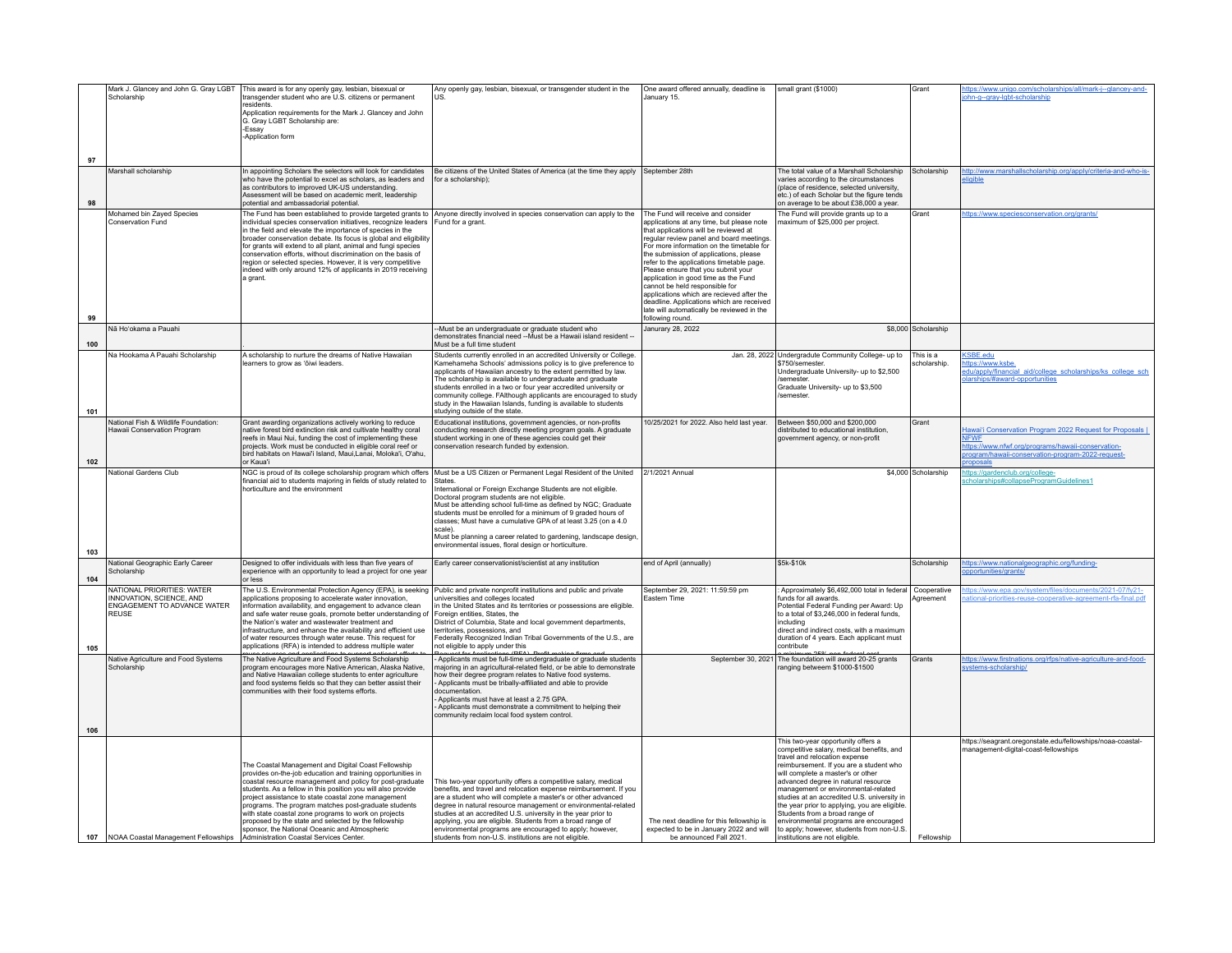| 108 | NOAA Coral Reef Management<br>Fellowships<br>NSF National Institute of Food and<br>Agriculture Plant Biotic Interactions | The National Coral Reef Management Fellowship Program is Applicants must be a U.S. citizen or permanent resident.<br>a partnership between Nova Southeastern University's<br>National Coral Reef Institute, NOAA's Coral Reef<br>Conservation Program, the U.S. Department of Interior Office<br>of Insular Affairs, and the U.S. Coral Reef All Islands<br>Committee<br>The program recruits Coral Reef Management Fellows for<br>the seven U.S. coral reef jurisdictions (American Samoa, the<br>Commonwealth of the Northern Mariana Islands, Florida,<br>Guam, Hawaii, Puerto Rico, and the U.S. Virgin Islands) to<br>address current capacity gaps and to build longer-term<br>capacity in these locations. This is done by placing highly<br>qualified individuals whose education and work experience<br>meet each jurisdiction's specific coral reef management<br>needs. The program's goal is to develop a thriving<br>collaborative fellowship program that builds excellent next-<br>generation leaders and capacity for effective local coral reef<br>ecosystem management.<br>General research funds for reserach on interactions between<br>plants and symbionts, pathogens, and pests | Applicants typically have a master's degree and two years of work<br>experience OR a bachelor's degree and four years of experience.<br>Applicants with a doctorate or law degree are also eligible to<br>apply<br>Previous experience in participating jurisdictions is desired, but not<br>required.<br>Jurisdictions may require additional or alternate skills, such as a<br>social science background with human dimensions of natural<br>resource management, outreach and education and/or social<br>marketing.<br>Jurisdictions may set other specific eligibility requirements which<br>are provided during the recruitment process.<br>Applicants may apply for more than one jurisdictional position, but<br>a separate application must be submitted for each position.<br>1862 Land-Grant Institutions, 1890 Land-Grant Institutions, 1994<br>Land-Grant Institutions, For-profit Organizations, Hispanic-Serving                                                | The next deadline for this fellowship is<br>expected to be in January 2023<br>September 30, 2022 \$8,000,000 total | Fellows receive a non-negotiable annual<br>salary that varies depending on location.<br>Fellows receive a benefits package that<br>includes paid local and federal<br>government holidays, leave, and medical<br>benefits.<br>Funding is also provided to support<br>professional development activities<br>relevant to the fellowship. | Fellowship<br>Grant                      | https://coralreef.noaa.gov/education/fellowship.html<br>ttps://nifa.usda.gov/funding-opportunity/nsf-nifa-plant-biotic-<br>teractions-program-pbi                                                                                                                                                 |
|-----|--------------------------------------------------------------------------------------------------------------------------|--------------------------------------------------------------------------------------------------------------------------------------------------------------------------------------------------------------------------------------------------------------------------------------------------------------------------------------------------------------------------------------------------------------------------------------------------------------------------------------------------------------------------------------------------------------------------------------------------------------------------------------------------------------------------------------------------------------------------------------------------------------------------------------------------------------------------------------------------------------------------------------------------------------------------------------------------------------------------------------------------------------------------------------------------------------------------------------------------------------------------------------------------------------------------------------------------------|-------------------------------------------------------------------------------------------------------------------------------------------------------------------------------------------------------------------------------------------------------------------------------------------------------------------------------------------------------------------------------------------------------------------------------------------------------------------------------------------------------------------------------------------------------------------------------------------------------------------------------------------------------------------------------------------------------------------------------------------------------------------------------------------------------------------------------------------------------------------------------------------------------------------------------------------------------------------------------|--------------------------------------------------------------------------------------------------------------------|-----------------------------------------------------------------------------------------------------------------------------------------------------------------------------------------------------------------------------------------------------------------------------------------------------------------------------------------|------------------------------------------|---------------------------------------------------------------------------------------------------------------------------------------------------------------------------------------------------------------------------------------------------------------------------------------------------|
| 109 | Program                                                                                                                  |                                                                                                                                                                                                                                                                                                                                                                                                                                                                                                                                                                                                                                                                                                                                                                                                                                                                                                                                                                                                                                                                                                                                                                                                        | Institutions, Individuals, Native American Tribal Orgs, not Federally<br>recognized Tribal Governments, Nonprofits with 501(c)(3) IRS<br>status, Nonprofits without 501(c)(3) IRS status, Private Institutions<br>of Higher Ed, Small Business, State Agricultural Experiment<br>Stations, State Controlled Institutions of Higher Ed                                                                                                                                                                                                                                                                                                                                                                                                                                                                                                                                                                                                                                         |                                                                                                                    |                                                                                                                                                                                                                                                                                                                                         |                                          |                                                                                                                                                                                                                                                                                                   |
| 110 | NSF Graduate Research Fellowship<br>Program                                                                              | The NSF GRFP recognizes and supports outstanding<br>graduate students in NSF-supported STEM disciplines who<br>are pursuing research-based master's and doctoral degrees<br>at accredited US institutions.<br>The funding is for research based Masters of PHD programs<br>in the GRFP -supported fields. This fellowship is through the<br>NSF. It is a highly sought after fellowship. If you are a<br>graduate student you can only apply once. Its advisibale to<br>do time your schooling, expertise, and funds inorder to get<br>the best chance.                                                                                                                                                                                                                                                                                                                                                                                                                                                                                                                                                                                                                                                | Be a U.S. citizen, national, or permanent resident<br>Intend to enroll or be enrolled in a research-based master's or<br>doctoral degree program in an eligible Field of Study in STEM or<br>STEM education<br>Have never previously accepted a Graduate Research Fellowship<br>If previously offered a Graduate Research Fellowship, have<br>declined by the acceptance deadline<br>Have never previously applied to GRFP while enrolled in a<br>graduate degree program<br>Have never earned a doctoral or terminal degree in any field<br>Have never earned a master's or professional degree in any field,<br>or completed more than one academic year in a graduate degree-<br>granting program, unless (i) returning to graduate study after an<br>interruption of two or more consecutive years immediately<br>preceding the application deadline, and; (ii) not enrolled in a<br>graduate degree program at the application deadline<br>Not be a current NSF employee | Deadline dependent upon field of study<br>but between October 18 - 29. This is an<br>annual competetion.           | The five-year fellowship includes three<br>years of financial support including an<br>annual stipend of \$34,000 and a cost of<br>education allowance of \$12,000 to the<br>institution                                                                                                                                                 | Fellowship                               | ttps://www.nsfgrfp.org/<br>ttps://beta.nsf.gov/funding/opportunities/nsf-graduate-<br>esearch-fellowship-program-grfp<br>Dear Colleague Letter: NSF Graduate Research Fellowship<br>Program (GRFP) - Graduate Research Internship Program<br>GRIP) (nsf18069)   NSE - National Science Foundation |
| 111 | NSF Graduate Research Fellowship<br>Program (GRFP) - Graduate Research<br>Internship Program (GRIP)                      | rofessional development through internships developed in<br>partnership with federal agencies. Fellows participate in<br>ission-related, collaborative research under the guidance<br>host research mentors at federal facilities and national<br>aboratories                                                                                                                                                                                                                                                                                                                                                                                                                                                                                                                                                                                                                                                                                                                                                                                                                                                                                                                                          | Open to active Fellows who have completed at least one year of<br>their graduate program at the time of application and will retain<br>their active status for at least 12 months following the application<br>submission deadline. They must be certified by the GRFP<br>Institution to be making satisfactory progress towards their<br>degrees, and have fulfilled all GRFP reporting requirements. For<br>some agencies, Fellows must be U.S. citizens.                                                                                                                                                                                                                                                                                                                                                                                                                                                                                                                   | GRIP applications are due December 4<br>and May 6.                                                                 | Internship allowance of \$5,000 through<br>their GRFP institution to cover travel and<br>research costs associated with the GRIP<br>internship project                                                                                                                                                                                  | Fellowship                               | https://nsf.gov/pubs/2018/nsf18069/nsf18069.jsp                                                                                                                                                                                                                                                   |
| 112 | NSF Non-Academic Research Internships<br>for Graduate Students (INTERN)<br>Supplemental Funding Opportunity              | Fostering the growth of a globally competitive and diverse<br>research workforce and advancing the scientific and<br>innovation skills of the Nation is a strategic objective of the<br>National Science Foundation (NSF). The Nation's global<br>competitiveness depends critically on the readiness of the<br>Nation's Science, Technology, Engineering and Mathematics<br>(STEM) workforce and NSF seeks to continue to invest in<br>programs that directly advance this workforce. As part of this<br>ffort, a supplemental funding opportunity is available in<br>fiscal vear FY 2020 to provide support for non-academic<br>esearch internships for graduate students to support career<br>opportunities in any sector of the U.S. economy                                                                                                                                                                                                                                                                                                                                                                                                                                                       | graduate students must have completed at least one academic<br>year in their graduate programs (master's or doctoral) and be<br>making satisfactory progress towards the completion of their<br>degrees                                                                                                                                                                                                                                                                                                                                                                                                                                                                                                                                                                                                                                                                                                                                                                       | June 8th                                                                                                           | The total amount of funding requested<br>must not exceed \$55,000 per student per<br>six-month period.                                                                                                                                                                                                                                  | Stipend                                  | ttps://www.nsf.gov/pubs/2018/nsf18102/nsf18102.pdf                                                                                                                                                                                                                                                |
| 113 | NSF Ocean Technology and<br>Interdisciplinary Coordination (OTIC)<br>Program                                             | he (OTIC) Program supports a broad range of research and<br>technology development activities. Unsolicited proposals are<br>accepted for instrumentation development that has broad<br>applicability to ocean science research projects and that<br>enhance observational, experimental or analytical<br>capabilities of the ocean science research community.                                                                                                                                                                                                                                                                                                                                                                                                                                                                                                                                                                                                                                                                                                                                                                                                                                         | Academic / Research U.S. institutions, including universities and<br>two- and four-year colleges (including community colleges)<br>accredited in, and having a campus located in the United States,<br>acting on behalf of their faculty members;                                                                                                                                                                                                                                                                                                                                                                                                                                                                                                                                                                                                                                                                                                                             | Feb. 15th, 2022                                                                                                    | TBD based on project                                                                                                                                                                                                                                                                                                                    | Standard<br>Grant (by NSF<br>definition) | https://beta.nsf.gov/funding/opportunities/ocean-technology-<br>and-interdisciplinary-coordination                                                                                                                                                                                                |
| 114 | NSF: Division of Environmental Biology<br>(DEB)                                                                          | General research funds for anyone conducting research on<br>evolutionary and ecological processes, particularly studies<br>hat take an interdisciplinary approach                                                                                                                                                                                                                                                                                                                                                                                                                                                                                                                                                                                                                                                                                                                                                                                                                                                                                                                                                                                                                                      | Must be associated with an institution of higher education in the<br>US or an international branch of a US institutuion, or a non-profit<br>institution in the US                                                                                                                                                                                                                                                                                                                                                                                                                                                                                                                                                                                                                                                                                                                                                                                                             | Proposals accepted year-round                                                                                      | \$100 million allocated among about 120<br>new awards                                                                                                                                                                                                                                                                                   | Grant                                    | ttps://beta.nsf.gov/funding/opportunities/division-<br>nvironmental-biology-deb                                                                                                                                                                                                                   |
| 115 | Ocean Wishes Basic Dive Training Grant                                                                                   | Up to ten basic dive training grants offered for those who<br>vish to begin their dive training. The grants include funding<br>for dive training and up to \$500 for dive gear. Dive training<br>nust culminate in a certification from a nationally recognized<br>diver-training agency.                                                                                                                                                                                                                                                                                                                                                                                                                                                                                                                                                                                                                                                                                                                                                                                                                                                                                                              | A woman of any age and background who wishes to begin her<br>dive training through a PADI scuba certification course                                                                                                                                                                                                                                                                                                                                                                                                                                                                                                                                                                                                                                                                                                                                                                                                                                                          | October 31                                                                                                         | \$1,000 for PADI Scuba Certification<br>Course                                                                                                                                                                                                                                                                                          | Grant                                    | ttps://www.wdhof.org/scholarship/basic-dive-training-grants                                                                                                                                                                                                                                       |
| 116 | Our World-Underwater Scholarship<br>Society National Park Service (NPS)<br>Research Internship                           | Opportunity to work with leading archaeologists, underwater<br>photographers, and scientists in the National Park Service<br>and other agencies in the American state and federal<br>government. Specific work projects will be determined based<br>upon interests of the intern as well as the needs of<br>associated projects. Typical projects may include underwater<br>archaeology or filming/photography work with the<br>Submerged Resources Center; biological assessments of<br>coral reefs or kelp forests in places like Dry Tortugas<br>National Park or Channel Islands; assistance with training at<br>national training seminars for NPS divers; interpretation and<br>outreach/education with parks like Biscayne National Park;<br>or public safety diving with our law enforcement rangers at<br>numerous parks throughout the system.                                                                                                                                                                                                                                                                                                                                               | Current or recently graduated student. Scuba certification<br>required, with at least advanced open water certification; minimum<br>of 50 logged dives and current dive physical. US Citizenship<br>Preferred; applicant must be between 20-28 at the start of the<br>internshin                                                                                                                                                                                                                                                                                                                                                                                                                                                                                                                                                                                                                                                                                              | January 15 (annually)                                                                                              | Stipend and necessary dive equipment<br>provided                                                                                                                                                                                                                                                                                        | Fellowship                               | https://www.owuscholarship.<br>prg/sites/default/files/internships/documents/description-nps-<br>2018-final.pdf                                                                                                                                                                                   |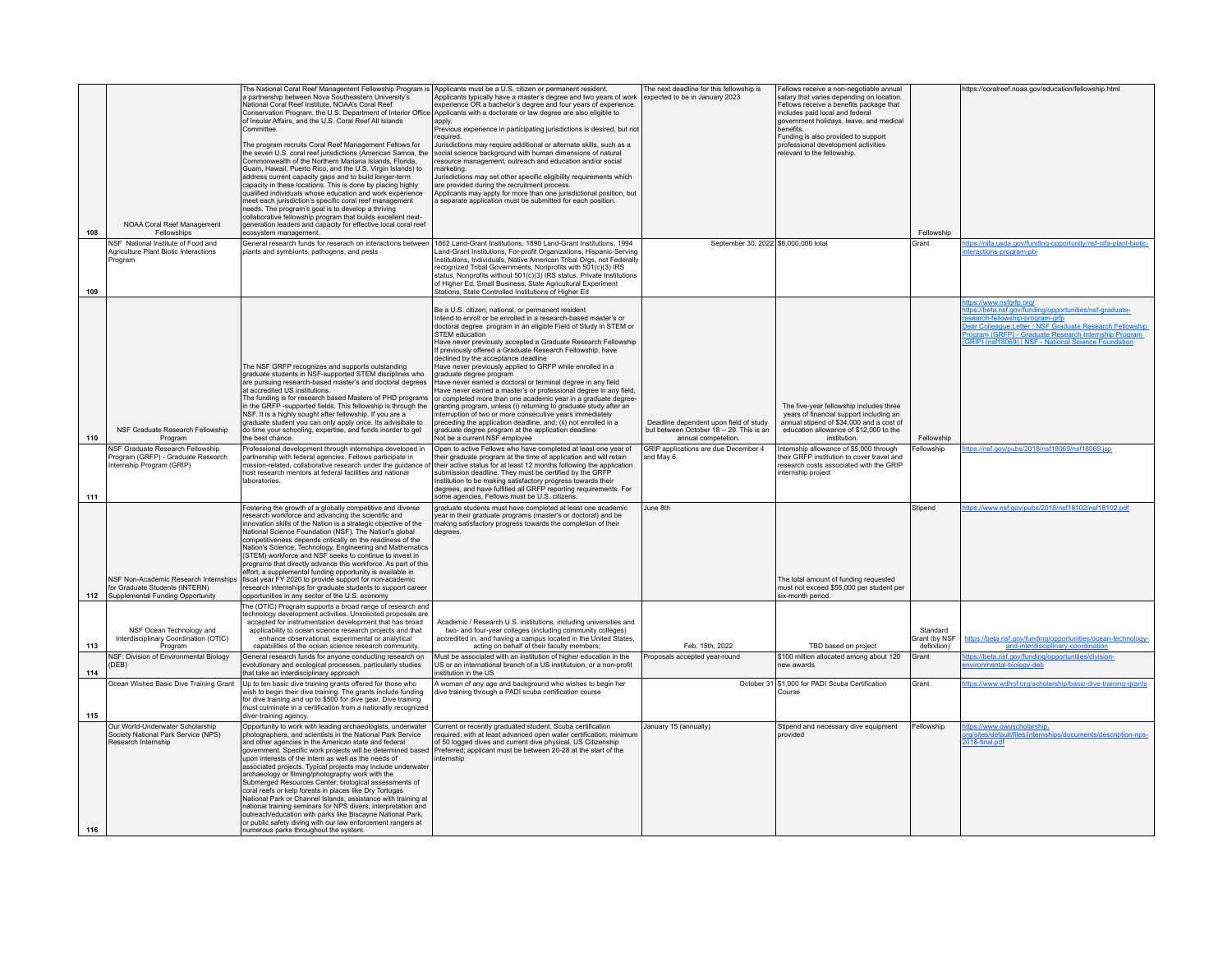| 117 | Out to Innovate Scholarship                                                                | Award scholarships from Out to Innovate for LGBTQ+<br>students currently enrolled in STEM and is meant to<br>encourage students to be out in their careers and support<br>diversity in the STEM workforce                                                                                                                                                                                                                                                                                                                                                                                                                                                                                                                                                     | Applicant must have 2 years at a University, be studing STEM,<br>identify as LGBTQ+, and actively participate in LGBTQ+<br>organizations.                                                                                                                                                                                                                                                                                                                                                                                                                                                                                                                                                                                                                                                                                                                                                                 | April 1 - June 4 2021                                                                                           |                                                                                                               | \$5,000 Scholarship                  | https://www.noglstp.org/programs-projects/scholarships                                   |
|-----|--------------------------------------------------------------------------------------------|---------------------------------------------------------------------------------------------------------------------------------------------------------------------------------------------------------------------------------------------------------------------------------------------------------------------------------------------------------------------------------------------------------------------------------------------------------------------------------------------------------------------------------------------------------------------------------------------------------------------------------------------------------------------------------------------------------------------------------------------------------------|-----------------------------------------------------------------------------------------------------------------------------------------------------------------------------------------------------------------------------------------------------------------------------------------------------------------------------------------------------------------------------------------------------------------------------------------------------------------------------------------------------------------------------------------------------------------------------------------------------------------------------------------------------------------------------------------------------------------------------------------------------------------------------------------------------------------------------------------------------------------------------------------------------------|-----------------------------------------------------------------------------------------------------------------|---------------------------------------------------------------------------------------------------------------|--------------------------------------|------------------------------------------------------------------------------------------|
| 118 | Out To Innovate Scholarships for<br>LGBTQ+STEM Students                                    | NOGLSTP established the Out To Innovate Scholarships for<br>LGBTQ STEM students which are intended for<br>undergraduate and graduate students pursuing degrees in<br>science, technology, engineering, or mathematics (STEM)<br>programs                                                                                                                                                                                                                                                                                                                                                                                                                                                                                                                      | One scholarship will go to an undergraduate student, and one will<br>go to a graduate/professional level student. Applicants must have<br>successfully completed a minimum of two years of post-high<br>school education at an accredited college or university, have a<br>minimum 3.0 GPA, a declared major in an accredited STEM or<br>STEM-related teaching field and be an active supporter of and<br>participant in programs or organizations that promote LGBTQ<br>inclusion and visibility.                                                                                                                                                                                                                                                                                                                                                                                                        | July 06, 2022                                                                                                   |                                                                                                               | \$5,000 Scholarship                  | https://www.noglstp.org/scholarship-brochure.pdf                                         |
| 119 | Partners for Fish and Wildlife                                                             | Voluntary, incentive-based program that provides direct<br>technical assistance and financial assistance in the form of<br>cooperative and grant agreements to private landowners to<br>restore and conserve fish and wildlife habitat for the benefit<br>of federal trust resources.                                                                                                                                                                                                                                                                                                                                                                                                                                                                         | Independent school districts<br>Unrestricted<br>County governments<br>Nonprofits that do not have a 501(c)(3) status with the IRS, other<br>than institutions of higher education<br>State governments<br>Individuals<br>Public and State controlled institutions of higher education<br>Native American tribal governments (Federally recognized)<br>Special district governments<br>Native American tribal organizations (other than Federally<br>recognized tribal governments)<br>Private institutions of higher education<br>Nonprofits having a 501(c)(3) status with the IRS, other than<br>institutions of higher education<br>Others (see text field entitled "Additional Information on Eligibility"<br>for clarification)<br>Small businesses<br>Public housing authorities/Indian housing authorities<br>City or township governments<br>For profit organizations other than small businesses | Sep 30, 2021 Applications are accepted<br>on a rolling basis between October 1,<br>2020 and September 30, 2021. | <b>Estimated Total Program Funding:</b><br>\$57,000,000<br>Award Ceiling:\$750.000<br>Award Floor:\$1         | Cooperative<br>Agreement<br>Grant    | <b>Search Grants   GRANTS.GOV</b><br>ttps://www.grants.gov/web/grants/search-grants.html |
| 120 | Pauahi Foundation Scholarships                                                             | This is a scholarship program for classified, degree-seeking<br>students attending a two- or four-year accredited institution*<br>in the state of Hawaii or the mainland United States that is<br>recognized by KS. Attending a two- or four-year accredited<br>institution* in the state of Hawaii or the mainland United<br>States that is recognized by KS. A full-time undergraduate or<br>graduate student, as defined by their degree program. Half-<br>time undergraduate or graduate students may be considered<br>per individual scholarship requirements. Applicants are<br>accepted for all subject areas and Kamehameha Schools'<br>admissions policy is to give preference to applicants of<br>Hawaiian ancestry to the extent permitted by law. | Students currently enrolled in an accredited University or College.<br>Kamehameha Schools' admissions policy is to give preference to<br>applicants of Hawaiian ancestry to the extent permitted by law.                                                                                                                                                                                                                                                                                                                                                                                                                                                                                                                                                                                                                                                                                                  | Opens: Nov. 8, 2021<br>Closes: Dec. 23, 2021                                                                    | Dependant upon scholarships available<br>and elegible for. Distributed by the UH<br>Hilo Financial Aid Office | This is a<br>scholarship<br>program. | <b>Pauahi Foundation</b>                                                                 |
| 121 | Peter J. Rappa Sustainable Coastal<br>Development Fellowship                               | The fellowship was created in honor of Peter J. Rappa.<br>There are three projects you could work on. 1)Preparing<br>County of Kauai'i for flooding and ensuring community<br>resilience. 2) developing a Public Engagement Strategy for<br>the Hawai'i Sea Grant streamside Guide. 3)Prepare Hawai'i<br>or transition to Renewable Energy Sources.                                                                                                                                                                                                                                                                                                                                                                                                           | All full-time graduate students currently enrolled in an accredited<br>university college are eligible to apply.                                                                                                                                                                                                                                                                                                                                                                                                                                                                                                                                                                                                                                                                                                                                                                                          | Friday, March 12                                                                                                |                                                                                                               | 6000 Stipend                         | https://seagrant.soest.hawaii.edu/about/opportunities/                                   |
| 122 | PixelPlex Bi-Annual STEM Scholarship                                                       | To help support and inspire students to pursue further<br>education in the fields of science, technology, engineering<br>and math (STEM), as well as economics and business.                                                                                                                                                                                                                                                                                                                                                                                                                                                                                                                                                                                  | Must be a student                                                                                                                                                                                                                                                                                                                                                                                                                                                                                                                                                                                                                                                                                                                                                                                                                                                                                         | Dec. 5th, 2021                                                                                                  | \$2000 for education-related expenses                                                                         | Scholarship                          | https://pixelplex.io/scholarship/                                                        |
| 123 | Quadratec Energize the Environment<br>Grant                                                | Examples of Eligible Programs Trail building or restoration<br>projects<br>Park beautification events<br>Litter prevention initiatives<br>Earth study missions<br>Sustainable land management activities<br>Community environmental educational projects<br>Youth educational engagement events                                                                                                                                                                                                                                                                                                                                                                                                                                                               | Individuals or groups currently pursuing a program or initiative<br>designed to benefit the environment are invited to apply for a<br>\$3,500 grant from Quadratec.                                                                                                                                                                                                                                                                                                                                                                                                                                                                                                                                                                                                                                                                                                                                       | June 30 and October 30.                                                                                         | \$3,500                                                                                                       | Grant                                | ttp://heea.org/resource/about.aspx?s=129721.0.0.89929                                    |
| 124 | R&D Systems Scholarship Program                                                            | Funding can be used at the recipients discretion to pay for<br>projects, and fees related to pursuing graduate studies or<br>research; scholarship is open to graduate level science<br>based programs.                                                                                                                                                                                                                                                                                                                                                                                                                                                                                                                                                       | Applicants must be currently enrolled or plan to be enrolled in a<br>science related degree program. Scholarship is open to<br>undergraduate and graduate level science related programs and<br>all science related majors are eligible (biology, chemistry, social<br>sciences, environmental sciences, engineering, etc.).                                                                                                                                                                                                                                                                                                                                                                                                                                                                                                                                                                              | July 20, 2022                                                                                                   |                                                                                                               | \$1,500.00 Scholarship               | https://www.collegexpress.com/scholarships/rd-systems-<br>cholarship-program/5005646/    |
| 125 | Raptor Research Foundation- The Dean<br>Amadon Grant (8 total grants listed on<br>website) | The Dean Amadon Grant is designed to assist persons<br>working in the area of distribution and systematics<br>taxonomy) of raptors. Systematics covers a wide array of<br>nterests from molecular work to differential migration of<br>populations from various geographic regions, for example.<br>Distribution also covers a wide array of interests but should<br>have something to do with where raptors live or why they are<br>there                                                                                                                                                                                                                                                                                                                    | Must submit a cover letter, CV, proposal (less than 4pgs) outlining opens in January and closes June 30th<br>the objective of the study, method, budget, and list of other funding<br>sources                                                                                                                                                                                                                                                                                                                                                                                                                                                                                                                                                                                                                                                                                                             | (repeats yearly)                                                                                                | up to \$2000                                                                                                  | Grant                                | https://www.raptorresearchfoundation.org/grants-and-awards/                              |
| 126 | Recovery of Species on the Brink of<br>Extinction                                          | Proposals are sought from around the world that will<br>implement IUCN SSC Species Action Plans as well as<br>conservation actions that are endorsed by the relevant IUCN<br>SSC Species Specialist Group.                                                                                                                                                                                                                                                                                                                                                                                                                                                                                                                                                    | Open                                                                                                                                                                                                                                                                                                                                                                                                                                                                                                                                                                                                                                                                                                                                                                                                                                                                                                      | April                                                                                                           | Typical proposal requests should be less<br>than \$30,000; however, applicants may<br>request up to \$50,000. | Scholarship                          | https://www.conservation-careers.com/top-conservation-<br>cholarships/#recovery          |
| 127 | REEF Marine Conservation Internship                                                        | Support REEF's educational programming and general<br>operations from the REEF Campus in Key Largo, Florida.<br>With an Interpretive Center and nature trails it serves as an<br>educational center for visitors and groups. It is also the<br>Headquarters for supporting a membership of over 70,000<br>individuals engaging in REEF's international programs.                                                                                                                                                                                                                                                                                                                                                                                              | Currently enrolled or recently graduated graduate students.<br>Preference given to students from a traditionally underserved<br>population in education including first-generation, low-income, and<br>minority students, or those with other extenuating circumstances.                                                                                                                                                                                                                                                                                                                                                                                                                                                                                                                                                                                                                                  | January 15 (annually)                                                                                           | \$250/week                                                                                                    | Fellowship                           | https://www.reef.org/reef-marine-conservation-internship-<br>unding-opportunities        |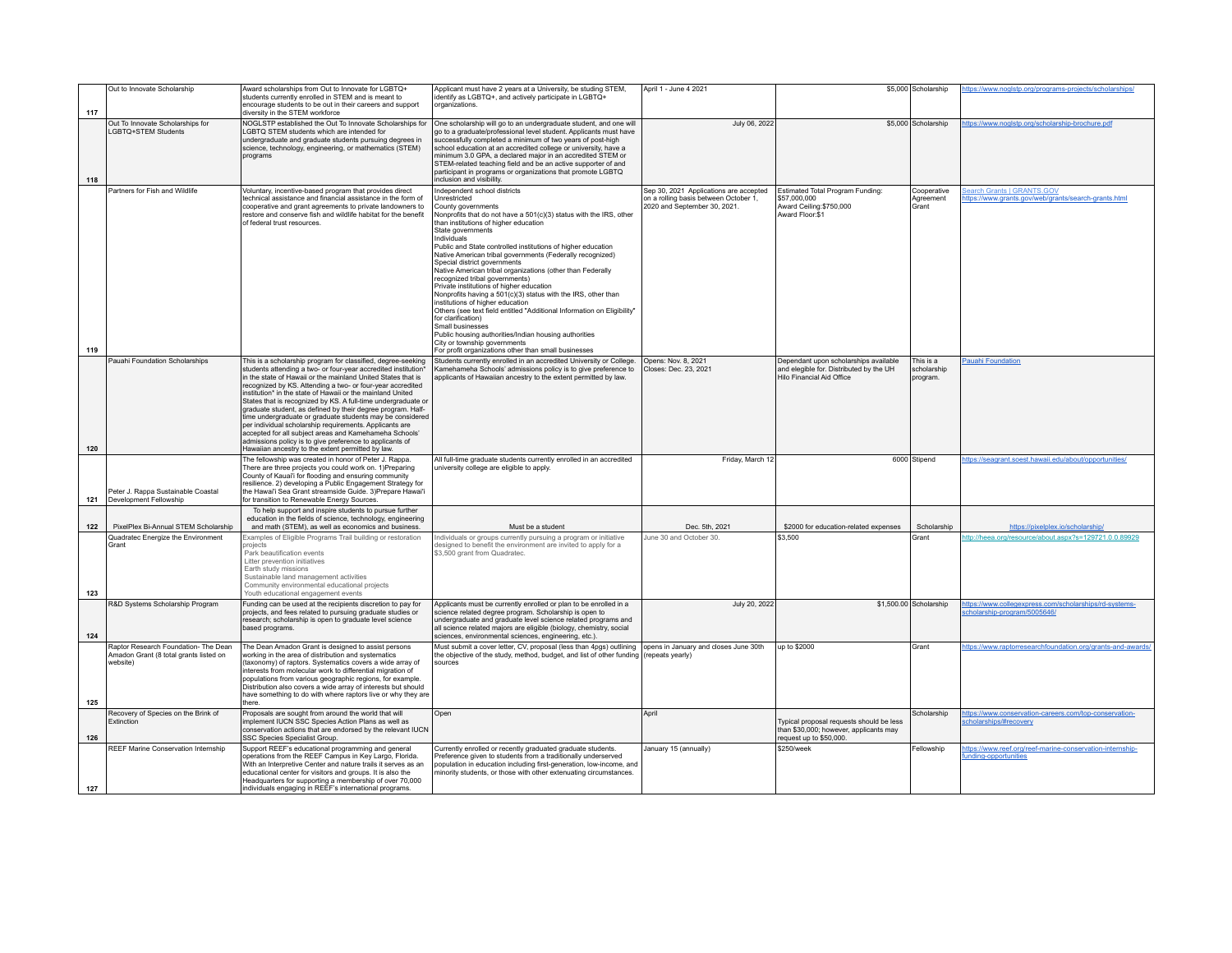| 128        | Robert Noyce Teacher Scholarship<br>Program                                                     | The National Science Foundation Robert Noyce Teacher<br>Scholarship Program (Noyce) invites innovative proposals<br>that address the critical need for recruiting, preparing, and<br>retaining highly effective elementary and secondary<br>mathematics and science teachers and teacher leaders in<br>high-need school districts. To achieve this goal, Noyce<br>supports talented science, technology, engineering, and<br>mathematics (STEM) undergraduate majors and<br>professionals to become effective K-12 STEM teachers. It<br>also supports experienced, exemplary K-12 STEM teachers<br>to become teacher leaders in high-need school districts.                                                                                                                                                                                                                                                                                                                                                                                                                                                                                                                                                                                                                                                                                                                                                                                                                                                                                                                                                                                    | STEM undergraduate majors and professionals (which I believe<br>masters students fall under)                                                                                                                                                                                                                                                                                                                                      | August 30th                                    | Track 1: Scholarships and Stipends. Up to Scholarship<br>\$1,200,000 with a duration of up to 5<br><b>Vears</b>                                                                                                                                                                                                   |                      | https://beta.nsf.gov/funding/opportunities/robert-noyce-<br>eacher-scholarship-program                                                  |
|------------|-------------------------------------------------------------------------------------------------|------------------------------------------------------------------------------------------------------------------------------------------------------------------------------------------------------------------------------------------------------------------------------------------------------------------------------------------------------------------------------------------------------------------------------------------------------------------------------------------------------------------------------------------------------------------------------------------------------------------------------------------------------------------------------------------------------------------------------------------------------------------------------------------------------------------------------------------------------------------------------------------------------------------------------------------------------------------------------------------------------------------------------------------------------------------------------------------------------------------------------------------------------------------------------------------------------------------------------------------------------------------------------------------------------------------------------------------------------------------------------------------------------------------------------------------------------------------------------------------------------------------------------------------------------------------------------------------------------------------------------------------------|-----------------------------------------------------------------------------------------------------------------------------------------------------------------------------------------------------------------------------------------------------------------------------------------------------------------------------------------------------------------------------------------------------------------------------------|------------------------------------------------|-------------------------------------------------------------------------------------------------------------------------------------------------------------------------------------------------------------------------------------------------------------------------------------------------------------------|----------------------|-----------------------------------------------------------------------------------------------------------------------------------------|
|            | Roger Williams Park Zoo- Sophie                                                                 | The Sophie Danforth Conservation Biology Fund makes<br>grants to protect threatened wildlife and habitats worldwide.<br>Priority is for projects that demonstrate a multi-disciplinary<br>approach to ecosystem conservation, and that involve in-<br>country collaborators. Projects must directly affect biological                                                                                                                                                                                                                                                                                                                                                                                                                                                                                                                                                                                                                                                                                                                                                                                                                                                                                                                                                                                                                                                                                                                                                                                                                                                                                                                          | Applicants can be of any nationality but must be associated with                                                                                                                                                                                                                                                                                                                                                                  |                                                |                                                                                                                                                                                                                                                                                                                   |                      |                                                                                                                                         |
| 129<br>130 | Danforth Conservatoin Biology Fund<br>Rosemary & Nellie Ebrie Fund                              | conservation.<br>The scholarship was established to provide financial<br>assistance to students in Hawaii who are seeking a college<br>education at an accredited, two or four-year, not-for-profit<br>institution within the US. It was created to honor Rosemary<br>and her mother Nellie Ebrie.                                                                                                                                                                                                                                                                                                                                                                                                                                                                                                                                                                                                                                                                                                                                                                                                                                                                                                                                                                                                                                                                                                                                                                                                                                                                                                                                             | an organization (non-profit, university, etc.)<br>-Must be an Undergraduate or Graduate student -Must have a<br>GPA of 2.70 or higher -- Must demonstrate financial need -- Must be<br>a full-time student -Must be a long time resident born and<br>currently living on the island of Hawaii -- Must attend two or four-<br>year institution within the US -Must be of Hawaiian ancestry                                         | June 1st. 2021<br>January 31 Varies            | up to \$1000                                                                                                                                                                                                                                                                                                      | Grant<br>Scholarship | https://terravivagrants.org/conservation-biology-fund/<br>ttps://hcf.scholarships.ngwebsolutions.<br>om/scholarx_scholarshipsearch.aspx |
| 131        | Salomon Bartnicki-Garcia Award                                                                  | This award is meant to honor Dr. Salomon Bartnicki-Garcia<br>for his contributions to fungal cell biology.                                                                                                                                                                                                                                                                                                                                                                                                                                                                                                                                                                                                                                                                                                                                                                                                                                                                                                                                                                                                                                                                                                                                                                                                                                                                                                                                                                                                                                                                                                                                     | Graduate student who is a current member of the Mycological<br>Society of America                                                                                                                                                                                                                                                                                                                                                 | February 15th before midnight. Pacific<br>Time |                                                                                                                                                                                                                                                                                                                   | \$500 Grant          | https://msafungi.org/salomon-bartnicki-garcia-award/                                                                                    |
| 132        | <b>SCB Graduate Student Research</b><br><b>Fellowship Awards</b>                                | Graduate Student Research Fellowship Awards will support<br>field work, including travel, materials or equipment required<br>to conduct research by graduate student members of SCB.                                                                                                                                                                                                                                                                                                                                                                                                                                                                                                                                                                                                                                                                                                                                                                                                                                                                                                                                                                                                                                                                                                                                                                                                                                                                                                                                                                                                                                                           | Students must demonstrate financial need toward completion of<br>graduate degree and graduate research must contribute to SCB's<br>mission to advance the science and practice of conserving Earth's<br>biodiversity.                                                                                                                                                                                                             | April 15, 2021                                 | \$1,000.00 Fellowship                                                                                                                                                                                                                                                                                             |                      | https://conbio.org/professional-development/service-<br>awards/graduate-student-research-fellowship-awards                              |
| 133        | Scientists in Parks Program                                                                     | The Scientist in Parks Programs seeks motivated applicants<br>to complete numerous exciting projects in America's national<br>narks.                                                                                                                                                                                                                                                                                                                                                                                                                                                                                                                                                                                                                                                                                                                                                                                                                                                                                                                                                                                                                                                                                                                                                                                                                                                                                                                                                                                                                                                                                                           | Open to undergraduate and graduate students                                                                                                                                                                                                                                                                                                                                                                                       | June 1st                                       | Stipend: \$400-\$500 per week and free<br>housing for the duration of the project.                                                                                                                                                                                                                                |                      | Paid Internship https://www.nps.gov/subjects/science/why-should-i-apply.htm                                                             |
| 134        | Second Century Stewardship: Science for<br>America's National Parks 2022 Research<br>Fellowship | Salary to conduct research for the National Parks Service to<br>improve natural and cultural resource management and<br>engage the public                                                                                                                                                                                                                                                                                                                                                                                                                                                                                                                                                                                                                                                                                                                                                                                                                                                                                                                                                                                                                                                                                                                                                                                                                                                                                                                                                                                                                                                                                                      | US residents at least 18 years old; early-career scientists,<br>assistant professor, postdoctoral researchs and graduate students<br>encouraged to apply                                                                                                                                                                                                                                                                          | October 28, 2021                               |                                                                                                                                                                                                                                                                                                                   | \$20,000 Fellowship  | https://www.scsparkscience.org/request-for-proposals/                                                                                   |
| 135        | Sigma Xi Grants in Aid of Research<br>(GIAR)                                                    | The Sigma Xi Grants in Aid of Research (GIAR) program has<br>provided undergraduate and graduate students with valuable<br>educational experiences since 1922. By encouraging close<br>working relationships between students and mentors, the<br>program promotes scientific excellence and achievement<br>through hands-on learning.                                                                                                                                                                                                                                                                                                                                                                                                                                                                                                                                                                                                                                                                                                                                                                                                                                                                                                                                                                                                                                                                                                                                                                                                                                                                                                         | Open to graduate students from all areas of the sciences and<br>engineering. Membership in Sigma Xi is not a requirement, but<br>approximately 75% of the funds are restricted for use of Sigma Xi<br>students. The National Academy of Sciences funds certain grants<br>for astronomy research and for vision related research.                                                                                                  | 10-01-2021 / 03-15-2022                        | Up to \$1,000                                                                                                                                                                                                                                                                                                     | Fellowship/<br>Grant | https://www.sigmaxi.org/programs/grants-in-aid                                                                                          |
| 136        | Smith Fellows: David H. Smith<br>Conservation Research Fellowship                               | The David H. Smith Conservation Research Fellowship<br>Program seeks to develop future world leaders and<br>entrepreneurs who are successful at linking conservation<br>science and application. Smith Fellowships provide two<br>years of postdoctoral support to outstanding early-career<br>scientists.                                                                                                                                                                                                                                                                                                                                                                                                                                                                                                                                                                                                                                                                                                                                                                                                                                                                                                                                                                                                                                                                                                                                                                                                                                                                                                                                     | These Fellowships provide support for outstanding early-career<br>scientists from around the globe based at a United States<br>institution to improve and expand their research skills while<br>directing their efforts towards problems of pressing conservation<br>concern for the United States. Individuals who want to better link<br>conservation science and theory with policy and management are<br>encouraged to apply. | Sept 24                                        | Each Fellow will receive an annual salary<br>of \$60,500 plus benefits, with the post-<br>doctoral position expected to run for two<br>consecutive vears. In addition to the<br>stipend, each Fellow receives a travel<br>budget of \$8,000 and a research fund of<br>\$32,000 over the 2-year fellowship period. | Fellowship           | https://conbio.org/mini-sites/smith-fellows/apply/proposal-<br>quidelines                                                               |
| 137        | Smithsonian Insittution Graduate<br>Fellowship                                                  | Funding for students to conduct research for 10 weeks with<br>the Smithsonian Environmental Research Center.<br>The Smithsonian Institution Fellowship Program offers<br>opportunities for independent research or study related to<br>Smithsonian collections, facilities, and/or research interests<br>of the Institution and its staff. Fellowships are offered to<br>graduate students, predoctoral students, and postdoctoral<br>and senior researchers to conduct independent research and<br>to utilize the resources of the Institution with members of the<br>Smithsonian professional research staff serving as advisors<br>and hosts. These fellowships are offered through the<br>Smithsonian's Office of Fellowships and Internships, and are<br>administered under the charter of the Institution, 20 U.S.<br>Code section 41 et seg. The Smithsonian Institution<br>Fellowship Program offers fellowships for research and study<br>in the following fields and encourages applications of an<br>interdisciplinary nature:<br>Animal behavior, ecology, and environmental science,<br>including an emphasis on the tropics; Anthropology,<br>including archaeology, cultural anthropology, linguistics, and<br>physical anthropology; Astrophysics and astronomy; Earth<br>sciences and paleobiology; Evolutionary & systematic<br>biology; Folklife; History of science and technology; History<br>of art, especially American, contemporary, African, and Asian<br>art, twentieth-century American crafts, and decorative arts:<br>Materials research; Molecular biology; Social and cultural<br>history of the United States | Ten-Week Graduate Student Fellowships - for graduate students<br>to conduct independent research usually before having been<br>advanced to candidacy if in a Ph.D. program. When they apply.<br>students must be formally enrolled in a graduate program of study<br>at a degree-granting institution and must have completed at least<br>one full-time semester or its equivalent.                                               | Nov 1, 2021 (repeats yearly)                   |                                                                                                                                                                                                                                                                                                                   | 8.000 Fellowship     | https://fellowships.si.edu/opportunity/smithsonian-institution-<br>ellowship-program-sifp<br>https://serc.si.edu/fellowships            |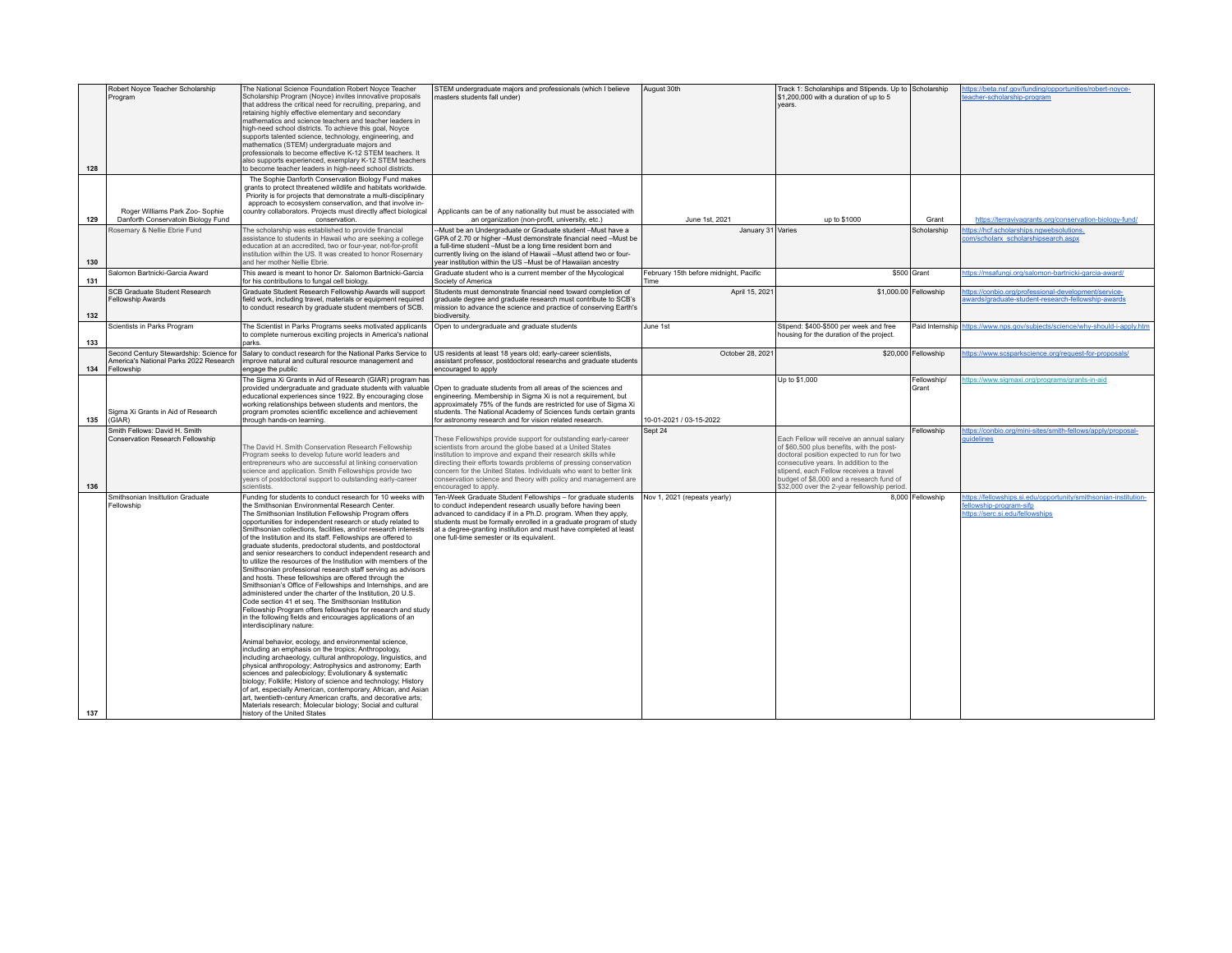| 138 | Society for Conservation Biology Marine<br>Section<br>Conservation Research Small Grants<br>Program | To advance the conservation of marine biodiversity and the<br>communities which depend on healthy marine systems by<br>providing funds to individuals or groups for research,<br>conservation, and restoration activities in support of the<br>section's Mission.                                                                                                                                                                                                                                                                                                                                                                                                                                                                                                                                                  | Applicants must be members of the Society for Conservation<br>Biology's Marine Section. Applicants must be conducting<br>conservation efforts in developing countries.<br>Eligible activities:<br>Providing materials to train local residents to reduce impacts of<br>human activities on marine organisms and their habitats;<br>Developing educational materials for implementing conservation<br>practices, such as teaching fishers to reduce bycatch;<br>Surveys of previously unsurveyed areas to evaluate status and<br>conservation of marine organisms or habitats;<br>Travel to and from research sites:<br>Participant travel to focus groups/workshops;<br>Research equipment and supplies (e.g. dive equipment, sampling<br>supplies, photographic equipment);<br>Other direct costs (e.g., boat fuel).<br>Non-eligible activities<br>Travel to the ICCBs, IMCCs, or other meetings;<br>Personal expenses such as food, lodging, or professional<br>membership fees:<br>Researcher salaries:<br>Tuition or course fees:<br>Indirect/Overhead/F&A. | Applications will be accepted in 2021<br>between 1 August and 30 September.<br>Awards will be reviewed through the end<br>of October, and awards announced no<br>later than 15 November. (Repeats yearly<br>although not explicitly stated on website) | Grants range from \$750-1,000 USD.                                                                | Grant                        | https://conbio.org/groups/sections/marine/small-grants                                                                     |
|-----|-----------------------------------------------------------------------------------------------------|--------------------------------------------------------------------------------------------------------------------------------------------------------------------------------------------------------------------------------------------------------------------------------------------------------------------------------------------------------------------------------------------------------------------------------------------------------------------------------------------------------------------------------------------------------------------------------------------------------------------------------------------------------------------------------------------------------------------------------------------------------------------------------------------------------------------|-----------------------------------------------------------------------------------------------------------------------------------------------------------------------------------------------------------------------------------------------------------------------------------------------------------------------------------------------------------------------------------------------------------------------------------------------------------------------------------------------------------------------------------------------------------------------------------------------------------------------------------------------------------------------------------------------------------------------------------------------------------------------------------------------------------------------------------------------------------------------------------------------------------------------------------------------------------------------------------------------------------------------------------------------------------------|--------------------------------------------------------------------------------------------------------------------------------------------------------------------------------------------------------------------------------------------------------|---------------------------------------------------------------------------------------------------|------------------------------|----------------------------------------------------------------------------------------------------------------------------|
| 139 | Summer Great Lakes Summer Fellows<br>Program                                                        | The Cooperative Institute for Great Lakes Research (CIGLR)<br>announces the 2021 Great Lakes Summer Fellows Program<br>in partnership with the National Oceanic and Atmospheric<br>Administration (NOAA) Great Lakes Environmental Research<br>Lab (GLERL). The Great Lakes Summer Fellows Program<br>exposes students to a broad range of disciplines and<br>provides an exciting opportunity for students to conduct<br>esearch in the Great Lakes region under the mentorship of<br>CIGLR or GLERL scientist. We seek to use these fellowships<br>to increase diversity in STEM disciplines (science,<br>echnology, engineering and math) and strongly encourage<br>pplications from students who identify with groups that have<br>been traditionally underrepresented in government and<br>ademic workforces. | The program is limited to currently-enrolled undergraduate (juniors<br>and seniors as of Fall 2021) and graduate students (Master's and<br>Ph.D). We will also consider post-baccalaureate or post-masters<br>students who have graduated within the past 12 months of the<br>fellowship (i.e., May 2020 or after), if the position fits directly within<br>a student's career or academic goals.<br>You must be either a U.S. citizen or a foreign national who is<br>residing in the U.S. on a current Student Visa<br>Immediate relatives of any CIGLR or NOAA GLERL employees<br>are not eligible to participate in this program, consistent with<br>NOAA quidelines.                                                                                                                                                                                                                                                                                                                                                                                       | apply for the 2022 program in January<br>2022                                                                                                                                                                                                          | Each student will receive a \$10,000<br>stipend, paid in four monthly installments<br>of \$2,500. | Fellowship                   | https://ciglr.seas.umich.edu/2021-great-lakes-summer-<br>student-fellows-program-application-information/                  |
| 140 | Susan Williams Memorial Fellowships in<br>Coral snd Seagrass Rehabilitation                         | The fellowships are intended to support marine fieldwork and<br>data collection in conjunction with marine habitat<br>rehabilitation projects.<br>The applicant should clearly state how the intended use of<br>the fellowship will advance the conservation, protection,<br>and/or rehabilitation of coral reefs or seagrass habitats. The<br>fellowships are not intended to support tuition, living<br>expenses or student loan payments. There is no requirement<br>that the recipient be associated with a university.                                                                                                                                                                                                                                                                                        | qualified women applicants of any age.<br>Cumulative GPA of 3.0 or higher on a 4.0 scale (or equivalent on a<br>5.0 scale)                                                                                                                                                                                                                                                                                                                                                                                                                                                                                                                                                                                                                                                                                                                                                                                                                                                                                                                                      | 10/31/2021; Annual                                                                                                                                                                                                                                     |                                                                                                   | \$2,500 Fellowship           | ttps://www.wdhof.org/scholarship/susan-l-williams-memorial<br>lowships-in-coral-and-seagrass-rehabilitation                |
| 141 | Scholarship                                                                                         | Terrestrial Wildlife Conservation Graduate   The TCBES MS program offers this scholarship to students<br>dedicated to careers in terrestrial wildlife conservation and<br>habitat management. Each scholarship provides funds<br>(\$15,000/y) that may be used for costs associated with<br>attendance (e.g., tuition, books, and/or fees) and/or funding<br>for research supplies, travel, etc. Recipients may receive the<br>award for a maximum of two years.                                                                                                                                                                                                                                                                                                                                                   | The following eligibility criteria apply: (i) good academic standing<br>(minimum GPA of 3.0 before and throughout the scholarship); (ii)<br>pursuing a M.S. degree in TCBES.                                                                                                                                                                                                                                                                                                                                                                                                                                                                                                                                                                                                                                                                                                                                                                                                                                                                                    | January 6 (repeats annually).                                                                                                                                                                                                                          |                                                                                                   | \$15,000 Scholarship         | https://tcbes.uhh.hawaii.edu/funding_opportunities#hau                                                                     |
| 142 | The Eugene Maughan Graduate Student<br>Scholarship                                                  | Scholarship supports master's students in the general areas<br>of fisheries science with one to three awards to individual<br>students.                                                                                                                                                                                                                                                                                                                                                                                                                                                                                                                                                                                                                                                                            | -Excellent scholarship as evidenced by grades in rigorous course<br>work during the last 60 hours as an undergraduate and during<br>graduate studies.<br>Potential for future contributions to the fisheries profession<br>through management, research, or teaching.<br>-Significant progress toward attaining a graduate degree in<br>fisheries science with a defined thesis or dissertation project.                                                                                                                                                                                                                                                                                                                                                                                                                                                                                                                                                                                                                                                        | Applications open in January and are due Up to \$5000<br>each April 15th. The winner will be<br>announced on May 15th. (Seems to<br>repeat yearly although not explicitly noted<br>on website)                                                         |                                                                                                   | Scholarship                  | https://wdafs.org/students/scholarship-travel-award-<br>formation/                                                         |
| 143 | The Exploration Fund Grant                                                                          | The Explorers Club is proud of its history and also looks<br>toward the future by recognizing the importance of new ideas<br>and avenues of exploration. The Club is deeply committed to<br>supporting the fieldwork of serious researchers and, as part<br>of its public service commitment, offers exploration grants in<br>the following categories.                                                                                                                                                                                                                                                                                                                                                                                                                                                            | Graduate Students and Immediate Post-Doc:<br>This category of grant supports exploration and field research for<br>those who are just beginning their research careers.                                                                                                                                                                                                                                                                                                                                                                                                                                                                                                                                                                                                                                                                                                                                                                                                                                                                                         | Accepting applications on Jun 9 2021 12:<br>01 AM (EDT)                                                                                                                                                                                                | Awards are approximately \$2,500 to<br>\$5000                                                     | Grant                        | ttp://grants.explorers.org/prog/exploration_fund_grant                                                                     |
| 144 | The Explorers Club                                                                                  | -This category of grant supports exploration and field<br>research for those who are just beginning their research<br>careers.<br>One page description of your project with attention to<br>scientific objectives.<br>Description of qualifications of your project associates and<br>the specific sites of your proposed research.<br>One paragraph description of your career objectives and<br>aspirations and how this project fits into that plan.<br>Letter of recommendation from your supervisor<br>Copy of a current student ID.<br>Budget outline.<br>Education and outreach plan.<br>Media production plan                                                                                                                                                                                              | Graduate students with a fieldwork component to their research.<br>The Frances M. Peacock Scholarship for Native Bird Habitat Open to college seniors and graduate students only (second-                                                                                                                                                                                                                                                                                                                                                                                                                                                                                                                                                                                                                                                                                                                                                                                                                                                                       | December 4, 2021 \$2,500-\$5,000<br>The Application deadline is January 15                                                                                                                                                                             |                                                                                                   | Grant<br>\$4,500 Scholarship | https://explorers.org/expeditions/funding/expedition_grants<br>https://www.gcamerica.org/scholarships/details/s/frances-m- |
|     | The Frances M. Peacock Scholarship for<br>145 Native Bird Habitat                                   | birds and to tend useful information for land-management<br>decisions                                                                                                                                                                                                                                                                                                                                                                                                                                                                                                                                                                                                                                                                                                                                              | provides financial aid to study areas in the United States that semester juniors may apply for their senior year). Eligibility is open<br>provide seasonal habitat for threatened or endangered native to U.S. Citizens and permanent residents who are enrolled in a U.<br>S. - based institution.                                                                                                                                                                                                                                                                                                                                                                                                                                                                                                                                                                                                                                                                                                                                                             | preceding the proposed period of study.<br>Awardees will be notified no later than<br>March 31.                                                                                                                                                        |                                                                                                   |                              | eacock-scholarship-for-native-bird-habitat                                                                                 |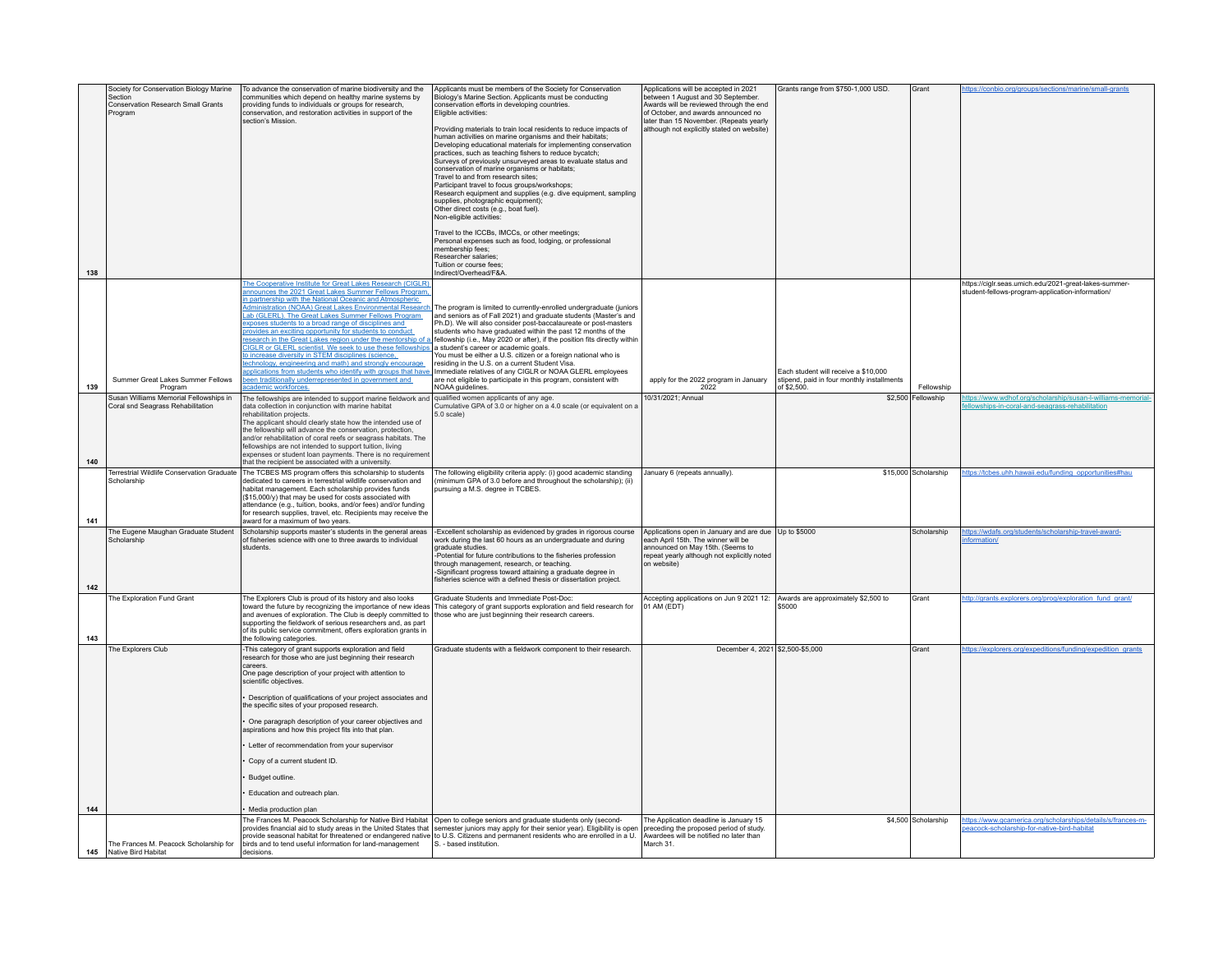|     | The Garden Club of America                                         | For the 2022-2023 competition, the Fulbright-National                                                                                                                                                                                                                                                                                                                                                                                                                                                                                                                                                                    | Candidates from all fields are encouraged to apply.                                                                                                                                                                                                                                                                                                                                                                                                                                                                                                                                                                                                                                                                                                                                                                                                                                                     | January 15th                                                                 |                                                                                                                                                                                                                                                                                         | \$5,000 Scholarship   | ttps://www.gcamerica.org/scholarships/details/s/gca-award-                                                                                                                                |
|-----|--------------------------------------------------------------------|--------------------------------------------------------------------------------------------------------------------------------------------------------------------------------------------------------------------------------------------------------------------------------------------------------------------------------------------------------------------------------------------------------------------------------------------------------------------------------------------------------------------------------------------------------------------------------------------------------------------------|---------------------------------------------------------------------------------------------------------------------------------------------------------------------------------------------------------------------------------------------------------------------------------------------------------------------------------------------------------------------------------------------------------------------------------------------------------------------------------------------------------------------------------------------------------------------------------------------------------------------------------------------------------------------------------------------------------------------------------------------------------------------------------------------------------------------------------------------------------------------------------------------------------|------------------------------------------------------------------------------|-----------------------------------------------------------------------------------------------------------------------------------------------------------------------------------------------------------------------------------------------------------------------------------------|-----------------------|-------------------------------------------------------------------------------------------------------------------------------------------------------------------------------------------|
| 146 |                                                                    | Geographic Storytelling Fellowship will accept proposals to<br>undertake an in-depth examination of a globally relevant<br>issue as an enhancement to their Fulbright research or arts<br>project. The National Geographic Society's focus areas are:<br>Oceans, Land, Wildlife, Human History & Cultures, and<br>Human Ingenuity. Storytellers may use a variety of<br>storytelling tools-including, but not limited to writing,<br>photography, video, audio/podcasts, maps, or graphic<br>llustrations to share their stories.                                                                                        |                                                                                                                                                                                                                                                                                                                                                                                                                                                                                                                                                                                                                                                                                                                                                                                                                                                                                                         |                                                                              |                                                                                                                                                                                                                                                                                         |                       | -coastal-wetlands-studies                                                                                                                                                                 |
| 147 | The Garden Club of America Fellowship<br>in Ecological Restoration | Purpose: To support specialized graduate study and<br>research in ecological restoration, the "active healing of the<br>land." Ecological Restoration is further defined as "the<br>process of assisting the recovery and management of<br>ecological integrity. Ecological integrity includes a critical<br>range of variability in biodiversity, ecological processes and<br>structures, regional and historical context, and sustainable<br>cultural practices." The goal of this fellowship is to support<br>research that will advance knowledge and increase the<br>numbers of scientists in this important field. | Open to graduate students. Fields of study of past recipients have<br>ranged from forestry to applied plant sciences to ecology and<br>evolutionary biology. Eligibility is open to U.S. Citizens and<br>permanent residents who are enrolled in a U.S. - based institution.                                                                                                                                                                                                                                                                                                                                                                                                                                                                                                                                                                                                                            | Applications must be received by<br>December 31 of the year preceding study. | Provides an annual grant for \$8000 for<br>study and research at a leading<br>accredited university in the United States.                                                                                                                                                               | Fellowship            | ttps://www.publicgardens.org/about-us/awards-and-<br>cholarships/scholarship-opportunities<br>https://www.gcamerica.org/scholarships/details/s/gca-<br>Ilowship-in-ecological-restoration |
|     | The Nature Conservancy: Nature Net<br>Science Fellows Program      | The Nature Net Science Fellowship awards 2-years<br>fellowships to promising early career scientists. Each fellow<br>is jointly mentored by a Nature Conservancy field practioner<br>and a senior scholar from a university or accredited research<br>institution on a project with direct application to specific TNC                                                                                                                                                                                                                                                                                                   | At the time of application, eligible individuals (Ph. D. or Masters<br>students) will be currently enrolled or will start a graduate position<br>by September of the year they start the fellowship. Ph.D. students<br>should have at least two years remaining on the position. Master's<br>students at least one, but should preferably plan to start their term                                                                                                                                                                                                                                                                                                                                                                                                                                                                                                                                      | January 1st                                                                  | Graduate Fellows may apply Up to<br>\$37,000/year for a maximum research<br>stipend totally \$74,000 including 10.5<br>percent IDC over two years. Fellowships<br>are expected to run for two consecutive<br>vears. Second-year renewal is contingent<br>upon satisfactory progress and | Fellowship            | ttps://www.nature.org/en-us/about-us/who-we-are/our-<br>cience/naturenet-science-fellowships/<br><b>NatureNet Science Fellowships</b>                                                     |
| 148 |                                                                    | priorities and goals.                                                                                                                                                                                                                                                                                                                                                                                                                                                                                                                                                                                                    | ov Mav 1.                                                                                                                                                                                                                                                                                                                                                                                                                                                                                                                                                                                                                                                                                                                                                                                                                                                                                               |                                                                              | contribution to the collective program.                                                                                                                                                                                                                                                 |                       |                                                                                                                                                                                           |
| 149 | The Next Swell Scholarship                                         | The Next Swell was created in part for the purpose of<br>providing financial academic scholarships to exceptional<br>indergraduate and graduate student candidates in pursuit of<br>degrees in the associated fields of marine biology and<br>marine conservation                                                                                                                                                                                                                                                                                                                                                        | Undergraduate and graduate students in pursuit of degrees in<br>marine biology/conservation field                                                                                                                                                                                                                                                                                                                                                                                                                                                                                                                                                                                                                                                                                                                                                                                                       | April 1st, 2021                                                              | \$2,000                                                                                                                                                                                                                                                                                 | Scholarship           | https://www.scholarships.com/financial-aid/college-<br>scholarships/scholarship-directory/academic-major/marine-<br>science/the-next-swell-scholarship                                    |
|     | The Out to Innovate Scholarship                                    | The goal of this graduate scholarship is to help develop the<br>next generation of terrestrial wildlife conservationists and<br>managers. Research may address the interface with<br>agriculture and urban-managed systems. The following<br>eligibility criteria apply: (i) good academic standing (minimum<br>GPA of 3.0 before and throughout the scholarship); (ii)<br>pursuing a M.S. degree in TCBES.                                                                                                                                                                                                              | Successful completion of a minimum of two years of post-high<br>school education at an accredited U.S. college or university<br>Minimum cumulative grade point average (GPA) of 2.75 on a 4-<br>point scale<br>A declared major in an accredited STEM or STEM-related<br>teaching field. STEM is Science, Technology, Engineering, and<br>Identify as a member of the LGBTQ+ community.<br>Be an active supporter of and participant in programs or<br>prganizations that promote LGBTQ+ inclusion and visibility<br>Students must be eligible for fall term registration at an<br>accredited U.S. college or university and must not be under                                                                                                                                                                                                                                                          | June 4 (repeats annually).                                                   | \$2,500 to \$5,000                                                                                                                                                                                                                                                                      | Scholarship           | ttps://www.noglstp.org/programs-projects/scholarships/                                                                                                                                    |
| 150 |                                                                    |                                                                                                                                                                                                                                                                                                                                                                                                                                                                                                                                                                                                                          | disciplinary sanction.                                                                                                                                                                                                                                                                                                                                                                                                                                                                                                                                                                                                                                                                                                                                                                                                                                                                                  |                                                                              |                                                                                                                                                                                                                                                                                         |                       |                                                                                                                                                                                           |
| 151 | The SMART Scholarship-for-Service<br>Program                       | (SMART) Scholarship-for-Service Program is an opportunity<br>for students pursuing an undergraduate or graduate degree<br>in Science, Technology, Engineering, and Mathematics<br>(STEM) disciplines to receive a full scholarship and<br>quaranteed civilian employment with the Department of<br>Defense (DoD) upon degree completion.                                                                                                                                                                                                                                                                                 | The Science, Mathematics, and Research for Transformation  -a citizen of the United States, Australia, Canada, New Zealand, or<br>United Kingdom at time of application,<br>-18 years of age or older as of August 1, 2022<br>-requesting at least 1 year of degree funding prior to graduation<br>(which starts at the program start date),<br>-able to complete at least one summer internship (multi-year<br>scholars only)<br>-willing to accept post-graduation employment with the DoD,<br>-a student in good standing with a minimum cumulative GPA of 3.0<br>on a 4.0 scale.<br>-pursuing a technical undergraduate or graduate degree in one of<br>the 21 STEM disciplines listed below.<br>-able to produce a fall 2021 college transcript from a regionally<br>accredited US college or university, OR be pursuing a graduate<br>degree at a regionally accredited US college or university. | December 2021 Full Tuition                                                   |                                                                                                                                                                                                                                                                                         | Scholarship           | https://www.smartscholarship.org/smart                                                                                                                                                    |
| 152 | The State of the World's Sea Turtles<br>Grants                     | Funding for sea turtle research and conservation projects<br>worldwide that fall within SWOT's three program areas:<br>Networking & Capacity Building, Science, and Education &<br>Outreach. Additional grants offered in partnership with<br>partnering with the Association of Zoos & Aquariums and<br>their Sea Turtle SAFE (Save Animals from Extinction)<br>Program for projects relating to the conservation of two of the<br>top global priorities for sea turtle conservation: Eastern<br>Pacific leatherbacks and Kemp's ridleys.                                                                               | Collaboration with an AZA-accredited organization.                                                                                                                                                                                                                                                                                                                                                                                                                                                                                                                                                                                                                                                                                                                                                                                                                                                      | October 30                                                                   | \$1,000 Grant                                                                                                                                                                                                                                                                           |                       | https://www.seaturtlestatus.org/apply-for-a-grant                                                                                                                                         |
| 153 | The Steven Berkeley Marine<br>Conservation Fellowship              | To honor the memory of Steven Berkeley, a dedicated<br>fisheries scientist with a passionate interest in integrating the<br>fields of marine ecology, conservation biology, and fisheries<br>science to improve fisheries management.                                                                                                                                                                                                                                                                                                                                                                                    | Current graduate student actively engaged in thesis research<br>relevant to marine conservation.                                                                                                                                                                                                                                                                                                                                                                                                                                                                                                                                                                                                                                                                                                                                                                                                        | February 1 (annually)                                                        |                                                                                                                                                                                                                                                                                         | \$10,000 Scholarship  | https://mfs.fisheries.org/?page_id=155                                                                                                                                                    |
| 154 | The Wildlife Society Western Section                               | Award for TWS-WS members, including students, in western<br>states (incl. Hawaii) who demonstrate financial need for a<br>single wildlife project, such a research study, or an event,<br>such as a conference.                                                                                                                                                                                                                                                                                                                                                                                                          | TWS-WS Membership                                                                                                                                                                                                                                                                                                                                                                                                                                                                                                                                                                                                                                                                                                                                                                                                                                                                                       | Not Given. Appears to be ongoing.                                            | Up to \$1,000                                                                                                                                                                                                                                                                           | Grant                 | Grants - The Western Section of the Wildlife Society (tws-<br>vest.org)                                                                                                                   |
| 155 | The Women Divers Hall of Fame                                      | These scholarships are intended to support independent<br>research and/or fieldwork at an accredited university; they<br>will not support tuition, living expenses or student loan<br>payments. The applicant should clearly state how the<br>ntended use of the scholarship will advance marine<br>conservation. A research proposal detailing the conservation<br>objectives, methods, and anticipated results is required.                                                                                                                                                                                            | Women and/or men enrolled in graduate program at an accedited<br>university                                                                                                                                                                                                                                                                                                                                                                                                                                                                                                                                                                                                                                                                                                                                                                                                                             | 10/31/2021; Annual                                                           |                                                                                                                                                                                                                                                                                         | \$2,000 schaoalrships | ttps://www.wdhof.org/scholarships/sponsorship                                                                                                                                             |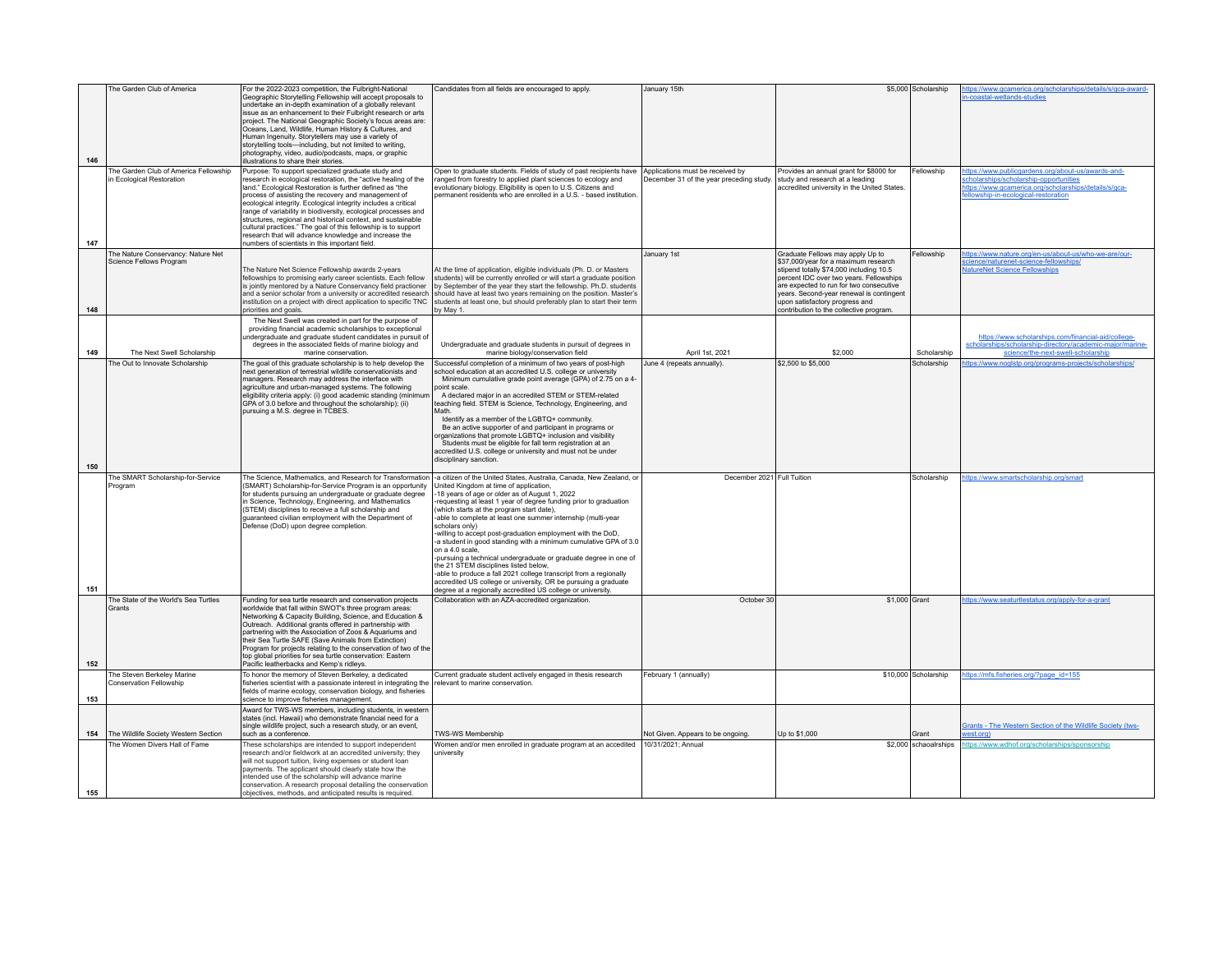| 156 | Thermo Fisher Scientific Antibody<br>Scholarship Program                                             | The Thermo Fisher Scientific Antibody Scholarship Program<br>"Program") will award scholarships to eligible life science<br>students.<br>All scholarship award payments will be made directly to the<br>college or university at which the recipient is enrolled, upon<br>receipt of all documentation from the recipient necessary to<br>process payment. Scholarship funds remaining at the end of<br>the student's college or university enrollment with the college<br>or university holding the funds will be due and returnable to<br>Sponsor.                                                                                                                                                                                                                                                                                                                        | Applicants must be individual persons who (a) will be a legal<br>resident of the 50 U.S. states or District of Columbia as of August<br>5. 2021, enrolled as a Graduate Student, or Undergraduate<br>Student at an accredited U.S. college or university (see U.S. Dept.<br>of Education Database at https://ope.ed.gov/accreditation/) for Fall<br>2021; and (d) have a declared major of biology, chemistry, bio-<br>chemistry or a related life science field. In addition                                                                                                                                                                                                                                                                                                                                                                                                                    | Yearly. Opens Dec 9th- Closes May 5th                                                                                                   | This Program will award one (1) \$10,000 Scholarship<br>scholarships and five (5) \$5,000<br>scholarships.                                                                                                           |                                                                                               | https://www.thermofisher.com/us/en/home/life-<br>cience/antibodies/thermo-fisher-scientific-antibody-<br>cholarship-program.html |
|-----|------------------------------------------------------------------------------------------------------|-----------------------------------------------------------------------------------------------------------------------------------------------------------------------------------------------------------------------------------------------------------------------------------------------------------------------------------------------------------------------------------------------------------------------------------------------------------------------------------------------------------------------------------------------------------------------------------------------------------------------------------------------------------------------------------------------------------------------------------------------------------------------------------------------------------------------------------------------------------------------------|--------------------------------------------------------------------------------------------------------------------------------------------------------------------------------------------------------------------------------------------------------------------------------------------------------------------------------------------------------------------------------------------------------------------------------------------------------------------------------------------------------------------------------------------------------------------------------------------------------------------------------------------------------------------------------------------------------------------------------------------------------------------------------------------------------------------------------------------------------------------------------------------------|-----------------------------------------------------------------------------------------------------------------------------------------|----------------------------------------------------------------------------------------------------------------------------------------------------------------------------------------------------------------------|-----------------------------------------------------------------------------------------------|----------------------------------------------------------------------------------------------------------------------------------|
| 157 | Thz Fo Farm Scholarship Fund                                                                         | The Thz Fo Farm Scholarship fund was established in 1990<br>to support the educational needs of students of Chinese<br>descent.                                                                                                                                                                                                                                                                                                                                                                                                                                                                                                                                                                                                                                                                                                                                             | -- Must be a resident of the State of Hawai'i -- Must demonstrate<br>financial need -Must attend an accredited, two or four year, not-<br>for-profit institution within the US (including US territories) -Must<br>be a full-time student -Must be of Chinese descent -Must have a<br>minimum GPA of 2.7 - Must be an Undergraduate or Graduate<br>student                                                                                                                                                                                                                                                                                                                                                                                                                                                                                                                                       | January 31                                                                                                                              |                                                                                                                                                                                                                      | \$2.000 Scholarship                                                                           | https://hcf.scholarships.ngwebsolutions.<br>om/CMXAdmin/Cmx Content.aspx?cpId=544                                                |
| 158 | Traub-Dicker Rainbow Scholarship                                                                     | The Traub-Dicker Rainbow Scholarship was established by<br>Peggy Traub and Phyllis Dicker to encourage and support<br>lesbian women in their pursuit of higher education                                                                                                                                                                                                                                                                                                                                                                                                                                                                                                                                                                                                                                                                                                    | Must identify as a lesbian woman and be currently enrolled in<br>University (undergraduate or graduate level)                                                                                                                                                                                                                                                                                                                                                                                                                                                                                                                                                                                                                                                                                                                                                                                    | Spring 2022                                                                                                                             | \$1,500 - \$3,000                                                                                                                                                                                                    | Scholarship                                                                                   | https://www.stonewallfoundation.org/scholarships                                                                                 |
| 159 | UH System Common Scholarship<br>Application                                                          | The UH Common App contains a broad range of<br>scholarships aimed at students who are enrolled at any of<br>the University of Hawai'i campuses. A number of these<br>scholarships are specifically for graduate students, with<br>several geared towards students going into the<br>environmental sector. The application itself consists of a<br>series of questions about your personal interests.<br>educational background, financial situation (including FAFSA<br>information) and other details. Recommendation letters are<br>required. Based on your answers, you may be matched with<br>available scholarships.                                                                                                                                                                                                                                                   | Open to any student seeking a degree at any of the ten UH<br>campuses                                                                                                                                                                                                                                                                                                                                                                                                                                                                                                                                                                                                                                                                                                                                                                                                                            | March 1 of each year (repeats annually).                                                                                                | Variable, depending on opportunities that Variable,<br>you match with based on your responses.                                                                                                                       | depending on<br>opportunities<br>that vou match<br>with based on<br><i>vour</i><br>responses. | https://www.hawaii.edu/tuition/scholarships/how-to-apply/                                                                        |
| 160 | UH-OHA Ho'ona'auao Higher Education<br>Scholarship                                                   | Funded by the Office of Hawaiian Affairs, the Ho'ona'auao<br>Scholarship Program annually awards scholarships to<br>students at any of the University of Hawai'i's 10 campuses.                                                                                                                                                                                                                                                                                                                                                                                                                                                                                                                                                                                                                                                                                             | -- Must be of native Hawaiian ancestry - Must be a resident of<br>Hawai'i -Must have received a High School Diploma or higher<br>Must not be receiving Kamehameha Schools financial aid for<br>Post-secondary education - Graduate students must have a 3.0<br>GPA or higher -Must be enrolled at one of the 10 UH campuses -<br>Must complete the Free Application for Federal Student Aid<br>(FASFA) - Must submit atleast 1 letter of reccomendation                                                                                                                                                                                                                                                                                                                                                                                                                                          | March 1                                                                                                                                 |                                                                                                                                                                                                                      | \$5,000 Scholarship                                                                           | https://www.oha.org/scholarships/                                                                                                |
| 161 | University of Hawai'i Sea Grant College<br>Program                                                   | General research funds for applied research, outreach, and<br>education related to marine and coastal issues                                                                                                                                                                                                                                                                                                                                                                                                                                                                                                                                                                                                                                                                                                                                                                | Individuals in Hawai'i conducting marine and coastal research with<br>a focus on climate change impacts and adaptation                                                                                                                                                                                                                                                                                                                                                                                                                                                                                                                                                                                                                                                                                                                                                                           |                                                                                                                                         | January 15, 2021 \$35,000 per year on average, \$70,000 per Grant<br>vear for inderdisciplinary proposals                                                                                                            |                                                                                               | https://seagrant.soest.hawaii.edu/research/request-for-<br>proposals/                                                            |
| 162 | US National Fish and Wildlife Foundation<br>Terra Viva Grants                                        | For proposals that seek to improve the recovery and<br>conservation of sea turtle populations. The majority of<br>projects will take place in the Western Hemisphere:<br>leatherbacks and loggerheads in the Northwest Atlantic, and<br>leatherbacks and hawksbills in the Eastern Pacific.                                                                                                                                                                                                                                                                                                                                                                                                                                                                                                                                                                                 | Non-profit organizations, government agencies, Indian tribes,<br>educational institutions, businesses, and individuals                                                                                                                                                                                                                                                                                                                                                                                                                                                                                                                                                                                                                                                                                                                                                                           | September 28 (annually)                                                                                                                 | \$50k-\$250k                                                                                                                                                                                                         | Grant                                                                                         | https://www.nfwf.org/programs/sea-turtles/sea-turtles-<br>program-2022-request-proposals                                         |
| 163 | Vannevar Bush Faculty Fellowship<br>(VBFF) Program                                                   | VBFF is oriented towards bold and ambitious "blue sky"<br>research that may lead to<br>extraordinary outcomes such as revolutionizing entire<br>disciplines, creating entirely new<br>ields, or disrupting accepted theories and perspectives.                                                                                                                                                                                                                                                                                                                                                                                                                                                                                                                                                                                                                              | Public and Private Institutions of Higher Education                                                                                                                                                                                                                                                                                                                                                                                                                                                                                                                                                                                                                                                                                                                                                                                                                                              | February 4, 2022                                                                                                                        | \$3,000,000,00 Fellowship                                                                                                                                                                                            |                                                                                               | https://www.grants.gov/web/grants/view-opportunity.html?<br>oppId=335368                                                         |
| 164 | Western SARE Competitive Grants-<br>Graduate Student Research and<br>Fducation                       | General research funds for research and education/outreach<br>siming to advance sustainable agriculture                                                                                                                                                                                                                                                                                                                                                                                                                                                                                                                                                                                                                                                                                                                                                                     | Full-time graduate students enrolled in an accredited university in<br>Western ÚS                                                                                                                                                                                                                                                                                                                                                                                                                                                                                                                                                                                                                                                                                                                                                                                                                | TBA                                                                                                                                     | Up to \$30,000 for up to two years                                                                                                                                                                                   | Grant                                                                                         |                                                                                                                                  |
| 165 | Western SARE grant                                                                                   | This grant program involves full-time graduate students<br>enrolled in an accredited university of Western U.S., their<br>academic advisor (applicant), and producers implementing<br>projects to address identified needs in sustainable agriculture<br>and environmental studies. With the collaboration of<br>producers, projects must integrate rigorous research and<br>education aiming to advance the three components of<br>sustainable agriculture- environmental, economic, and social<br>It is expected that outcomes of funded projects will result in<br>quantifiable benefits for producers, increase the preservation<br>of the natural and social resources upon which agriculture<br>relies, and be documented in scholarly journals and<br>disseminated throughout educational outreach activities with<br>producers and other agricultural stakeholders. | Full-time graduate students enrolled in an accrediteduniversity of<br>the Western United States including Hawaii.                                                                                                                                                                                                                                                                                                                                                                                                                                                                                                                                                                                                                                                                                                                                                                                |                                                                                                                                         | December 2021 Maximum \$30,000 for up to two years<br>distributed through thier advisor.                                                                                                                             | This is a grant.                                                                              | <b>Western SARE grant</b><br>ttps://www.sare.org/wp-content/uploads/WSARE-Graduate-<br>tudent-Call-for-Proposal-2021.pdf         |
| 166 | Wildlife Conservation Society:<br>Conservation Leadership Programme,<br>Future Conservationist Award | Award and support for teams training an emerging<br>conservation leader aiming to protect biodiversity in a<br>developing country.                                                                                                                                                                                                                                                                                                                                                                                                                                                                                                                                                                                                                                                                                                                                          | Team must be at least 3 people, and 50% or more must be<br>nationals to the eligible country (most are developing countries,<br>but Puerto Rico, Guam, and Mariana and Virgin Islands are<br>included). May be used to fund Master's or Ph.D. research, but<br>this cannot be the primary focus, and the project must go beyond<br>the scope of the research.                                                                                                                                                                                                                                                                                                                                                                                                                                                                                                                                    | 10/10/2021 for 2022. Annual                                                                                                             | 15000 Grant                                                                                                                                                                                                          |                                                                                               | Suidelines_Future-Conservationist-Award_2022.pdf<br>conservationleadershipprogramme.org)                                         |
| 167 | Wilson Omithological Society                                                                         | Wilson Ornithological Society offers five categories of<br>research grants. The focus of each differs somewhat, as<br>does the amount of the award (see eligibility for for details)                                                                                                                                                                                                                                                                                                                                                                                                                                                                                                                                                                                                                                                                                        | Louis Agassiz Fuertes Grants-<br>Available to all ornithologists, although graduate students and<br>young professionals are preferred. Any avian research is eligible.<br>George A. Hall / Harold F. Mayfield Grant-<br>This award is limited to independent researchers without access to<br>funds and facilities available at colleges, universities, or<br>governmental agencies, and is restricted to non-professionals,<br>including high school students. Any kind of avian research is<br>eligible.<br>Wilson Ornithological Society Research Grants-<br>For work in any area of ornithology. Two of these awards will be<br>limited to research by Masters students.<br>Paul A. Stewart Grants-<br>Preference will be given to proposals for studies of bird<br>movements (based on banding, radio or satellite telemetry, or<br>similar methods) or an emphasis on economic omithology. | Currently closed for 2021, 2022<br>applications will be due in Feb 2022 when<br>posted (check website for opening<br>application dates) | Louis Agassiz Fuertes Grants- up<br>to\$2500, George A. Hall / Harold F.<br>Mayfield Grant- up to \$1000, Wilson<br>Ornithological Society Research Grants-<br>up to \$1500, Paul A. Stewart Grants- up<br>to \$1000 | Grants                                                                                        | https://wilsonsociety.org/awards/research-grants/                                                                                |